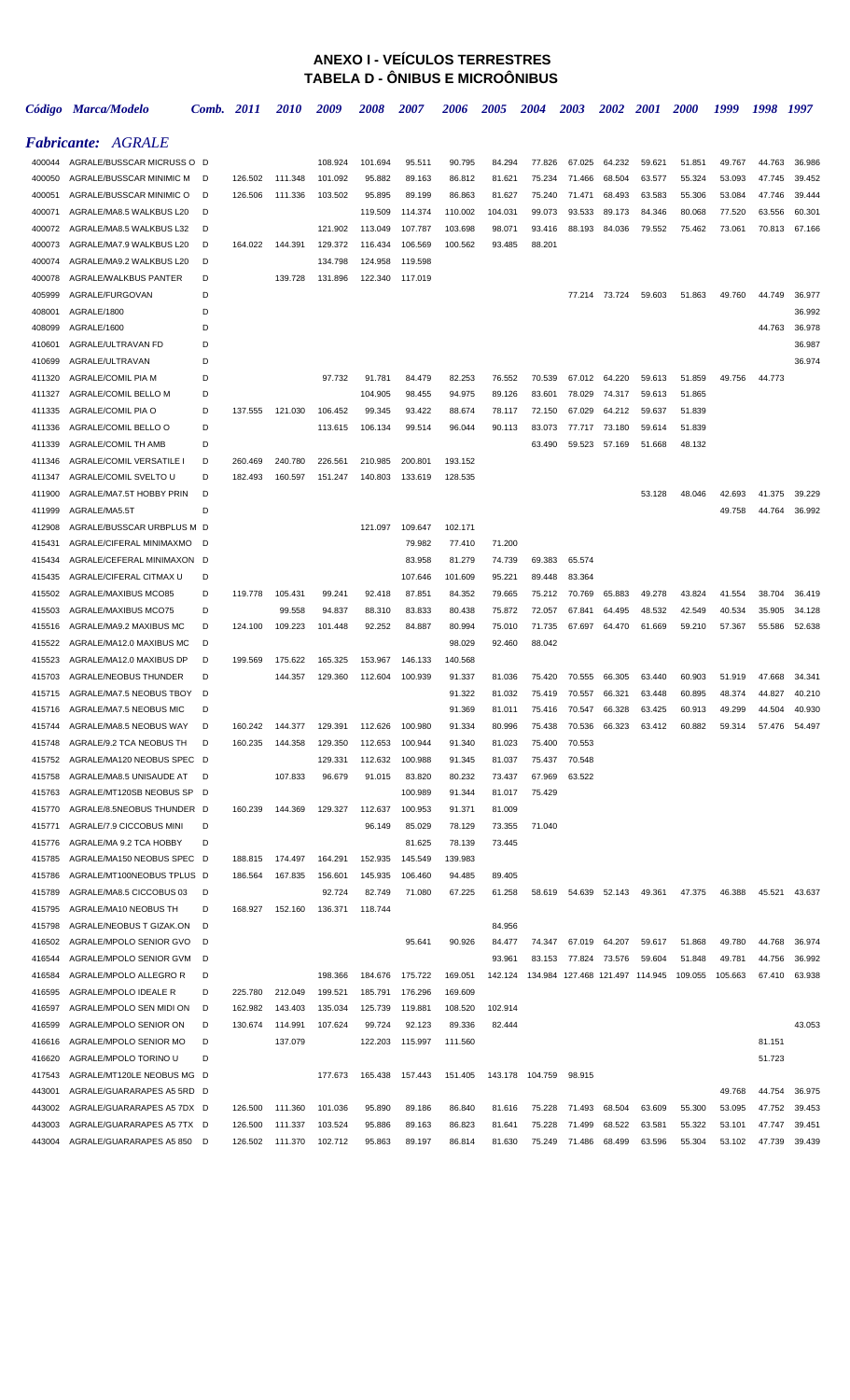|                  | Código Marca/Modelo                                                                                                                     | Comb.  | <b>2011</b>      | <i><b>2010</b></i> | 2009    | 2008    | 2007    | 2006    | <i><b>2005</b></i> | 2004              | 2003                 | 2002             | <i>2001</i> | <i>2000</i> | 1999   | 1998   | 1997          |
|------------------|-----------------------------------------------------------------------------------------------------------------------------------------|--------|------------------|--------------------|---------|---------|---------|---------|--------------------|-------------------|----------------------|------------------|-------------|-------------|--------|--------|---------------|
| 443005           | AGRALE/GUARARAPES AL7 75                                                                                                                | D      |                  |                    |         |         |         |         |                    |                   |                      |                  |             |             | 49.761 | 44.765 | 36.975        |
| 443006           | AGRALE/GUARARAPES AL7 85                                                                                                                | D      |                  |                    |         |         |         |         |                    |                   |                      |                  |             |             | 49.764 | 44.760 | 36.983        |
| 463002           | AGRALE/CAIO PICCOLI MA75                                                                                                                | D      |                  |                    |         |         |         |         |                    |                   |                      |                  | 59.602      | 51.863      | 49.772 | 44.757 | 36.979        |
| 463006           | AGRALE/CAIO PICCOLO O                                                                                                                   | D      |                  |                    |         |         |         |         |                    |                   | 78.356               | 73.938           | 59.619      | 51.839      | 49.760 | 44.772 | 36.974        |
| 463111           | AGRALE/INDUSCAR PICCO O                                                                                                                 | D      |                  |                    |         | 87.401  | 79.981  | 77.394  | 71.180             | 66.055            | 62.434               | 57.472           |             |             |        |        |               |
| 463112           | AGRALE/INDUSCAR PICCOL O                                                                                                                | D      |                  |                    |         | 106.792 | 99.563  | 95.365  | 88.066             | 81.971            |                      |                  |             |             |        |        |               |
| 463141           | AGRALE/INDUSCAR APA U MT                                                                                                                | D      |                  | 124.484            | 117.179 | 109.085 | 103.540 | 98.662  | 93.766             | 88.645            | 84.224               |                  |             |             |        |        |               |
| 463144           | AGRALE/INDUSCAR FOZ O MA                                                                                                                | D      |                  | 129.380            | 115.433 | 106.817 | 99.553  | 95.363  | 88.026             | 81.993            | 76.220               | 73.166           | 69.233      | 65.794      | 63.724 | 61.751 | 58.550        |
| 463151           | AGRALE/INDUSCAR FOZ U                                                                                                                   | D      | 116.228          | 102.302            | 94.77'  | 86.626  | 79.415  |         |                    |                   |                      |                  |             |             |        |        |               |
| 464100           | AGRALE/TRAILCAR COMANDER D                                                                                                              |        |                  |                    |         | 107.382 | 100.599 | 97.177  | 90.008             | 83.372            | 77.802               | 73.097           | 59.637      |             |        |        |               |
| 464190           | AGRALE/MASCA GRANMIDI O                                                                                                                 | D      | 126.500          | 111.362            | 101.066 | 95.886  | 89.209  | 86.863  | 81.641             | 75.256            | 71.488               | 68.485           | 63.582      | 55.303      | 53.089 | 47.756 | 39.447        |
| 464302<br>464307 | AGRALE/MA8.5 VETTURA ME<br>AGRALE/MA 8.5 TCA VETT                                                                                       | D<br>D |                  |                    |         |         |         | 122.974 | 82.909<br>116.000  | 78.069<br>110.041 | 72.065<br>103.878    | 65.035<br>99.028 | 93.691      | 88.908      | 86.129 | 83.435 | 79.127        |
| 464400           | AGRALE/MASCA GRANMINI M                                                                                                                 | D      | 124.838          | 108.787            | 97.727  | 91.795  | 84.469  | 82.265  | 76.529             | 70.521            | 66.994               | 64.238           | 59.624      |             |        |        |               |
| 464401           | AGRALE/MASCA GRANMINI O                                                                                                                 | D      | 100.348          | 88.346             | 84.245  | 78.753  | 71.064  | 68.893  | 65.861             | 63.475            | 59.501               | 57.175           | 53.812      | 51.057      |        |        |               |
| 464402           | AGRALE/MASCA GRANMICRO O D                                                                                                              |        |                  | 108.799            | 97.718  | 91.761  | 84.500  | 82.248  | 76.556             | 70.555            | 67.011               | 64.216           |             |             |        |        |               |
| 464416           | AGRALE/MASCA GRANMICROSOD                                                                                                               |        |                  | 106.929            | 102.790 | 93.467  | 85.994  | 82.040  | 75.975             | 72.650            |                      |                  |             |             |        |        |               |
| 464419           | AGRALE/MASCA GRANMIDI O                                                                                                                 | D      | 123.391          | 108.615            | 102.228 | 95.205  | 90.467  | 85.708  | 79.277             | 75.260            |                      |                  |             |             |        |        |               |
| 464421           | AGRALE/MASCA GRANMIDI M                                                                                                                 | D      |                  |                    |         | 104.227 | 95.921  | 91.526  | 84.743             |                   |                      |                  |             |             |        |        |               |
| 464430           | AGRALE/MASCA GRMICRO E O                                                                                                                | D      | 185.511          | 163.303            | 146.120 | 130.914 |         |         |                    |                   |                      |                  |             |             |        |        |               |
| 464439           | AGRALE/MASCA GRMIDI EW O                                                                                                                | D      | 220.878          | 194.453            | 183.026 | 170.851 |         |         |                    |                   |                      |                  |             |             |        |        |               |
| 464446           | AGRALE/MASCA GFLEX MA15O D                                                                                                              |        | 200.818          | 176.707            | 166.819 |         |         |         |                    |                   |                      |                  |             |             |        |        |               |
| 464447           | AGRALE/MASCA VMIDIMA15 O                                                                                                                | D      |                  | 115.100            |         |         |         |         |                    |                   |                      |                  |             |             |        |        |               |
| 464456           | AGRALE/MASCA ROMA ON                                                                                                                    | D      |                  | 265.800            |         |         |         |         |                    |                   |                      |                  |             |             |        |        |               |
|                  | Fabricante: AMV                                                                                                                         |        |                  |                    |         |         |         |         |                    |                   |                      |                  |             |             |        |        |               |
|                  | 412001 AMV/PUMA 916 MO                                                                                                                  | D      |                  |                    |         |         |         |         |                    |                   |                      |                  |             |             | 42.798 | 38.299 | 32.616        |
|                  | Fabricante: ASIA                                                                                                                        |        |                  |                    |         |         |         |         |                    |                   |                      |                  |             |             |        |        |               |
| 412101           | <b>IMP/ASIA HI-TOPIC</b>                                                                                                                | D      |                  |                    |         |         |         |         |                    |                   |                      |                  |             |             | 20.565 | 19.618 | 16.142        |
| 412102           | <b>IMP/ASIA AM825 T</b>                                                                                                                 | D      |                  |                    |         |         |         |         |                    |                   |                      |                  |             |             | 33.219 | 31.596 | 28.911        |
| 412103           | <b>IMP/ASIA TOPIC AMB</b>                                                                                                               | D      |                  |                    |         |         |         |         |                    |                   |                      |                  |             |             | 17.488 | 16.389 | 13.770        |
| 412104           | <b>IMP/ASIA TOPIC</b>                                                                                                                   | D      |                  |                    |         |         |         |         |                    |                   |                      |                  |             |             | 17.494 | 16.388 | 13.764        |
| 412105           | <b>IMP/ASIA TOPIC DLX</b>                                                                                                               | D      |                  |                    |         |         |         |         |                    |                   |                      |                  |             |             | 22.844 | 21.856 | 19.240        |
| 412199           | <b>IMP/ASIA</b>                                                                                                                         | D      |                  |                    |         |         |         |         |                    |                   |                      |                  |             | 21.187      | 19.913 | 17.378 | 16.047        |
|                  | <b>Fabricante: ASIA MOTORS</b>                                                                                                          |        |                  |                    |         |         |         |         |                    |                   |                      |                  |             |             |        |        |               |
|                  | 412105 I/ASIA TOPIC DLX                                                                                                                 | G      |                  |                    |         |         |         |         |                    |                   |                      |                  |             |             |        |        | 13.451        |
|                  | <b>Fabricante: BUSSCAR</b>                                                                                                              |        |                  |                    |         |         |         |         |                    |                   |                      |                  |             |             |        |        |               |
| 400066           | BUSSCAR/URBPLUSELE TROLE D                                                                                                              |        |                  |                    | 104.968 | 95.566  | 85.607  | 83.487  | 77.189             |                   | 71.324 67.109 64.652 |                  | 58.896      | 45.168      |        |        |               |
| 400068           | BUSSCAR/URBPLUSS HIBRIDO G                                                                                                              |        |                  |                    | 321.707 |         | 290.040 |         |                    |                   |                      |                  |             |             |        |        |               |
| 400068           | BUSSCAR/URBPLUSS HIBRIDO D                                                                                                              |        |                  |                    |         | 95.561  | 85.600  | 83.498  | 77.193             | 71.332            | 67.120               | 64.659           | 58.890      | 45.146      |        |        |               |
| 400069           | BUSSCAR/URBPLUSTOUR 610T D                                                                                                              |        |                  |                    |         |         |         |         |                    | 81.886            |                      | 76.920 73.131    |             |             |        |        |               |
| 400077           | BUSSCAR/URBPLUSS LF GNV                                                                                                                 | D      |                  |                    |         |         |         |         |                    |                   |                      |                  |             |             | 39.777 | 38.436 | 36.469        |
| 412901           | BUSSCAR/JUM BUSS 340                                                                                                                    | D      |                  |                    |         |         |         |         |                    |                   |                      | 64.645           | 58.880      | 45.164      | 42.789 | 38.862 | 32.996        |
| 412902           | BUSSCAR/MIDUSS ISBE250                                                                                                                  | D      |                  |                    |         |         |         |         |                    | 104.207           | 97.871               | 93.387           |             |             |        |        |               |
| 412903           | <b>BUSSCAR/MIDUSS ISBE250</b>                                                                                                           | D      |                  |                    | 251.742 | 234.361 | 223.011 |         |                    |                   |                      |                  |             |             |        |        |               |
| 412906           | AGRALE/BUSSCAR URBPLUS U D                                                                                                              |        |                  |                    |         |         |         | 126.759 |                    | 118.557 103.563   | 96.480               |                  |             |             |        |        |               |
|                  | <b>Fabricante: CITROEN</b>                                                                                                              |        |                  |                    |         |         |         |         |                    |                   |                      |                  |             |             |        |        |               |
| 415900           | I/CITROEN JUMPER 320M                                                                                                                   | D      |                  |                    |         |         |         |         |                    |                   |                      | 35.183           | 30.921      | 22.802      | 21.339 |        | 16.917 14.726 |
| 415902           | CITROEN/JUMPER EUROLAF P                                                                                                                | D      |                  | 58.049             |         |         |         |         |                    |                   |                      |                  |             |             |        |        |               |
| 416100           | CITROEN/JUMPER MBS 33M15                                                                                                                | - D    |                  |                    |         |         |         |         |                    | 41.090            | 37.650               | 35.174           |             |             |        |        |               |
| 416101           | CITROEN/JUMPER MBS 33M16                                                                                                                | D      |                  |                    |         |         |         | 49.945  | 45.864             | 39.772            | 37.656               | 35.190           | 32.072      | 29.645      | 27.756 |        | 16.915 14.633 |
| 416102           | CITROEN/JUMPER MBS 33M10                                                                                                                | D      |                  |                    |         |         |         |         |                    | 41.102            | 37.658               | 35.188           |             |             |        |        |               |
| 416105           | CITROEN/JUMPER M33M HDI                                                                                                                 | D      |                  | 64.866             | 59.672  | 56.639  | 52.063  | 49.943  | 45.870             | 39.772            | 37.640               | 35.187           |             |             |        |        |               |
| 416108           | CITROEN/JUMPER M35L HDI                                                                                                                 | D      |                  |                    |         |         |         |         |                    | 31.546            |                      | 30.177 28.785    |             |             |        |        |               |
| 416109           | CITROEN/JUMPER C33M HDI                                                                                                                 | D      |                  |                    |         |         |         | 49.954  | 45.870             | 41.096            |                      |                  |             |             |        |        |               |
| 416112           | CITROEN/JUMPER M35LH 23S                                                                                                                | D      |                  |                    |         |         |         |         |                    | 44.407            |                      | 41.006 38.727    |             |             |        |        |               |
| 416113           | CITROEN/JUMPER M33M 23S                                                                                                                 | D<br>D | 68.626           | 60.675             | 57.424  | 54.252  |         |         |                    |                   |                      |                  |             |             |        |        |               |
| 416115<br>416116 | CITROEN/JUMPER C33M 23S<br>CITROEN/JUMP GREENCAR ES D                                                                                   |        | 68.756<br>69.931 | 64.318<br>66.980   |         |         |         |         |                    |                   |                      |                  |             |             |        |        |               |
|                  | 416117 CITROEN/JUMPER REVES ESC D                                                                                                       |        |                  | 72.094             |         |         |         |         |                    |                   |                      |                  |             |             |        |        |               |
|                  | $\mathbf{L}_{a}$ $\mathbf{L}_{a}$ $\mathbf{L}_{a}$ $\mathbf{L}_{b}$ $\mathbf{L}_{b}$ $\mathbf{L}_{c}$ $\mathbf{L}_{c}$ $\mathbf{L}_{c}$ |        |                  |                    |         |         |         |         |                    |                   |                      |                  |             |             |        |        |               |

## *Fabricante: COMIL*

COMIL/ONIBUS D 45.919 41.012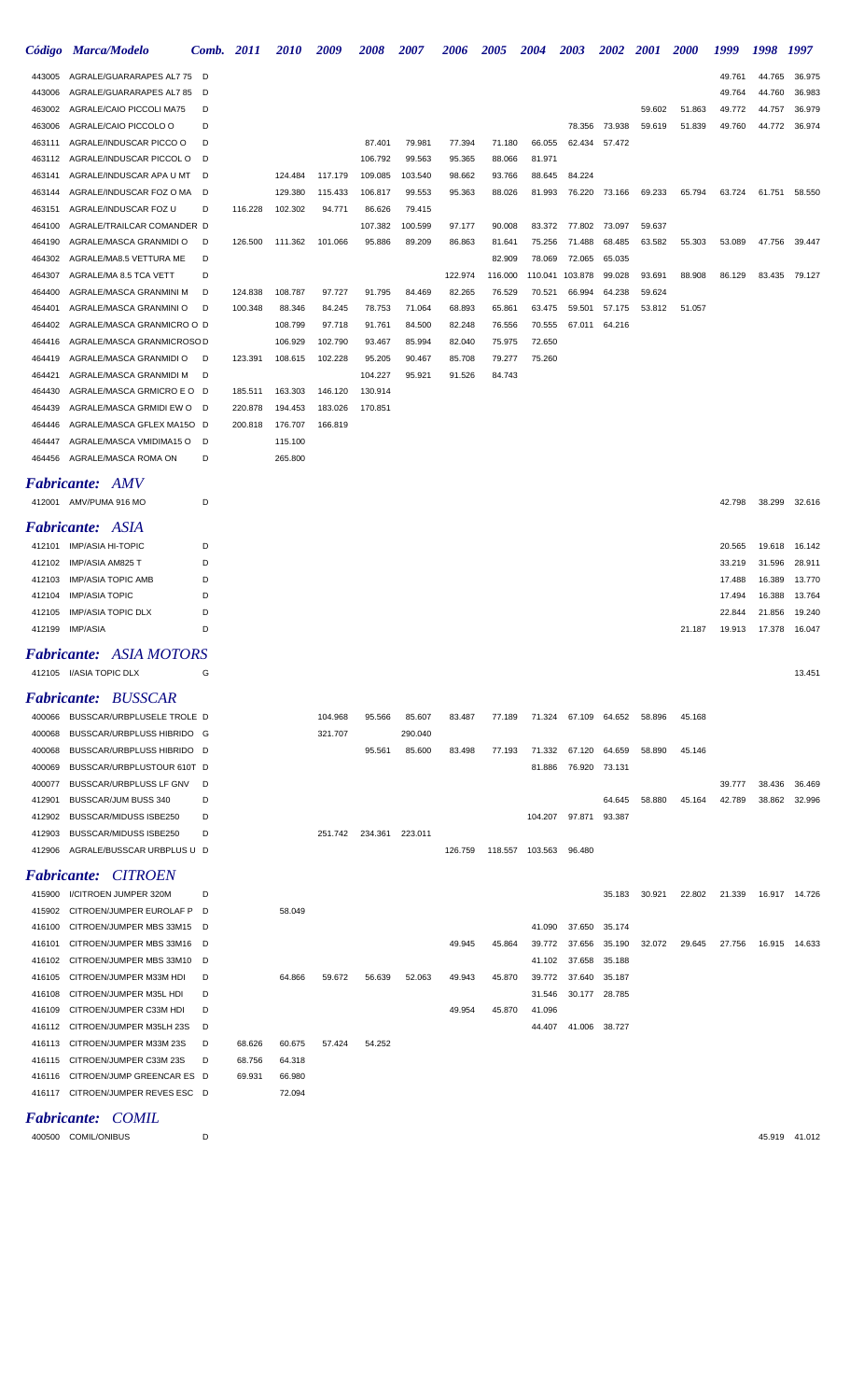| Código           | <b>Marca/Modelo</b>                                       | Comb.  | 2011             | <i>2010</i>      | 2009             | <i><b>2008</b></i> | <i><b>2007</b></i> | 2006             | <i><b>2005</b></i> | 2004             | 2003             | <i><b>2002</b></i> | <i>2001</i>      | <i><b>2000</b></i> | 1999             | 1998             | 1997             |
|------------------|-----------------------------------------------------------|--------|------------------|------------------|------------------|--------------------|--------------------|------------------|--------------------|------------------|------------------|--------------------|------------------|--------------------|------------------|------------------|------------------|
| 411301<br>411399 | COMIL/CONDOTTIERE<br><b>COMIL/CONDOTTIERE</b>             | D<br>D |                  |                  |                  |                    |                    |                  |                    |                  | 66.954           | 64.385             | 59.194           | 45.717<br>45.724   | 42.793<br>42.802 | 38.309<br>38.292 | 32.624<br>32.625 |
|                  | <b>Fabricante: DIMEX</b><br>411324 I/DIMEX COMIL SVELTO U | D      |                  |                  |                  |                    |                    |                  |                    |                  |                  |                    |                  |                    | 42.813           | 38.308           |                  |
|                  | <b>Fabricante: DODGE</b>                                  |        |                  |                  |                  |                    |                    |                  |                    |                  |                  |                    |                  |                    |                  |                  | 32.624           |
| 407801           | <b>IMP/DODGE MAXI WAGON</b>                               | D      |                  |                  |                  |                    |                    |                  |                    |                  |                  |                    |                  |                    | 42.797           | 38.303           | 32.619           |
| 407803           | I/DODGE RAM WAGON 2500                                    | G      |                  |                  |                  |                    |                    |                  |                    |                  |                  |                    |                  | 50.398             |                  |                  |                  |
| 407899           | <b>DODGE</b>                                              | D      |                  |                  |                  |                    |                    |                  |                    |                  |                  |                    |                  |                    |                  |                  | 32.330           |
|                  | <b>DUCATO</b><br><i>Fabricante:</i>                       |        |                  |                  |                  |                    |                    |                  |                    |                  |                  |                    |                  |                    |                  |                  |                  |
| 411511<br>411513 | I/DUCATO MAXI REFAM MIC3<br>I/DUCATO 15 REFAM MIC 6       | D<br>D |                  |                  |                  |                    |                    |                  |                    |                  | 38.672           | 35.762             | 32.775<br>32.583 | 30.825<br>29.722   | 28.248<br>27.555 | 25.151           |                  |
|                  |                                                           |        |                  |                  |                  |                    |                    |                  |                    |                  |                  |                    |                  |                    |                  |                  |                  |
| 404401           | <b>Fabricante: FIAT</b><br>FIAT/FIAT 80 OD                | D      |                  |                  |                  |                    |                    |                  | 65.501             |                  |                  |                    |                  |                    |                  |                  |                  |
| 404405           | <b>FIAT/DUCATO COMBINATO</b>                              | D      | 60.330           | 53.528           | 51.024           | 48.516             | 46.034             | 43.431           | 41.082             | 38.633           | 33.200           | 32.171             | 30.813           | 26.712             | 25.390           | 24.155           | 18.508           |
| 404406           | <b>FIAT/DUCATO MINIBUS</b>                                | D      | 80.174           | 72.332           | 66.331           | 59.139             | 54.749             | 51.772           | 48.587             | 45.435           | 42.328           | 40.089             | 36.193           | 33.906             | 30.512           | 28.715           | 22.473           |
| 404407           | FIAT/DUCAMA FFORMA MIC23                                  | D      |                  | 71.533           | 65.486           | 59.721             | 54.331             | 51.809           | 48.072             | 45.451           | 41.973           | 38.953             | 35.589           | 33.848             | 31.859           | 28.053           |                  |
| 404408           | FIAT/DUCATO 15REFAMMIC13                                  | D      |                  |                  | 49.186           | 46.254             | 43.530             | 41.368           | 38.873             | 36.940           | 34.365           | 32.484             | 31.007           | 29.042             | 26.872           | 25.337           | 24.118           |
| 404409           | FIAT/DUCATO C REFAMMIC12                                  | D      |                  |                  |                  | 56.475             | 53.280             | 49.282           | 46.123             | 41.106           | 38.008           | 35.155             | 32.135           | 30.616             |                  |                  |                  |
| 404410<br>404411 | FIAT/DUCATO M REFAMMIC11<br><b>FIAT/DUCATO REVESCAP</b>   | D<br>D |                  |                  | 66.345           | 56.483<br>56.497   | 53.251<br>53.139   | 49.284<br>49.297 | 46.105<br>46.112   | 40.596<br>40.600 | 38.006<br>38.013 | 35.169<br>33.467   | 32.138<br>31.948 | 30.600<br>29.029   | 29.625<br>25.677 |                  |                  |
| 404412           | FIAT/DUCACOMFFORMA MIC21                                  | D      | 78.259           | 71.541           | 65.499           | 59.727             | 54.317             | 51.830           | 48.066             | 45.468           | 41.056           | 38.962             | 35.594           | 30.460             |                  |                  |                  |
| 404413           | FIAT/DUCA15 FFORMA MIC20                                  | D      | 61.901           | 56.598           | 53.183           | 50.508             | 47.888             | 45.546           | 41.720             | 38.955           | 36.410           | 34.051             | 32.589           | 29.725             | 27.564           | 26.034           | 23.458           |
| 404414           | <b>FIAT/DUCATO NIKS</b>                                   | D      | 83.738           | 72.496           | 66.346           | 56.489             | 53.253             | 49.306           | 46.124             | 40.593           | 38.005           | 35.154             | 32.130           | 30.607             | 29.627           |                  |                  |
| 404415           | <b>FIAT/DUCATO NIKS 16</b>                                | D      |                  | 72.506           | 66.348           | 56.498             | 53.278             | 49.294           | 46.129             | 42.130           | 38.023           | 35.158             | 32.144           | 30.608             | 29.619           |                  |                  |
| 404416           | FIAT/DUCATO VIATURE MV                                    | D      |                  |                  |                  | 58.656             | 51.181             | 48.471           | 43.278             | 40.230           | 38.077           | 35.161             | 32.936           | 29.036             | 25.676           | 22.633           | 19.347           |
| 404417<br>404418 | FIAT/DUC MAXI CIRILO M07<br>FIAT/DUCATO MAXI JAEDI T      | D<br>D |                  |                  |                  | 59.589             | 52.303             | 49.617<br>48.453 | 45.101<br>44.268   | 40.958<br>40.231 | 38.728<br>38.081 | 35.769<br>35.157   | 33.586<br>32.925 | 30.832<br>30.110   | 28.649<br>27.411 | 26.052           | 24.819           |
| 404419           | FIAT/DUCATO 15 JAEDI TUR                                  | D      |                  |                  |                  | 48.899             | 46.363             | 44.097           | 41.255             | 39.155           | 36.414           | 34.049             | 32.586           | 29.722             | 27.552           |                  |                  |
| 404420           | FIAT/DUCA ESCOLAR FFBM25                                  | D      | 83.737           | 72.883           | 66.677           | 61.048             | 55.962             | 53.015           | 49.519             | 46.251           | 43.064           | 40.788             | 36.903           | 34.698             | 31.296           |                  |                  |
| 404421           | FIAT/DUCA ESCOLAR FFBM26                                  | D      |                  | 72.899           | 66.664           | 61.038             | 55.951             | 52.994           | 49.520             | 46.262           | 43.063           | 40.781             | 36.905           | 34.705             |                  |                  |                  |
| 404422           | FIAT/DUCATO EMBRAFI 16                                    | D      |                  |                  |                  |                    | 54.733             | 51.772           | 48.592             | 45.415           | 42.318           | 40.105             | 36.194           | 34.523             | 31.246           | 29.711           | 24.481           |
| 404423           | FIAT/DUCATO 15 JAEDI ESC                                  | D      |                  |                  |                  | 61.047             | 55.951             | 52.999           | 49.525             | 46.261           | 43.079           | 40.795             | 36.902           | 35.332             | 32.058           |                  |                  |
| 404424<br>404425 | FIAT/DUCATO MUL REVESCAP<br>FIAT/DUCATO NIKS MULT 16      | D<br>D | 80.756           | 73.422<br>73.795 | 67.312<br>67.636 | 59.989<br>57.369   | 56.905<br>54.437   | 50.660<br>50.473 | 46.290<br>46.993   | 41.588<br>41.347 | 39.161<br>38.676 | 36.362<br>35.767   | 33.892<br>32.783 | 29.300             | 28.026           |                  |                  |
| 404426           | FIAT/DUCATO NIKS MULT 17                                  | D      |                  |                  |                  | 57.371             | 54.467             | 50.444           | 46.996             | 41.340           | 38.690           | 35.761             |                  |                    |                  |                  |                  |
| 404427           | FIAT/DUCATO MC VIA VAN                                    | D      |                  | 68.149           | 62.508           | 59.581             | 52.328             | 49.618           | 45.093             | 40.947           | 38.735           | 35.762             | 33.590           |                    |                  |                  |                  |
| 404428           | FIAT/DUCATO MULT JAEDI T                                  | D      | 80.759           | 73.814           | 67.637           | 57.352             | 54.454             | 50.459           | 47.003             | 41.333           | 38.677           | 35.760             |                  |                    |                  |                  |                  |
| 404429           | FIAT/DUCATO C VIA VAN                                     | D      |                  | 67.688           |                  | 61.053             | 55.965             | 53.016           | 49.522             | 46.245           | 43.081           | 40.784             | 36.896           | 35.330             | 32.048           |                  |                  |
| 404430<br>404431 | FIAT/DUCATO MC JAEDI TUR                                  | D<br>D |                  |                  | 66.661           | 61.068             | 55.951             | 53.009           | 49.515             | 46.252           | 43.081           | 40.776             | 36.914           | 35.335             | 32.041           |                  |                  |
| 404432           | FIAT/DUCATO COMB JAEDI T<br>FIAT/DUCATO MU CIRILO A3      | D      | 82.172<br>80.756 | 71.532<br>73.816 | 65.480<br>67.651 | 59.734<br>57.376   | 54.323<br>54.464   | 51.832<br>50.461 | 48.057<br>46.998   | 45.455<br>41.349 | 41.268<br>38.671 | 38.522<br>35.774   | 35.589           | 33.844             | 31.857           |                  |                  |
| 404434           | FIAT/DUCATO CO CIRILO A2                                  | D      |                  |                  | 66.671           | 60.053             | 55.978             | 53.010           | 49.509             | 46.251           | 43.080           | 40.783             | 36.899           | 35.329             |                  |                  |                  |
| 404436           | FIAT/DUCATO MARTICAR 17                                   | D      | 83.737           | 72.502           | 66.360           | 60.134             | 54.738             | 51.771           | 48.614             | 45.411           |                  |                    |                  |                    |                  |                  |                  |
| 404437           | FIAT/DUCATO MARTICAR 16                                   | D      | 83.736           | 72.498           | 66.368           | 60.116             | 54.729             | 51.778           | 48.605             | 45.409           | 42.323           | 40.085             | 36.188           |                    |                  |                  |                  |
| 404438           | FIAT/DUCATO MARTICAR 14                                   | D      | 69.516           | 60.198           | 55.976           | 52.351             | 48.925             | 44.907           | 41.955             | 39.435           | 35.875           | 32.222             | 30.700           | 29.229             |                  |                  |                  |
| 404440<br>404441 | FIAT/DUCATO GREENCAR MO1<br>FIAT/DUCATO MODIFICAR EM      | D<br>D | 72.162<br>72.297 | 62.488<br>62.598 | 58.082<br>58.208 | 54.351<br>54.447   | 50.787<br>50.870   | 46.630<br>46.712 | 43.548<br>43.648   | 41.001           | 37.313           | 35.535             | 33.846           | 32.232             | 30.785           |                  |                  |
| 404442           | FIAT/DUCATO TRANSFORM P                                   | D      | 74.567           | 67.802           | 62.182           | 58.679             | 51.171             | 48.468           | 44.266             | 40.222           | 38.072           | 35.162             | 32.920           | 31.451             | 29.674           |                  | 27.482 22.410    |
| 404443           | FIAT/DUCATO ALLTECH                                       | D      |                  |                  |                  | 60.117             | 54.756             | 51.796           | 48.613             | 45.413           | 42.327           | 40.086             | 36.176           | 34.515             |                  |                  |                  |
| 404444           | FIAT/DUCATO M BUS RONTAN                                  | D      | 84.795           | 73.406           | 67.312           | 59.979             | 56.908             | 50.676           | 46.295             | 43.225           | 39.168           |                    |                  |                    |                  |                  |                  |
| 404445           | FIAT/DUCATO TECFORM TP                                    | D      | 73.778           | 63.889           | 60.069           | 56.504             | 53.253             | 49.283           |                    |                  |                  |                    |                  |                    |                  |                  |                  |
| 404446           | FIAT/DUCATO MODIFICAR TP                                  | D      | 82.057           | 71.018           | 65.177           | 61.494             | 53.634             | 50.796           | 45.344             | 42.144           | 39.891           | 36.858             | 34.506           |                    |                  |                  |                  |
| 404447<br>404448 | FIAT/DUCATO NIKS MIC 20<br>FIAT/DUCATO GUERRA MC 20       | D<br>D | 85.565<br>83.337 | 74.094<br>76.193 | 69.668<br>69.690 | 65.486<br>62.750   | 61.657<br>58.499   | 58.733<br>55.383 | 55.351<br>51.759   | 52.697<br>48.338 | 50.209<br>45.024 | 47.818<br>42.629   | 45.534<br>38.559 |                    |                  |                  |                  |
| 404449           | FIAT/DUCATO MC TCA MIC                                    | D      | 85.005           | 74.007           | 69.559           | 66.083             | 62.605             | 59.710           | 56.028             | 53.304           | 50.759           | 44.934             | 42.919           |                    |                  |                  |                  |
| 404450           | FIAT/DUCATO GUERRA MC 16                                  | D      | 87.515           | 76.160           | 69.725           | 63.607             | 57.842             | 55.199           | 51.178             | 48.428           | 43.980           | 41.094             | 37.893           | 36.051             | 33.938           |                  |                  |
| 404452           | FIAT/DUCATO M JAEDI OESC                                  | D      | 85.624           | 74.134           | 67.891           | 61.297             | 55.386             | 52.738           | 49.152             |                  |                  |                    |                  |                    |                  |                  |                  |
| 404453           | FIAT/DUCATO MUL ATENA MI                                  | D      | 88.172           | 76.767           | 70.209           | 64.307             | 58.942             | 55.830           | 52.149             | 48.701           | 45.359           | 42.958             |                  |                    |                  |                  |                  |
| 404454           | FIAT/DUCATO MULTI REVESC                                  | D      | 83.294           | 72.106           | 67.812           | 63.746             | 60.014             | 57.170           | 53.870             | 51.313           | 48.895           | 46.552             |                  |                    |                  |                  |                  |
| 404455<br>404458 | FIAT/DUCATO GCASA MIC1<br>FIAT/DUCATO CLASSY VANS         | D<br>D | 88.260<br>90.036 | 76.394<br>78.388 | 69.932<br>71.672 | 63.361<br>65.661   | 57.699             |                  |                    |                  |                  |                    |                  |                    |                  |                  |                  |
| 404459           | FIAT/DUC M APLIKART M20                                   | D      | 72.559           | 63.167           | 58.694           | 55.508             |                    |                  |                    |                  |                  |                    |                  |                    |                  |                  |                  |
|                  |                                                           |        |                  |                  |                  |                    |                    |                  |                    |                  |                  |                    |                  |                    |                  |                  |                  |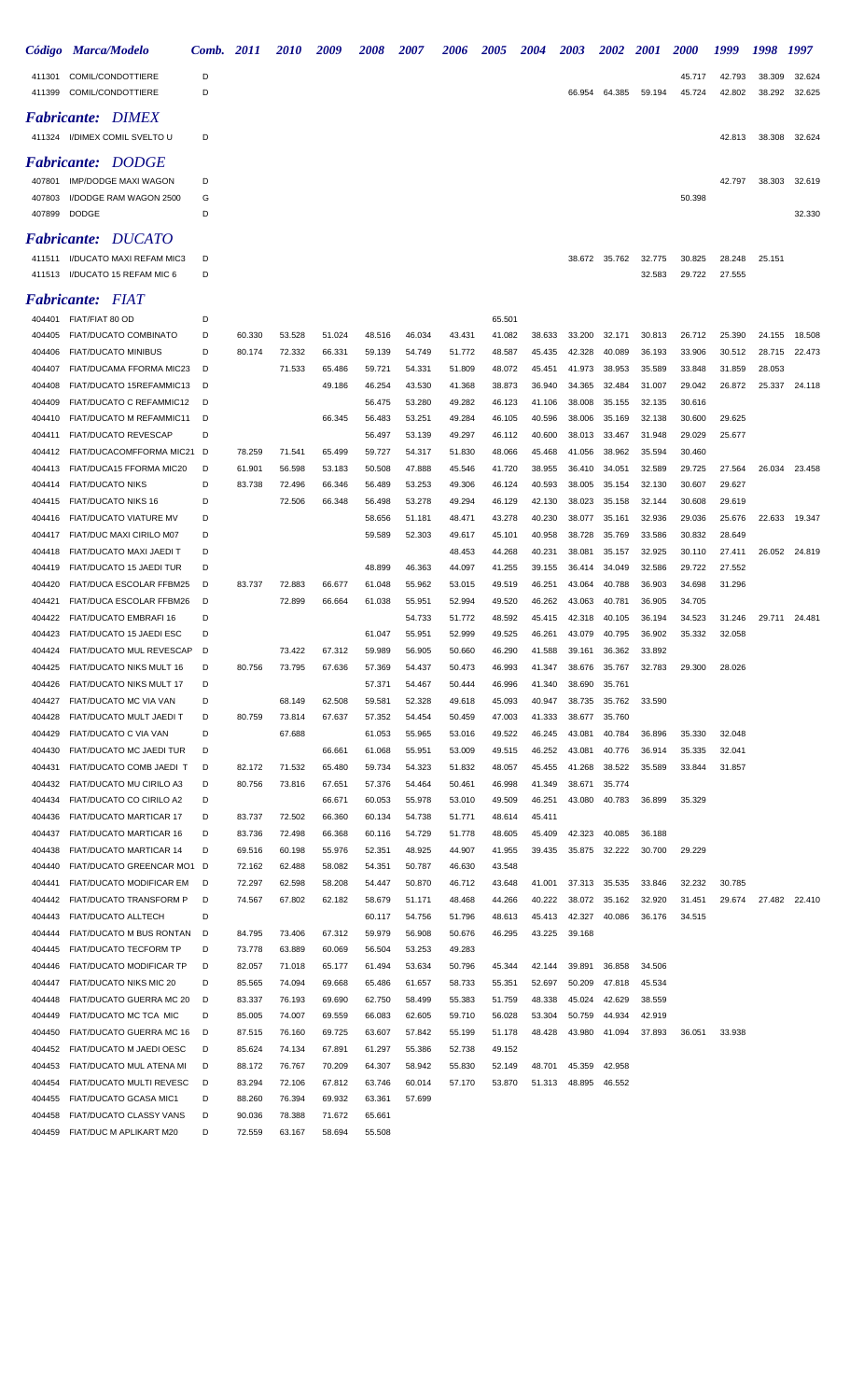|                  | Código Marca/Modelo                         | Comb.  | <i>2011</i>      | <i><b>2010</b></i> | 2009             | 2008             | <i><b>2007</b></i> | 2006   | 2005             | 2004             | 2003   | <i><b>2002</b></i> | <i>2001</i>          | <i><b>2000</b></i> | 1999             | 1998             | 1997             |
|------------------|---------------------------------------------|--------|------------------|--------------------|------------------|------------------|--------------------|--------|------------------|------------------|--------|--------------------|----------------------|--------------------|------------------|------------------|------------------|
| 404460           | FIAT/DUCATO TCA AMB                         | D      |                  |                    |                  |                  |                    |        |                  | 41.752           | 37.971 | 36.176             |                      |                    |                  |                  |                  |
| 404461           | FIAT/DUC TRANSFORMERS TE D                  |        | 83.838           | 72.982             | 69.037           | 65.731           |                    |        |                  |                  |        |                    |                      |                    |                  |                  |                  |
| 404462           | <b>FIAT/DUCATO VIPK</b>                     | D      | 64.612           |                    |                  |                  |                    |        |                  |                  |        |                    |                      |                    |                  |                  |                  |
| 404499           | <b>FIAT</b>                                 | D      |                  |                    |                  |                  |                    |        |                  |                  |        | 58.268             | 53.183               | 45.707             | 42.797           | 38.296           | 32.616           |
| 411501           | <b>IMP/FIAT DUCATO</b>                      | D      |                  |                    |                  |                  | 54.739             | 51.798 | 48.601           | 45.428           | 42.326 | 40.108             | 36.175               | 34.524             | 31.260           | 29.720           | 24.398           |
| 411503           | <b>IMP/FIAT DUCATO MINIBUS</b>              | D      |                  |                    |                  |                  | 54.763             | 48.434 | 42.995           | 39.923           | 36.070 | 34.367             | 30.508               | 28.500             | 24.307           | 21.602           | 19.938           |
| 411504           | <b>IMP/FIAT DUCATO COMBINAT</b>             | D      |                  |                    |                  |                  |                    |        |                  |                  |        |                    | 34.882               | 29.748             | 26.944           | 24.149           | 20.202           |
| 411505           | I/FIAT DUCATO 10 GB MIC                     | D      |                  |                    |                  |                  |                    |        |                  |                  |        |                    |                      |                    |                  | 26.858           | 23.999           |
| 411506           | I/FIAT DUCATO 15 GB MIC                     | D      |                  |                    |                  |                  |                    |        |                  |                  |        | 34.052             | 32.585               | 29.729             | 27.557           | 26.036           | 22.465           |
| 411507           | I/FIAT DUCAMAXI GB MIC                      | D      |                  |                    |                  |                  |                    |        |                  |                  |        |                    |                      | 30.824             | 27.773           | 24.580           | 18.268           |
| 411508           | I/FIAT DUCATO 10 MC CCAP                    | D      |                  |                    |                  |                  |                    |        |                  |                  |        | 34.046             | 32.581               | 31.028             | 27.991           | 26.843           | 23.959           |
| 411509           | I/FIAT DUCATO FFORMA M09                    | D      |                  |                    |                  |                  |                    | 49.284 | 46.116           | 42.129           | 38.002 | 35.169             | 32.145               | 30.612             | 29.622           | 27.371           |                  |
| 411510           | I/FIAT DUCATO FFORMA M11                    | D      |                  |                    |                  |                  |                    |        |                  |                  |        | 35.172             | 32.147               | 30.614             | 29.634           | 27.376           | 21.893           |
| 411512           | I/FDUCATO FFORMA ESCOLAR D                  |        |                  |                    |                  |                  |                    |        |                  |                  |        | 35.766             | 32.774               | 31.325             | 30.390           | 28.131           |                  |
| 411514           | I/FIAT DUC MAX CIRILO M4                    | D      |                  |                    |                  |                  |                    |        |                  |                  |        |                    | 31.100               | 29.171             | 24.928           | 22.200           | 20.479           |
| 411515           | I/FIAT DUCAT15 CIRILO M5                    | D      |                  |                    |                  |                  |                    |        |                  |                  |        | 34.045             | 32.588               | 29.723             | 27.550           | 26.031           |                  |
| 411516           | FIAT/DUCAT15VT CIRILO M6                    | D      |                  |                    |                  |                  |                    |        |                  | 39.113           | 36.370 | 34.052             | 32.577               | 29.725             | 27.554           |                  |                  |
| 411517           | I/FIAT DUCATO 15 JAEDI T                    | D      |                  |                    |                  |                  |                    |        |                  |                  | 32.165 | 30.316             | 29.216               | 27.739             | 26.456           | 25.303           | 24.090           |
| 411599           | <b>IMP/FIAT</b><br>FIAT/DUCATO M EMBRAFI 16 | D<br>D |                  |                    |                  |                  |                    | 51.771 |                  |                  | 42.334 | 40.792<br>40.089   | 36.906<br>36.189     | 35.330             | 32.045           | 30.550           | 25.167           |
| 411700<br>411701 | FIAT/DUCATO C EMBRAFI 16                    | D      | 79.746<br>79.749 | 72.512<br>72.479   | 66.349<br>66.349 | 59.121<br>59.138 | 54.741<br>54.730   | 51.794 | 48.594<br>48.609 | 45.410<br>45.412 | 42.328 | 40.102             |                      | 34.521             | 31.256           | 29.721           |                  |
| 415604           | I/FIAT DUCA10 FFORMA M03                    | D      |                  |                    |                  |                  |                    |        |                  |                  |        | 34.032             | 32.582               | 29.723             | 27.560           | 26.028           | 24.809           |
| 415605           | I/FIAT DUCAMA FFORMA M04                    | D      |                  |                    |                  |                  |                    |        |                  |                  |        |                    | 35.134               | 33.189             | 31.284           | 27.454           | 22.065           |
| 415606           | I/FIAT DUCA10 GUEVEL MIC                    | D      |                  |                    |                  |                  |                    |        |                  |                  |        |                    |                      |                    |                  | 26.854           | 23.898           |
| 415607           | I/FIAT DUCA15 FFORMA M07                    | D      |                  |                    |                  |                  |                    |        |                  |                  | 35.249 | 34.044             | 32.578               | 29.719             | 27.559           | 26.038           | 22.506           |
| 415608           | I/FIAT DUCA15 FFORMA M06                    | D      |                  |                    |                  |                  |                    |        |                  |                  |        |                    | 32.573               | 29.722             | 27.561           | 26.041           | 22.920           |
| 463500           | FIAT/TAKO DUCATO 16                         | D      |                  |                    |                  |                  |                    |        |                  |                  | 42.330 | 40.100             | 36.180               |                    |                  |                  |                  |
| 463502           | FIAT/DUCATO MULT TAKO MI                    | D      | 83.414           | 76.257             | 69.763           | 62.812           | 58.530             | 55.459 | 51.798           | 48.379           | 45.056 | 42.672             | 38.596               | 36.970             |                  |                  |                  |
| 464500           | FIAT/DUCATO MC SITNE                        | D      | 78.297           | 67.792             | 62.195           | 58.647           | 51.165             | 48.458 | 44.251           | 40.234           | 38.076 | 35.155             | 32.937               | 31.451             |                  |                  |                  |
|                  |                                             |        |                  |                    |                  |                  |                    |        |                  |                  |        |                    |                      |                    |                  |                  |                  |
|                  | <b>Fabricante: FORD</b>                     |        |                  |                    |                  |                  |                    |        |                  |                  |        |                    |                      |                    |                  |                  |                  |
| 400003           | FORD/BUSSCAR URBANUS U                      | D      |                  |                    |                  |                  |                    |        |                  |                  |        |                    |                      |                    | 43.157           | 40.601           | 31.654           |
| 400010           | FORD/BUSSCAR URBANUSS U                     | D      |                  |                    |                  |                  |                    |        |                  |                  |        |                    |                      |                    | 70.550           | 66.980           | 63.562           |
| 402099           | FORD/FB4000                                 | D      |                  |                    |                  |                  |                    |        |                  |                  |        |                    | 47.189               | 45.296             | 42.598           | 40.961           | 37.450           |
| 407799           | <b>FORD/F1000</b>                           | G<br>D |                  |                    |                  |                  |                    |        |                  | 24.444           | 23.204 | 22.106             | 21.037               | 19.950             | 19.049           | 18.136           | 16.903<br>26.730 |
| 407799<br>408299 | FORD/F1000<br><b>FORD</b>                   | D      |                  |                    |                  |                  |                    |        |                  | 45.919           | 43.589 | 41.525             | 39.519               | 37.477             | 35.783<br>42.954 | 28.255<br>39.893 | 31.659           |
| 409001           | <b>FORD/SR IBIZA</b>                        | D      |                  |                    |                  |                  |                    |        |                  |                  |        |                    |                      |                    |                  |                  | 39.893           |
| 409001           | <b>FORD/SR IBIZA</b>                        | G      |                  |                    |                  |                  |                    |        |                  |                  |        |                    |                      |                    |                  |                  | 19.203           |
| 409601           | FORD/ENGERAUTO CENTURION D                  |        |                  |                    |                  |                  |                    |        |                  |                  |        |                    |                      |                    |                  |                  | 31.654           |
| 410901           | <b>FORD/B 1618</b>                          | D      |                  |                    |                  |                  |                    |        |                  |                  |        |                    |                      |                    | 33.704           | 32.019           | 29.869           |
| 410902           | FORD/B 12000                                | D      |                  |                    |                  |                  |                    |        |                  |                  |        |                    |                      |                    |                  |                  | 31.567           |
| 411305           | FORD/COMIL VERSATILE I                      | D      |                  |                    |                  |                  |                    |        |                  |                  |        |                    |                      |                    | 43.295           | 39.897           | 31.661           |
| 411315           | FORD/COMIL SVELTO U                         | D      |                  |                    |                  |                  |                    |        |                  |                  |        |                    |                      |                    | 43.326           | 39.893           | 31.656           |
| 412268           | I/FORD TRANSIT MARTI ON                     | D      | 76.215           |                    |                  |                  |                    |        |                  |                  |        |                    |                      |                    |                  |                  |                  |
| 413112           | I/FORD TRANSIT JAEDI TUR                    | D      | 75.199           | 65.836             | 62.407           | 58.613           | 53.930             |        |                  |                  |        |                    |                      |                    |                  |                  |                  |
| 413201           | IMP/FORD CLUB WAGON XLT                     | G      |                  |                    |                  |                  |                    |        |                  |                  |        |                    |                      |                    |                  |                  | 25.686           |
| 413202           | <b>IMP/FORD M.ONIBUS ES</b>                 | D      |                  |                    |                  |                  |                    |        |                  |                  |        |                    | 85.215               | 80.267             | 76.037           | 72.411           |                  |
| 413207           | I/FORD XLT E 350 ECOLINE                    | D      |                  |                    |                  |                  |                    |        |                  |                  |        |                    |                      | 40.691             | 39.526           | 38.198           |                  |
| 413208           | I/FORD TRANSIT 350L BUS                     | D      | 84.113           | 73.983             | 68.978           | 65.370           | 61.683             |        |                  |                  |        |                    |                      |                    |                  |                  |                  |
| 413209           | I/FORD TRANSIT TCA MIC                      | D      | 93.360           | 80.502             | 75.946           | 70.998           | 65.311             |        |                  |                  |        |                    |                      |                    |                  |                  |                  |
| 413210           | I/FORD TRANSIT NIKS MO17                    | D      |                  | 85.426             | 75.770           | 70.469           | 66.477             |        |                  |                  |        |                    |                      |                    |                  |                  |                  |
| 413211           | I/FORD TRST MODIFICAR TP                    | D      | 85.820           | 75.394             | 71.175           | 66.198           | 60.252             |        |                  |                  |        |                    |                      |                    |                  |                  |                  |
|                  | 413212 I/FORD TRANSIT REVES 21L             | D      |                  |                    | 76.469           | 67.986           | 62.559             |        |                  |                  |        |                    |                      |                    |                  |                  |                  |
| 413213           | I/FORD TRANSIT REVES 16L                    | D      | 90.856           | 79.537             | 73.016           | 66.013           | 60.750             |        |                  |                  |        |                    |                      |                    |                  |                  |                  |
| 413214           | I/FORD ECONOLINE E350                       | D      |                  |                    |                  | 82.765           | 75.072             | 70.209 | 66.658           | 62.837           |        |                    | 59.922 57.016 54.020 | 51.345             | 49.144           |                  | 46.792 44.418    |
| 413214           | I/FORD ECONOLINE E350                       | G      |                  |                    |                  |                  |                    |        |                  | 79.401           |        |                    |                      |                    |                  |                  |                  |
| 413215           | I/FORD TRANSIT GCASA ESC                    | D      | 89.667           | 82.420             | 78.864           |                  |                    |        |                  |                  |        |                    |                      |                    |                  |                  |                  |
|                  | 413217 I/FORD E350 XL                       | G      |                  | 110.259            |                  |                  |                    |        |                  |                  |        |                    |                      |                    |                  |                  |                  |
| 413299           | <b>IMP/FORD</b>                             | D      |                  |                    |                  |                  |                    |        |                  |                  |        |                    |                      |                    |                  | 39.899           | 31.658           |
|                  | 415407 FORD/CIFERAL PCID U                  | D      |                  |                    |                  |                  |                    |        |                  |                  |        |                    |                      |                    | 43.206           |                  | 39.915 31.662    |

| 415407 FORD/CIFERAL PCID U       | D  |        | 43.206 39.915 31.662 |  |
|----------------------------------|----|--------|----------------------|--|
| 415418 FORD/CIFERAL PCIDII U     | D. | 41.341 | 39.901 31.669        |  |
| 416531 FORD/MPOLO TORINO GVU     | D. | 43.289 | 39.897 31.654        |  |
| 443009 FORD/GUARARAPES ALFA 12 D |    |        | 42.974 39.911 31.661 |  |
| 463025 FORD/CAIO ALPHA U         | D  |        | 43.399 39.900 31.654 |  |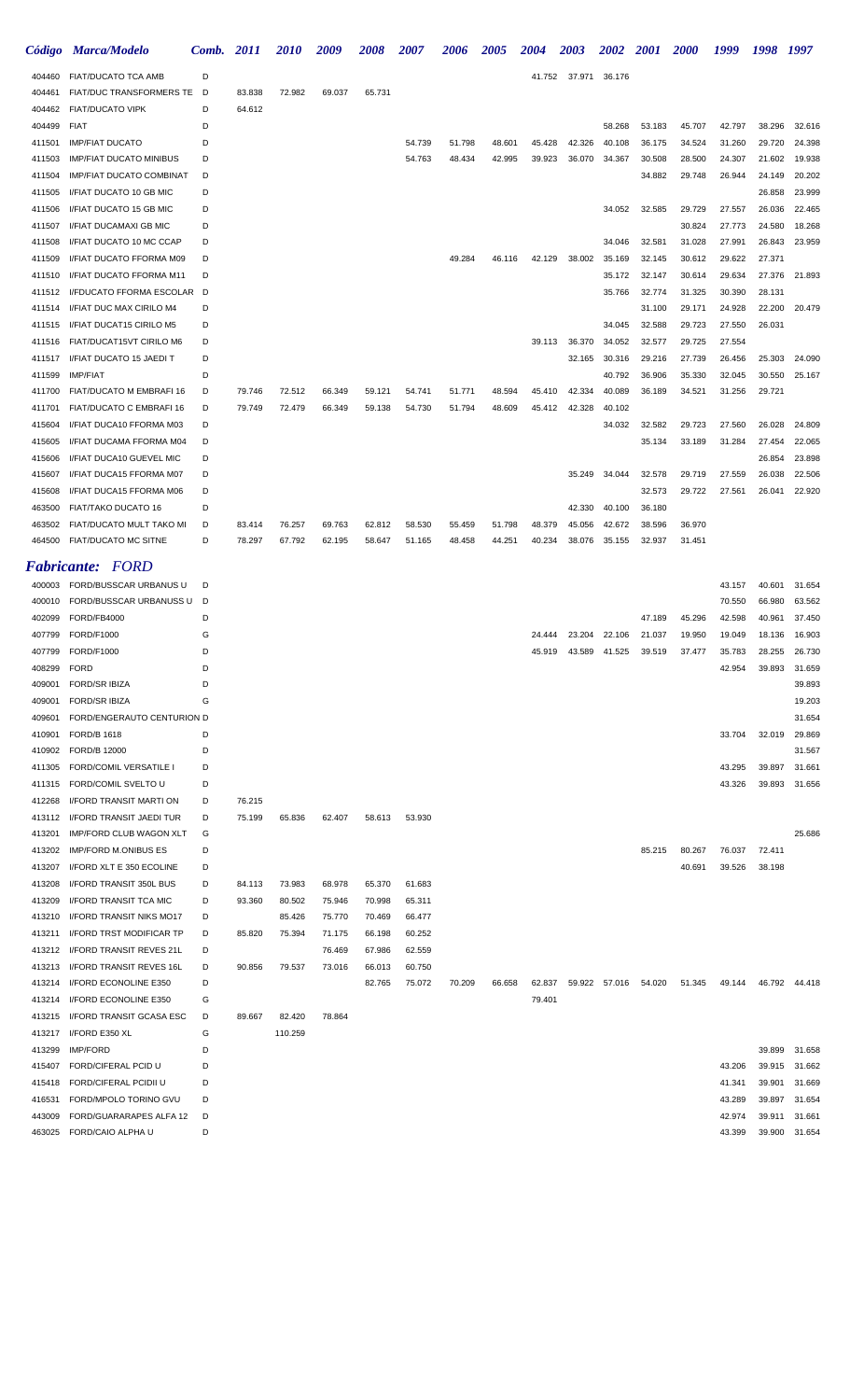|                    | Código Marca/Modelo                                    | Comb. 2011 | <i>2010</i> | 2009    | 2008    | <b>2007</b> | 2006   | <i><b>2005</b></i> | 2004   | <i><b>2003</b></i> | 2002   | <i>2001</i>      | <i>2000</i>      | 1999             | 1998             | 1997             |
|--------------------|--------------------------------------------------------|------------|-------------|---------|---------|-------------|--------|--------------------|--------|--------------------|--------|------------------|------------------|------------------|------------------|------------------|
| 463046<br>463049   | FORD/CAIO ALPHA B1621<br>FORD/CAIO INTER B1621         | D<br>D     |             |         |         |             |        |                    |        |                    |        |                  |                  | 40.140<br>40.146 | 37.165<br>37.157 | 34.163<br>34.180 |
| <i>Fabricante:</i> | <b>GEVISA</b>                                          |            |             |         |         |             |        |                    |        |                    |        |                  |                  |                  |                  |                  |
| 414801             | GEVISA/GMV IGBT3P                                      | D          |             |         |         |             |        |                    |        |                    |        |                  |                  | 42.796           | 38.298           | 32.622           |
| 414802             | <b>GEVISA/GNM IGBT3P</b>                               | D          |             |         |         |             |        |                    |        |                    |        |                  |                  |                  | 38.300           | 32.611           |
| 414803             | <b>GEVISA/GNM IGBT5P</b>                               | D          |             |         |         |             |        |                    |        |                    |        |                  |                  |                  | 38.309           | 32.610           |
| <i>Fabricante:</i> | <b>GM - CHEVROLET</b>                                  |            |             |         |         |             |        |                    |        |                    |        |                  |                  |                  |                  |                  |
| 408399             | IMP/GM                                                 | D          |             |         |         |             |        |                    |        |                    |        |                  |                  | 42.812           | 38.299           | 32.618           |
| 408399<br>408801   | IMP/GM<br>IMP/GMC M.ONIBUS ESCOLAR                     | G<br>D     |             |         |         |             |        |                    |        | 66.955             | 64.383 | 59.185           | 45.728           | 42.793           | 29.586<br>38.296 | 32.626           |
| 409599             | GM/CHEVROLET                                           | D          |             |         |         |             |        |                    |        |                    |        |                  |                  | 42.798           | 38.303           | 32.621           |
| 411101             | <b>IMP/CHEVROLET TRAFIC</b>                            | D          |             |         |         |             |        |                    |        |                    |        |                  |                  | 24.383           | 18.255           | 17.570           |
| 411101             | <b>IMP/CHEVROLET TRAFIC</b>                            | G          |             |         |         |             |        |                    |        |                    |        |                  |                  | 16.618           | 15.177           | 14.432           |
| 411103             | I/CHEVROLET SPACE VAN                                  | D          |             |         |         |             |        |                    |        |                    |        |                  |                  | 17.044           | 16.177           | 14.990           |
| 411104             | I/CHEVROLET CHEVY EXPRES                               | D          |             |         |         |             |        |                    |        |                    |        |                  |                  | 36.618           | 34.187           | 31.670           |
| 411106             | I/GM VAN 2500 EXPRESS                                  | D          |             |         |         |             |        |                    | 41.297 | 39.276             | 37.227 | 33.715           | 32.312           |                  |                  |                  |
| 411106             | I/GM VAN 2500 EXPRESS                                  | G          |             |         |         |             |        |                    |        |                    |        | 42.561           |                  |                  |                  |                  |
| 411107             | I/GM EXPRESS G3500                                     | D          |             | 122.550 | 108.017 | 102.064     | 90.701 | 75.278             | 67.029 | 63.525             | 60.497 |                  |                  |                  |                  |                  |
| 411107             | I/GM EXPRESS G3500                                     | G          |             |         | 109.200 |             |        |                    |        |                    |        |                  |                  |                  |                  |                  |
| 411109<br>413401   | I/GM EXPRESS VAN G2300<br><b>IMP/GM EVM VERANEIO M</b> | G<br>G     |             | 93.875  | 84.567  | 81.785      |        |                    |        |                    |        |                  |                  |                  |                  | 17.634           |
|                    | <b>Fabricante: HOME-CAR</b>                            |            |             |         |         |             |        |                    |        |                    |        |                  |                  |                  |                  |                  |
|                    | 409702 HOME-CAR/VOYAGE                                 | D          |             |         |         |             |        |                    |        | 66.930             | 61.694 | 55.800           | 45.711           | 42.808           | 38.294           | 32.617           |
| <i>Fabricante:</i> | HYUNDAI                                                |            |             |         |         |             |        |                    |        |                    |        |                  |                  |                  |                  |                  |
| 414001             | IMP/HYUNDAI H100 GSR                                   | G          |             |         |         |             |        |                    |        |                    |        |                  | 18.169           | 16.237           | 14.474           | 13.221           |
| 414001             | IMP/HYUNDAI H100 GSR                                   | D          |             |         |         |             |        |                    |        |                    |        |                  | 22.276           | 21.310           | 20.443           | 18.938           |
| 414002             | IMP/HYUNDAI H100 DLX                                   | D          |             |         |         |             |        |                    |        | 29.268             | 28.603 | 26.332           | 24.407           | 23.447           | 21.097           | 19.055           |
| 414003             | IMP/HYUNDAI H100 SPR                                   | D          |             |         |         |             |        | 49.293             | 45.846 | 43.652             | 42.075 | 40.211           | 32.550           | 29.855           | 26.649           | 24.294           |
| 414004             | IMP/HYUNDAI H100 SPREL                                 | D          |             |         |         |             |        |                    |        | 40.517             | 38.148 | 35.786           | 32.563           | 29.246           | 26.652           | 24.288           |
| 414005<br>414005   | IMP/HYUNDAI H100 GS<br>IMP/HYUNDAI H100 GS             | D<br>G     |             |         |         |             |        |                    |        |                    |        | 24.966<br>19.604 | 22.513<br>18.179 | 21.527<br>16.676 | 20.444<br>14.475 | 18.946<br>13.226 |
| 414006             | I/HYUNDAI H100 GLS                                     | G          |             |         |         |             |        |                    |        |                    |        |                  |                  | 24.514           |                  |                  |
| 414006             | I/HYUNDAI H100 GLS                                     | D          |             |         |         |             | 47.855 | 44.982             | 42.004 | 39.500             | 38.148 | 35.993           | 31.954           | 28.984           | 23.150           | 20.207           |
| 414007             | I/HYUNDAI H100 GL                                      | G          |             |         |         |             |        |                    |        |                    |        |                  |                  | 23.105           |                  |                  |
| 414007             | I/HYUNDAI H100 GL                                      | D          |             |         |         |             |        |                    | 37.429 | 33.148             | 30.034 | 27.045           | 25.881           | 23.418           | 20.451           | 19.100           |
| 414008             | I/HYUNDAI H100 TOP                                     | D          |             |         |         |             |        |                    |        |                    |        | 27.994           | 26.646           | 24.001           | 21.058           |                  |
| 414009             | I/HYUNDAI H1STAREX SV                                  | D          |             |         |         |             | 57.260 | 50.745             | 46.462 | 43.596             | 41.520 | 38.688           | 36.924           | 34.169           |                  |                  |
| 414010             | I/HYUNDAI H1STAREX SVX                                 | D          |             |         |         |             |        | 46.425             | 43.563 | 40.880             | 38.935 | 36.266           | 34.608           | 31.660           | 26.492           | 24.369           |
| 414011             | I/HYUNDAI H1STAREX SVXT                                | D          |             |         |         |             | 57.271 | 50.761             | 46.452 | 43.593             | 41.520 | 38.674           | 36.918           | 34.167           |                  |                  |
| 414012             | I/HYUNDAI H1STAREX SVX                                 | D          |             | 66.173  | 62.842  | 59.755      | 53.913 | 47.580             | 43.570 | 40.888             |        |                  |                  |                  |                  |                  |
| 414012<br>414013   | I/HYUNDAI H1STAREX SVX<br>I/HYUNDAI H1STAREX SVX12     | G<br>G     | 71.492      | 90.548  | 85.986  | 81.224      | 77.563 | 69.569             | 61.268 | 54.313             |        |                  |                  |                  |                  |                  |
| 414015             | I/HYUNDAI H1STAREX GLS                                 | G          | 61.096      | 66.990  | 63.798  |             |        |                    |        |                    |        |                  |                  |                  |                  |                  |
| 415001             | IMP/HP GALLOPER T.CXLLWB                               | G          |             |         |         |             |        |                    |        |                    |        | 21.623           | 20.613           | 18.197           | 16.029           | 14.141           |
| 415001             | IMP/HP GALLOPER T.CXLLWB                               | D          |             |         |         |             |        |                    |        |                    |        | 30.405           | 28.986           | 27.775           |                  | 26.700 24.456    |
|                    | <b>Fabricante:</b> IFN                                 |            |             |         |         |             |        |                    |        |                    |        |                  |                  |                  |                  |                  |
|                    | 416300 IFN/M 220                                       | D          |             |         |         |             |        |                    |        | 66.924             | 64.379 | 59.177           |                  |                  |                  |                  |
|                    | <b>Fabricante: INDABRA</b>                             |            |             |         |         |             |        |                    |        |                    |        |                  |                  |                  |                  |                  |
| 415724             | INDABRA/OA106 NEOBUS TH                                | D          |             |         |         |             |        |                    |        | 66.944             | 64.369 | 59.175           | 45.723           |                  |                  |                  |
| 415741             | INDABRA/OA101 INDUST SUP                               | D          |             |         |         |             |        |                    | 58.641 | 55.141             | 51.652 |                  |                  |                  |                  |                  |
| 463405             | INDABRA/OA106 HOBBY PRIN                               | D          |             |         |         |             |        |                    | 70.495 | 66.927             | 64.386 | 59.187           |                  |                  |                  |                  |
| 463600             | INDABRA/ELDETALLE OA1011                               | D          |             |         |         |             |        |                    |        |                    | 64.392 | 59.201           | 45.732           |                  |                  |                  |
| 463601             | INDABRA/ELDETALLE OA1012                               | D          |             |         |         |             |        |                    |        | 66.954             | 64.374 | 59.193           | 45.727           |                  |                  |                  |
| 464301             | INDABRA/OA106 VETTURA ME                               | D          |             |         |         |             |        |                    | 70.515 | 66.935             | 64.377 | 59.175           |                  |                  |                  |                  |
|                    | <b>Fabricante: INDUSCAR</b>                            |            |             |         |         |             |        |                    |        |                    |        |                  |                  |                  |                  |                  |
|                    | 463154 INDUSCAR/MILLENNIUM TRU                         | D          |             | 167.744 | 159.409 | 151.422     |        |                    |        |                    |        |                  |                  |                  |                  |                  |
|                    | Fabricante: INTERNATIONAL                              |            |             |         |         |             |        |                    |        |                    |        |                  |                  |                  |                  |                  |
|                    | 414299 IMP/INTERNATIONAL                               | D          |             |         |         |             |        |                    |        | 66.926             | 61.601 | 56.728           | 45.068           | 42.837           | 38.437           | 32.623           |

*Fabricante: ITAPOA*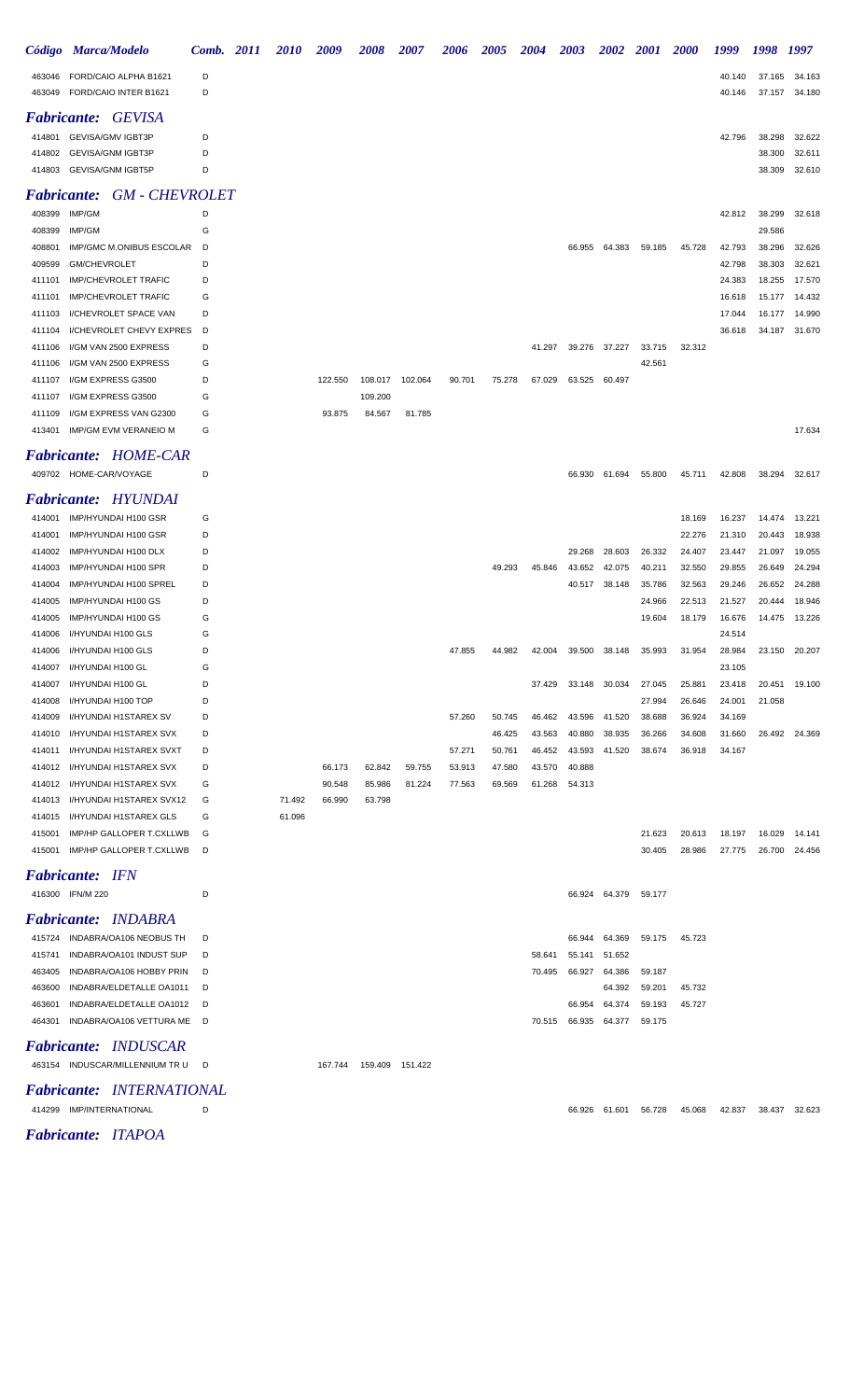|                  | Código Marca/Modelo                                             | Comb.  | 2011 | 2010   | 2009   | 2008             | 2007             | 2006             | <b>2005</b>      | 2004             | 2003             | <b>2002</b>      | <b>2001</b>      | <b>2000</b>      | 1999             | 1998             | 1997             |
|------------------|-----------------------------------------------------------------|--------|------|--------|--------|------------------|------------------|------------------|------------------|------------------|------------------|------------------|------------------|------------------|------------------|------------------|------------------|
| 405801<br>405802 | ITAPOA/ITAPOA 800<br>ITAPOA/900                                 | D<br>D |      |        |        | 96.323<br>96.319 | 86.164<br>86.131 | 83.265<br>83.234 | 76.367<br>76.363 | 70.499<br>70.503 | 66.941<br>66.953 | 64.380<br>64.398 | 59.200<br>59.201 | 45.712<br>45.731 | 42.817<br>42.815 | 38.310<br>38.307 | 32.614<br>32.625 |
|                  | <b>Fabricante: IVECO</b>                                        |        |      |        |        |                  |                  |                  |                  |                  |                  |                  |                  |                  |                  |                  |                  |
|                  | 416028 IVECOFIAT/DAILY CORTEZI3                                 | D      |      |        |        |                  |                  |                  |                  |                  |                  |                  | 43.238           |                  |                  |                  |                  |
|                  |                                                                 |        |      |        |        |                  |                  |                  |                  |                  |                  |                  |                  |                  |                  |                  |                  |
| 400061           | <b>Fabricante: IVECO-FIAT</b><br><b>IVECO/BUSSCAR MINIMIC O</b> | D      |      |        |        |                  |                  |                  |                  |                  |                  |                  | 59.984           | 57.523           | 54.881           |                  |                  |
| 400062           | <b>IVECO/BUSSCAR MINIMIC M</b>                                  | D      |      |        |        |                  |                  |                  |                  |                  |                  |                  |                  | 59.591           | 57.547           | 55.782           |                  |
| 404433           | <b>IVECOFIAT/DAILY VIA VAN</b>                                  | D      |      |        | 78.592 | 75.988           | 70.674           | 65.797           | 60.820           | 57.191           | 55.405           | 52.764           | 50.394           | 48.147           | 46.064           |                  |                  |
| 404456           | <b>IVECO/D TRANSFORM MICRO</b>                                  | D      |      | 69.957 | 65.776 | 62.471           | 60.345           | 55.462           | 49.938           | 46.779           | 44.548           | 42.411           | 40.511           | 38.712           |                  |                  |                  |
| 404457           | <b>IVECO/DAILY SITNEI MIC</b>                                   | D      |      | 73.849 | 70.104 | 65.799           | 63.098           | 60.176           |                  |                  |                  |                  |                  |                  |                  |                  |                  |
| 411331           | <b>IVECO FIAT/COMIL BELLA M</b>                                 | D      |      |        |        |                  |                  |                  |                  | 63.445           | 60.377           | 56.657           | 54.724           | 52.055           | 45.218           |                  |                  |
| 411344           | <b>IVECO/COMIL SVELTO U</b>                                     | D      |      |        |        | 159.500          | 151.215          | 143.485          | 134.819          |                  |                  |                  |                  |                  |                  |                  |                  |
| 415058<br>415601 | IVECO/DAILY5013 THB MIS<br>I/IVECO T3510 FFORMA M01             | D<br>D |      |        | 73.110 | 69.481           | 66.665           | 61.094           |                  |                  |                  |                  | 36.848           | 35.059           | 32.429           | 31.463           | 30.283           |
| 415602           | I/IVECO T3510 GUEVEL MIC                                        | D      |      |        |        |                  | 50.482           | 48.572           | 46.178           | 42.983           | 40.570           | 38.751           | 36.843           | 35.053           | 32.419           | 31.461           | 30.276           |
| 415603           | I/IVECO T3510 RONTAN MIC                                        | D      |      |        |        |                  |                  |                  |                  |                  |                  |                  | 36.843           | 35.053           | 32.417           | 31.460           | 30.270           |
| 415609           | I/IVECO T4912 FFORMA M02                                        | D      |      |        |        |                  |                  |                  |                  |                  |                  | 39.610           | 38.128           | 36.927           | 35.797           | 34.483           | 31.120           |
| 415610           | I/IVECO T4912 GUEVEL MIC                                        | D      |      |        |        |                  |                  |                  |                  |                  |                  |                  | 38.134           | 36.927           | 35.789           | 34.477           |                  |
| 415611           | I/IVECO T3510 GCASA MIC                                         | D      |      |        |        |                  |                  |                  |                  |                  |                  |                  | 36.858           | 35.052           | 32.417           | 31.460           | 30.282           |
| 415612           | I/IVECO T4912 GCASA MIC                                         | D      |      |        |        |                  |                  |                  |                  |                  |                  |                  | 38.132           | 36.920           | 35.790           |                  |                  |
| 415717<br>415723 | IVECO/4912 NEOBUS TBOY<br>IVECO/5912 NEOBUS TBOY                | D<br>D |      |        |        |                  |                  |                  |                  | 55.842           | 41.796<br>51.506 | 39.608<br>49.124 | 38.134<br>40.557 | 36.918<br>35.726 | 35.788           |                  |                  |
| 415735           | IVECO/6013 NEOBUS TBOY                                          | D      |      |        |        |                  |                  | 112.499          | 104.596          | 98.136           |                  |                  |                  |                  |                  |                  |                  |
| 415775           | IVECO/6013 NEOBUS TBOY E                                        | D      |      |        |        |                  | 93.955           | 84.292           | 74.137           |                  |                  |                  |                  |                  |                  |                  |                  |
| 415801           | I/IVECOFIAT D4010 MAXIV.                                        | D      |      |        |        |                  |                  |                  |                  |                  |                  |                  |                  |                  | 34.583           | 31.974           | 29.872           |
| 415802           | I/IVECOFIAT D4012 MAXIV.                                        | D      |      |        |        |                  |                  |                  |                  |                  |                  | 49.205           | 47.004           | 44.837           | 38.926           | 36.283           | 33.923           |
| 415803           | I/IVECOFIAT DT3510M CCAP                                        | D      |      |        |        |                  |                  |                  |                  |                  |                  | 38.736           | 36.848           | 35.052           | 32.427           | 31.463           | 30.278           |
| 415804           | I/IVECOFIAT DT4912M CCAP                                        | D      |      |        |        |                  |                  |                  |                  |                  |                  | 39.598           | 38.122           | 36.927           | 35.802           | 34.476           | 31.063           |
| 415805<br>415806 | I/IVECOFIAT T3510 FFBM12<br>I/IVECOFIAT T4912 FFBM08            | D<br>D |      |        |        |                  |                  |                  |                  |                  |                  |                  | 36.850           | 35.062<br>36.931 | 32.424<br>35.800 | 31.451<br>34.472 | 30.275<br>32.810 |
| 415807           | I/IVECOFIAT T4912 FFBM14                                        | D      |      |        |        |                  |                  |                  |                  |                  |                  |                  | 38.117           | 36.927           | 35.789           | 34.478           |                  |
| 415808           | I/IVECOFIAT T3510 FFBM15                                        | D      |      |        |        |                  |                  |                  |                  |                  |                  |                  | 36.852           | 35.062           | 32.424           | 31.468           | 30.277           |
| 415809           | I/IVECOFIAT T3510 FFBM16                                        | D      |      |        |        |                  |                  |                  |                  |                  |                  | 38.735           | 36.838           | 35.065           | 32.426           | 31.462           | 30.270           |
| 415810           | I/IVECOFIAT T4912 FFBM13                                        | D      |      |        |        |                  |                  |                  |                  |                  |                  |                  |                  | 36.915           | 35.789           | 34.480           |                  |
| 415811           | I/IVECOFIAT 4912 REFAM01                                        | D      |      |        |        |                  |                  |                  |                  |                  |                  |                  | 38.124           | 36.911           | 35.804           | 34.476           |                  |
| 415812           | I/IVECOFIAT 3510 REFAM02                                        | D<br>D |      |        |        |                  |                  |                  |                  |                  |                  |                  | 36.847           | 35.066           | 32.414           | 31.467           | 30.281<br>30.273 |
| 415813<br>415814 | I/IVECOFIAT T3510 FFBM17<br>I/IVECOF DT49 JAEDI TB2             | D      |      |        |        |                  |                  |                  |                  |                  |                  | 38.736           | 36.857           | 35.069<br>37.901 | 32.415<br>36.920 | 31.451<br>32.798 |                  |
| 415815           | I/IVECOF DT35 JAEDI TB1                                         | D      |      |        |        |                  |                  |                  |                  |                  |                  | 49.196           | 46.995           | 44.838           | 35.532           | 33.798           | 32.588           |
| 415816           | I/IVECOFIAT T3510 NIKS16                                        | D      |      |        |        |                  |                  |                  |                  |                  |                  |                  | 36.856           | 35.055           | 32.419           | 31.460           |                  |
| 415817           | I/IVECO 3510 REFAM MIC 4                                        | D      |      |        |        |                  |                  |                  |                  |                  |                  | 38.740           | 36.843           | 35.064           | 32.421           | 31.450           |                  |
| 415818           | I/IVECO 4912 REFAM MIC 5                                        | D      |      |        |        |                  |                  |                  |                  |                  |                  |                  | 38.131           | 36.912           | 35.801           | 34.483           | 30.184           |
| 415819           | I/IVECOFIAT 4910 JAEDI T                                        | D      |      |        |        |                  |                  |                  |                  | 60.031           | 55.838           | 51.564           | 47.746           | 44.281           | 38.048           | 32.805           | 31.566           |
| 415820<br>416000 | I/IVECODAILYNNPR 50C13V<br>IVECOFIAT/D4912 MAXIVAN              | D<br>D |      |        |        |                  | 60.401           | 67.462<br>55.549 | 62.681<br>50.516 | 59.804<br>47.338 | 44.573           | 42.250           | 40.680           | 39.382           | 38.189           | 36.774           |                  |
| 416001           | IVECOFIAT/D4012 MAXIVAN                                         | D      |      |        |        |                  |                  |                  |                  | 55.849           | 52.527           | 49.212           | 46.984           | 44.835           | 35.837           |                  |                  |
| 416002           | IVECOFIAT/D4012 MAXIVAN1                                        | D      |      |        |        |                  |                  | 64.349           | 59.620           | 55.871           | 52.517           | 49.185           | 46.987           | 44.818           | 36.994           | 34.697           |                  |
| 416003           | IVECOFIAT/D4912 MAXIVAN1                                        | D      |      |        |        |                  |                  | 55.384           | 51.562           | 47.749           | 44.897           | 43.008           | 41.054           | 39.724           | 38.536           |                  |                  |
| 416004           | IVECOFIAT/4912 GCASA MIC                                        | D      |      |        |        |                  |                  |                  |                  | 43.366           | 41.810           | 39.605           | 38.133           | 36.933           | 35.802           | 34.470           |                  |
| 416005           | IVECOFIAT/3510 GCASA MIC                                        | D      |      |        |        |                  |                  |                  |                  | 42.996           | 40.567           | 38.753           | 36.837           | 35.068           | 32.424           | 31.454           | 30.280           |
| 416006           | IVECOFIAT/3510 GUEVELMIC                                        | D      |      |        |        |                  |                  |                  |                  |                  | 40.585           | 38.748           | 36.856           | 35.057           | 32.431           | 31.451           |                  |
| 416007<br>416008 | IVECOFIAT/3510FFBM MIC22<br>IVECO/3510 REFAM MIC 08             | D<br>D |      |        |        |                  |                  |                  | 46.186           | 42.980           | 40.585<br>40.585 | 38.740<br>38.751 | 36.850<br>36.849 | 35.069<br>35.063 | 32.431<br>32.419 | 31.452           | 30.284           |
| 416009           | IVECO/4912 REFAM MIC 10                                         | D      |      |        |        |                  |                  |                  |                  | 44.379           | 41.791           | 39.607           | 38.135           | 36.921           | 35.803           | 34.477           |                  |
| 416010           | IVECOFIAT/4912FFBM MIC24                                        | D      |      |        |        |                  | 57.247           | 52.608           | 47.365           | 44.365           | 41.794           | 39.596           | 38.123           | 36.926           | 35.806           | 34.469           | 31.392           |
| 416011           | IVECOFIAT/4912 JAEDI TUR                                        | D      |      |        |        | 55.747           | 53.944           | 50.341           | 47.347           | 44.364           | 41.797           | 39.610           | 38.120           | 36.927           | 35.790           |                  |                  |
| 416012           | IVECO/4912 REFAM MIC 09                                         | D      |      |        |        |                  | 60.415           | 55.531           | 50.511           | 47.338           | 44.576           | 42.252           | 40.657           | 39.393           | 38.179           | 36.780           |                  |
| 416013           | IVECO/3510 REFAM MIC 07                                         | D      |      |        |        |                  |                  |                  |                  |                  | 40.568           | 38.746           | 36.856           | 35.072           | 32.418           |                  |                  |
| 416014           | IVECOFIAT/3510 GC MIC20                                         | D      |      |        |        | 56.913           | 51.165           | 49.126           | 46.191           | 42.986           | 40.570           | 38.732           | 36.855           | 35.055           | 32.422           |                  |                  |
| 416015<br>416016 | IVECOFIAT/BRAZCAR D4912V<br>IVECOFIAT/BRAZCAR D3510V            | D<br>D |      |        |        |                  |                  |                  |                  |                  |                  | 39.596<br>38.734 | 38.138<br>36.854 | 36.918<br>35.063 | 35.786<br>32.418 |                  |                  |
| 416017           | IVECOFIAT/NOGUEIRA NOTUR                                        | D      |      |        |        |                  |                  |                  |                  |                  |                  | 49.206           | 46.996           | 44.821           | 40.369           |                  |                  |
| 416018           | <b>IVECOFIAT/DAILY VIATUREM</b>                                 | D      |      |        |        |                  |                  |                  |                  |                  | 52.532           | 49.184           | 47.005           | 44.824           |                  |                  |                  |
| 416019           | IVECO/4912 REFAM MIC14                                          | D      |      |        |        |                  |                  |                  |                  |                  |                  | 39.601           | 38.136           | 36.928           |                  |                  |                  |
|                  |                                                                 |        |      |        |        |                  |                  |                  |                  |                  |                  |                  |                  |                  |                  |                  |                  |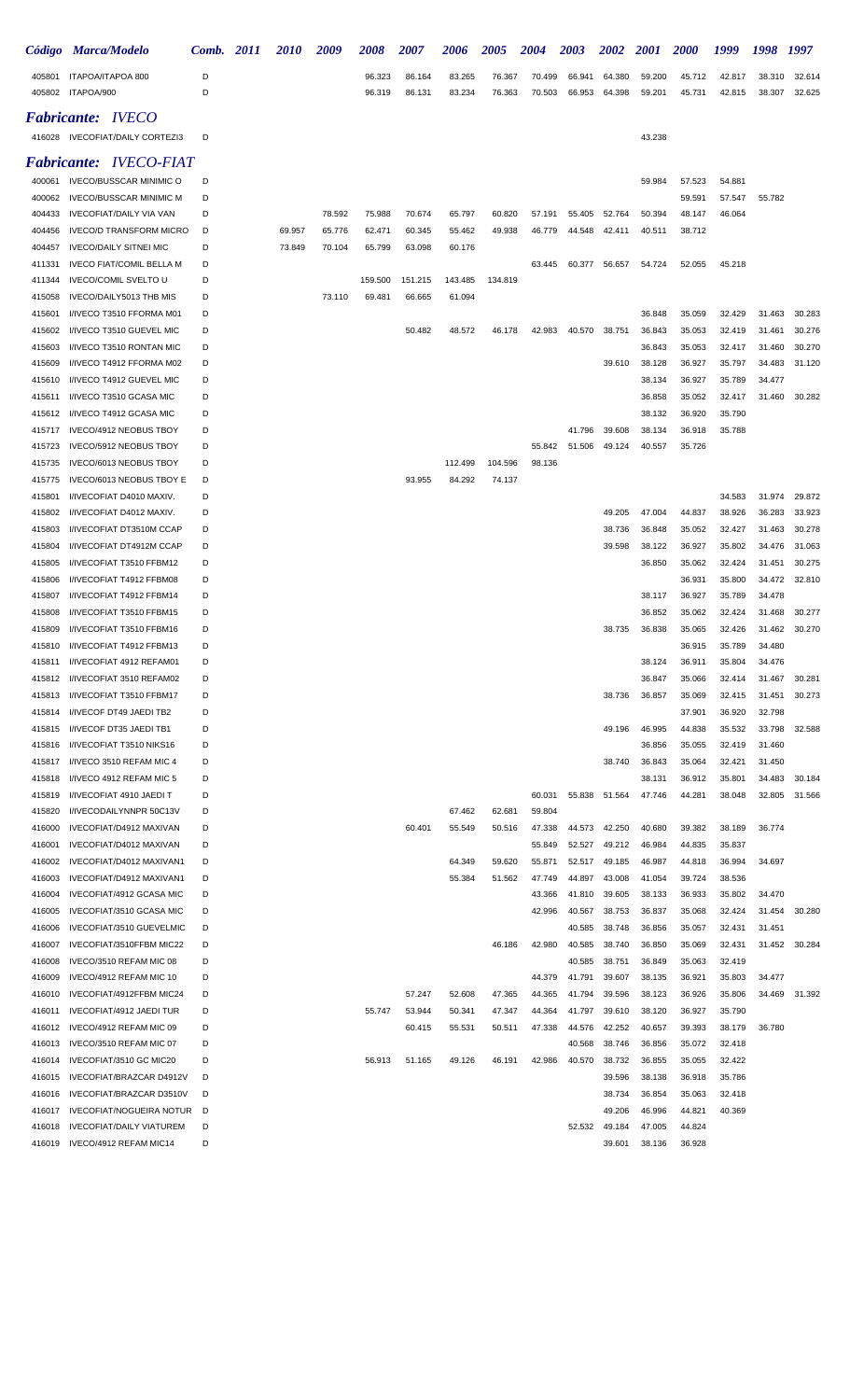| <b>Código</b>             | <b>Marca/Modelo</b>                                      | Comb.  | <i>2011</i> | <i>2010</i> | 2009   | 2008    | 2007    | 2006    | <b>2005</b> | 2004            | <b>2003</b> | 2002   | <i>2001</i>      | <b>2000</b> | 1999   | 1998   | 1997   |
|---------------------------|----------------------------------------------------------|--------|-------------|-------------|--------|---------|---------|---------|-------------|-----------------|-------------|--------|------------------|-------------|--------|--------|--------|
| 416020                    | IVECO/4912 REFAM MIC15                                   | D      |             |             |        |         |         |         |             |                 |             |        | 38.117           | 36.912      | 35.790 |        |        |
| 416021                    | <b>IVECOFIAT/DAILY CIRILOM3</b>                          | D      |             |             | 82.712 | 78.610  | 68.667  | 64.344  | 59.626      | 55.879          | 52.532      | 49.197 | 47.001           | 44.833      | 39.544 |        |        |
| 416023                    | IVECOFIAT/D4012MAXIVAN S                                 | D      |             |             |        |         |         |         |             |                 | 52.541      | 49.203 | 47.002           |             |        |        |        |
| 416024                    | IVECOFIAT/D4912MAXIVANS1                                 | D      |             |             |        |         |         |         | 66.626      | 62.752          | 59.269      | 55.788 | 53.270           | 50.926      | 48.718 |        |        |
| 416025                    | IVECOFIAT/D4012MAXIVANS1                                 | D      |             |             |        |         |         |         |             | 55.869          | 52.543      | 49.212 | 46.979           |             |        |        |        |
| 416026                    | IVECOFIAT/3510 JAEDI TUR                                 | D      |             |             |        |         |         | 52.664  | 48.743      | 45.333          | 40.583      | 38.821 | 37.379           | 35.884      | 34.776 | 33.405 | 31.831 |
| 416027                    | IVECO/5912REFAM ATTUALE1                                 | D      |             |             |        |         |         |         |             | 63.216          | 57.747      | 55.680 | 52.931           |             |        |        |        |
| 416029                    | <b>IVECO/DAILY 40 JAEDI TUR</b>                          | D      | 66.027      | 57.470      | 54.004 | 51.317  | 48.753  | 46.917  | 44.621      | 42.778          | 40.370      | 38.547 | 36.662           |             |        |        |        |
| 416032                    | IVECO/CITYCLASS 6012                                     | D      |             |             |        |         |         |         |             | 77.029          | 73.498      | 68.584 |                  |             |        |        |        |
| 416033                    | IVECO/CITYCLASS 6012 IF                                  | D      |             |             |        |         |         |         |             | 89.213          | 84.499      | 79.533 |                  |             |        |        |        |
| 416034                    | IVECO/CITYCLASS 6013                                     | D      |             |             |        | 93.930  | 89.216  | 85.737  | 80.041      | 76.990          | 73.520      | 65.556 |                  |             |        |        |        |
| 416035                    | IVECO/CITYCLASS 6013 IF                                  | D      |             |             |        | 100.829 | 89.254  | 85.721  | 80.047      | 76.987          | 73.495      | 63.924 |                  |             |        |        |        |
| 416036                    | IVECOFIAT/DAILY3510 NAP                                  | D      |             |             |        |         |         |         |             | 47.032          | 43.241      | 39.939 | 37.380           | 35.888      | 34.767 | 33.419 | 31.824 |
| 416037                    | IVECO/CITYCLASS 6012 MO1                                 | D      |             |             |        |         |         |         | 80.059      | 77.029          | 73.497      | 69.017 |                  |             |        |        |        |
| 416038                    | IVECOFIAT/DAILY4912 NAP                                  | D      |             |             |        |         |         | 50.347  | 46.654      | 43.375          | 41.812      | 39.592 | 38.119           | 36.921      | 35.787 | 34.484 |        |
| 416039                    | IVECOFIAT/D3510VAN NAP A                                 | D      |             |             |        |         |         |         |             |                 | 42.814      | 40.867 | 38.863           | 36.994      | 34.211 | 33.189 | 31.952 |
| 416040                    | IVECO/DAILY5013 MAXIVAN1                                 | D      |             |             |        |         | 70.693  | 65.810  | 62.902      | 58.824          |             |        |                  |             |        |        |        |
| 416041                    | IVECO/DAILY4013 MAXIVA                                   | D      |             |             |        | 68.594  | 64.994  | 60.320  | 55.577      |                 |             |        |                  |             |        |        |        |
| 416042                    | IVECO/DAILY4013 MAXIVAN1                                 | D      |             |             |        |         | 68.688  | 64.344  | 59.627      | 55.873          |             |        |                  |             |        |        |        |
| 416043                    | IVECO/DAILY5013 MAXIVAN                                  | D      |             |             |        | 78.621  | 70.684  | 65.833  | 60.822      | 57.197          |             |        |                  |             |        |        |        |
| 416044                    | IVECO/CITYCLASS 6013 MO                                  | D      |             |             |        | 95.253  | 89.221  | 85.714  | 80.034      | 77.021          | 73.500      |        |                  |             |        |        |        |
| 416045                    | IVECO/CITYCLASS6013M                                     | D      |             |             |        |         |         | 82.685  | 75.887      | 69.746          |             |        |                  |             |        |        |        |
| 416046                    | IVECO/6013 CICCOBUS GRAN                                 | D      |             |             |        | 125.554 | 108.317 | 99.214  | 93.349      | 88.801          |             |        |                  |             |        |        |        |
| 416047                    | <b>IVECO/TRAILCAR CONCORDE</b>                           | D      |             |             |        |         |         | 112.344 | 105.359     | 100.285         |             |        |                  |             |        |        |        |
| 416048                    | <b>IVECO/DAILY GCASA MIC1</b>                            | D      |             | 78.066      | 73.356 | 69.701  | 66.501  | 60.959  |             |                 |             |        |                  |             |        |        |        |
| 416049                    | IVECO/DAILY45S16 MINIBUS                                 | D      | 91.259      | 79.453      | 75.196 | 70.814  | 67.607  | 64.459  | 60.455      | 57.545          | 54.815      | 52.164 | 49.829           | 47.615      | 45.548 | 43.493 | 41.396 |
| 416050                    | <b>IVECO/DAILY GREENCAR MO</b>                           | D      |             | 64.972      | 61.063 | 58.011  | 52.703  | 50.706  | 48.211      | 44.891          | 42.365      | 40.451 |                  |             |        |        |        |
| 416052                    | <b>IVECO/DAILY MODIFICAR TP</b>                          | D      | 88.571      | 77.096      | 73.153 | 68.634  | 65.641  | 62.597  | 58.722      | 55.867          |             |        |                  |             |        |        |        |
| 416053                    | IVECO/DAILY CIRILO 55C16                                 | D      | 82.764      | 72.043      | 67.990 | 64.598  | 61.766  |         |             |                 |             |        |                  |             |        |        |        |
| 416054                    | <b>IVECO/DAILY NIKS MIC 20</b>                           | D      | 87.102      | 75.844      | 71.975 | 67.590  | 64.780  |         |             |                 |             |        |                  |             |        |        |        |
| 416057                    | IVECO/DAILY 55C16MINIBUS                                 | D      |             |             |        | 81.015  | 75.365  | 70.592  |             |                 |             |        |                  |             |        |        |        |
| 416058                    | IVECO/DAILY5013 THB MIS                                  | D      |             | 70.572      | 66.622 | 63.274  | 60.502  |         |             |                 |             |        |                  |             |        |        |        |
| 416059                    | IVECO/DAILY55C16 TCA MIC                                 | D      | 81.890      | 71.305      | 67.273 | 63.884  | 61.128  |         |             |                 |             |        |                  |             |        |        |        |
| 416060                    | IVECO/CITYCLASS 70C16                                    | D      | 90.389      | 78.676      | 74.704 | 71.860  |         |         |             |                 |             |        |                  |             |        |        |        |
| 416061                    | <b>IVECO/DAILY CIRILO MICRO</b>                          | D      | 99.559      | 86.652      | 82.378 | 76.945  | 74.266  |         |             |                 |             |        |                  |             |        |        |        |
| 416400                    | I/IVECO MASCA GRANVIA O                                  | D      |             |             |        |         |         | 140.556 |             | 131.644 124.160 |             |        |                  |             |        |        |        |
| 416564                    | <b>IVECO/MPOLO FRATELLO ON</b>                           | D      |             |             |        |         |         | 79.673  | 72.045      | 67.804          | 64.664      | 61.652 | 59.133           | 57.027      | 55.047 |        |        |
| 416565                    | IVECO/MPOLO FRATELLO ESC                                 | D      |             |             |        |         |         |         |             |                 | 64.668      | 61.662 | 59.154           | 57.026      | 55.077 |        |        |
| 416566                    | <b>IVECO/MPOLO FRATELLO MO</b>                           | D      |             |             |        |         |         | 71.316  | 64.475      | 61.653          | 57.951      | 55.235 | 52.775           | 51.006      | 49.362 | 47.697 |        |
| 416601                    | I/IVECO MPOLO VOLARE MO                                  | D      |             |             |        |         |         |         |             |                 |             |        |                  | 51.019      | 49.364 | 47.706 |        |
| 416602                    | I/IVECO MPOLO VOLARE ESC                                 | D      | 114.520     | 103.850     | 96.644 | 88.958  | 77.741  | 73.451  | 67.241      | 62.656          | 59.424      | 55.011 | 42.585           | 36.509      | 33.298 | 31.910 | 30.807 |
| 416603                    | I/IVECO MPOLO VOLARE LOT                                 | D      |             |             |        |         |         |         |             |                 |             | 51.598 | 49.744           | 48.070      | 46.541 | 44.959 | 38.675 |
| 416610                    | I/IVECO MPOLO PARADISO R                                 | D      |             |             |        |         |         |         |             |                 |             |        | 96.214           | 86.894      | 80.348 | 60.540 |        |
| 416612<br>463123          | I/IVECO MPOLO VIALE U<br><b>IVECOFIAT/INDUSCAR PIC O</b> | D<br>D |             |             |        |         |         | 76.160  | 70.841      | 64.403          | 59.325      | 55.435 | 50.389<br>46.996 | 44.820      | 41.112 |        |        |
| 464001                    | I/IVECOF DT4912V BRAZCAR                                 | D      |             |             |        |         |         |         |             |                 |             | 39.595 | 38.124           | 36.918      | 35.807 | 34.483 | 30.791 |
| 464002                    | I/IVECOF BRAZCAR DT3510V                                 | D      |             |             |        |         |         |         |             |                 |             |        | 36.849           | 35.062      | 32.421 | 31.466 | 30.276 |
| 464413                    | <b>IVECO/MASCA GRANMINI M</b>                            | D      |             |             |        |         |         |         |             | 55.868          | 52.525      | 49.198 |                  |             |        |        |        |
| 464428                    | IVECO/MASCA GRANVIA O                                    | D      |             |             |        |         | 143.162 | 136.226 | 128.024     |                 |             |        |                  |             |        |        |        |
|                           |                                                          |        |             |             |        |         |         |         |             |                 |             |        |                  |             |        |        |        |
| <i><b>Fabricante:</b></i> | <i>JIMBEI</i>                                            |        |             |             |        |         |         |         |             |                 |             |        |                  |             |        |        |        |
|                           | 465201 I/JIMBEI HAISE SY6480 AD                          | G      |             |             |        | 19.711  | 18.631  | 17.773  |             |                 |             |        |                  |             |        |        |        |
|                           | Fabricante: JIMBE18                                      |        |             |             |        |         |         |         |             |                 |             |        |                  |             |        |        |        |
|                           |                                                          | G      |             |             |        |         |         |         |             |                 |             |        |                  |             |        |        |        |
| 465200                    | I/JIMBEI8 HAISE SY6480A1C                                |        |             |             |        | 19.886  | 18.795  | 17.924  |             |                 |             |        |                  |             |        |        |        |
|                           | <b>Fabricante: JINBEI</b>                                |        |             |             |        |         |         |         |             |                 |             |        |                  |             |        |        |        |
| 465202                    | I/JINBEI VAN 13P L                                       | G      |             |             | 44.126 | 42.028  | 39.932  |         |             |                 |             |        |                  |             |        |        |        |
| 465203                    | I/JINBEI VAN 13P SL                                      | G      |             |             | 42.886 | 39.771  | 37.694  |         |             |                 |             |        |                  |             |        |        |        |
| 465204                    | I/JINBEI FABUSFORMA M35                                  | D      |             | 48.563      |        |         |         |         |             |                 |             |        |                  |             |        |        |        |
| 465204                    | I/JINBEI FABUSFORMA M35                                  | G      |             |             | 45.815 | 43.658  | 41.477  |         |             |                 |             |        |                  |             |        |        |        |
| 465205                    | I/JINBEI SY6413N3LWB L                                   | G      |             | 47.457      |        |         |         |         |             |                 |             |        |                  |             |        |        |        |
| 465206                    | I/JINBEI SY6483N3LWB                                     | G      |             | 51.010      |        |         |         |         |             |                 |             |        |                  |             |        |        |        |
| 465207                    | I/JINBEI SY6413N3 L                                      | G      |             | 47.776      |        |         |         |         |             |                 |             |        |                  |             |        |        |        |
| 465208                    | I/JINBEI SY6513US3BH L                                   | G      |             | 50.919      |        |         |         |         |             |                 |             |        |                  |             |        |        |        |
| 465209                    | I/JINBEI SY6543US3BH SL                                  | G      |             | 51.458      |        |         |         |         |             |                 |             |        |                  |             |        |        |        |
|                           |                                                          |        |             |             |        |         |         |         |             |                 |             |        |                  |             |        |        |        |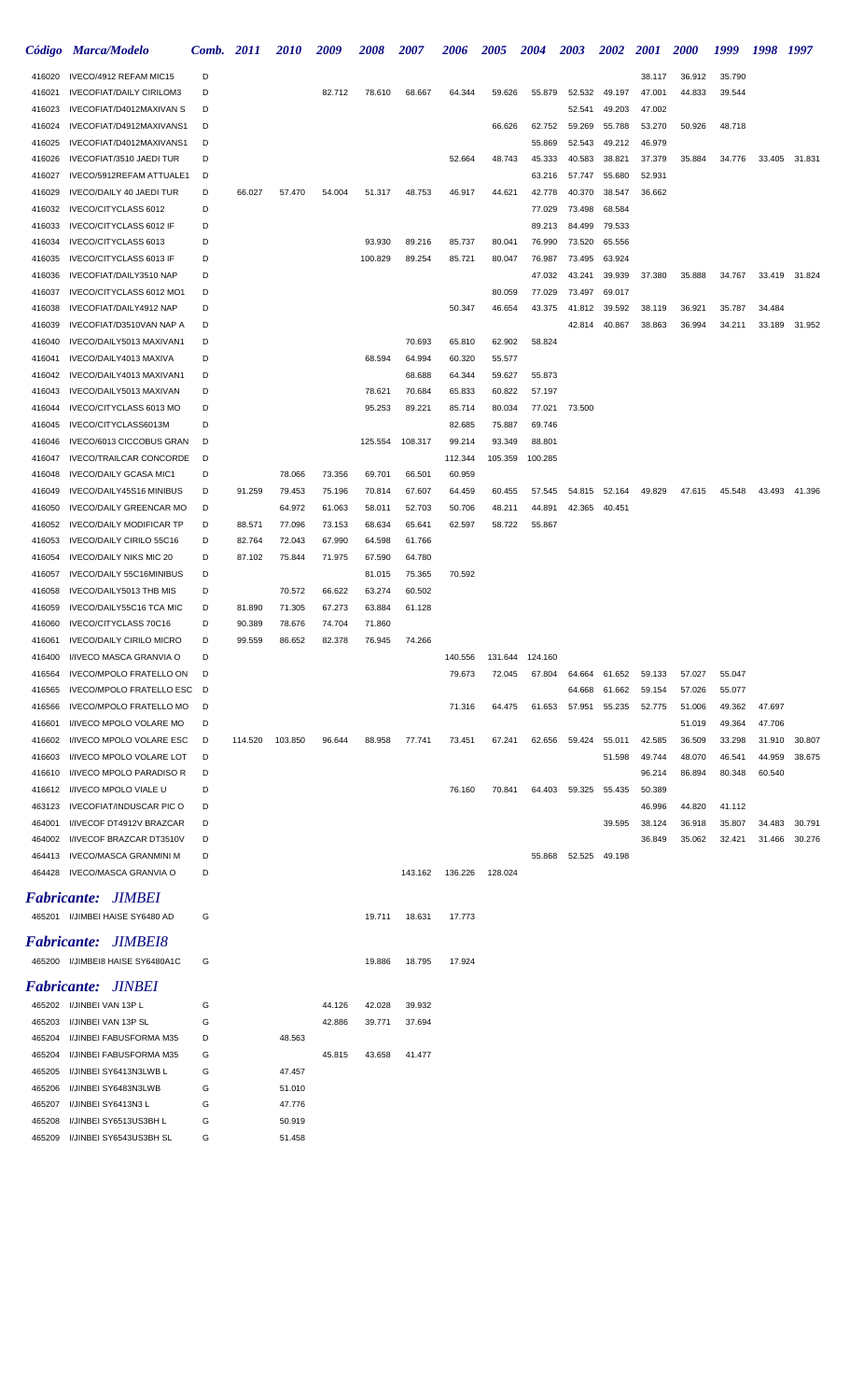|                  | Código Marca/Modelo                                       | Comb. 2011 |         | <i>2010</i>        | 2009               | 2008               | <b>2007</b>        | 2006               | <b>2005</b>        | <b>2004</b>        | <b>2003</b>      | <b>2002</b>      | <b>2001</b>      | <b>2000</b>      | 1999             | 1998             | 1997             |
|------------------|-----------------------------------------------------------|------------|---------|--------------------|--------------------|--------------------|--------------------|--------------------|--------------------|--------------------|------------------|------------------|------------------|------------------|------------------|------------------|------------------|
| 465210           | I/JINBEI SY6483N3 L                                       | G          |         | 48.505             |                    |                    |                    |                    |                    |                    |                  |                  |                  |                  |                  |                  |                  |
| 465212           | <b>I/JINBEI TOPIC SL</b>                                  | G          |         | 50.919             |                    |                    |                    |                    |                    |                    |                  |                  |                  |                  |                  |                  |                  |
| 465213           | I/JINBEI TOPIC L                                          | G          | 52.346  | 50.765             |                    |                    |                    |                    |                    |                    |                  |                  |                  |                  |                  |                  |                  |
| 465214           | I/JINBEI GRAN TOPIC VAN                                   | G          | 44.500  | 43.530             |                    |                    |                    |                    |                    |                    |                  |                  |                  |                  |                  |                  |                  |
|                  | <i>Fabricante:</i><br>JV                                  |            |         |                    |                    |                    |                    |                    |                    |                    |                  |                  |                  |                  |                  |                  |                  |
|                  | 410401 JV/JOTAVE I                                        | D          |         |                    |                    |                    |                    |                    |                    |                    |                  |                  |                  |                  |                  |                  | 32.627           |
|                  | 410402 JV/JOTAVE II                                       | D          |         |                    |                    |                    |                    |                    |                    |                    |                  |                  |                  |                  |                  |                  | 32.614           |
|                  | <b>Fabricante: KIA</b>                                    |            |         |                    |                    |                    |                    |                    |                    |                    |                  |                  |                  |                  |                  |                  |                  |
| 412803           | I/KIA BESTA EST                                           | Α          |         |                    |                    |                    |                    |                    |                    |                    |                  |                  |                  |                  |                  |                  | 12.452           |
| 412807           | IMP/KIA BESTA 12P RS                                      | D          |         |                    |                    |                    |                    |                    |                    |                    | 37.145           | 29.403           | 28.098           | 24.691           | 23.109           | 16.786           | 15.278           |
| 412807           | IMP/KIA BESTA 12P RS                                      | G          |         |                    |                    |                    |                    |                    |                    |                    |                  |                  |                  |                  |                  |                  | 11.956           |
| 412808           | I/KIA BESTA GS GRAND                                      | D          |         |                    |                    |                    |                    |                    | 55.395             | 46.237             | 40.267           | 38.126           | 36.379           | 34.306           | 24.768           | 23.439           | 22.203           |
| 412808           | I/KIA BESTA GS GRAND                                      | G          |         |                    |                    |                    |                    |                    |                    |                    |                  |                  | 32.300           |                  |                  |                  |                  |
|                  | <b>Fabricante:</b> KIA MOTORS                             |            |         |                    |                    |                    |                    |                    |                    |                    |                  |                  |                  |                  |                  |                  |                  |
| 412800           | <b>I/KIA MRE CGPI</b>                                     | D          | 128.411 | 112.891            | 107.125            | 100.615            | 90.922             | 87.873             | 81.435             |                    | 75.197 71.405    | 68.675           | 63.114           | 48.753           | 45.658           | 40.849           | 34.786           |
| 412801           | <b>IMP/KIA BESTA SV</b>                                   | D          |         |                    |                    |                    |                    |                    |                    |                    |                  |                  | 22.907           | 21.544           | 19.727           | 14.700           | 13.344           |
| 412802           | <b>IMP/KIA BESTA</b>                                      | D          |         |                    |                    |                    |                    |                    | 35.044             | 28.296             | 27.007           | 25.040           | 22.915           | 21.547           | 19.937           | 14.702           | 13.351           |
| 412803           | <b>IMP/KIA BESTA EST</b>                                  | D          |         |                    |                    |                    |                    |                    |                    |                    |                  | 29.391           | 28.100           | 24.694           | 23.100           | 19.377           | 18.477           |
| 412804           | IMP/KIA BESTA 10P GS                                      | D          |         |                    |                    |                    |                    |                    |                    |                    |                  |                  |                  |                  |                  | 22.164           | 18.772           |
| 412805           | IMP/KIA BESTA 12P GS                                      | D          |         |                    |                    |                    |                    | 45.195             | 35.749             | 34.666             | 33.032           | 29.400           | 28.098           | 24.695           | 23.100           | 19.382           | 18.428           |
| 412806<br>412809 | IMP/KIA BESTA 10P RS<br>I/KIA PREGIO GS 2.7               | D<br>D     |         |                    |                    |                    |                    |                    |                    |                    |                  |                  |                  |                  | 20.072           | 22.170<br>18.984 | 18.688<br>18.024 |
| 412811           | I/KIA BESTA G RONTAN MIC                                  | D          |         |                    |                    |                    |                    |                    |                    |                    |                  | 29.392           | 28.091           | 24.702           | 23.098           | 22.171           | 19.460           |
| 412812           | I/KIA BESTA GS GRAND2                                     | D          |         |                    |                    |                    |                    | 55.491             | 52.215             | 46.254             | 42.091           | 39.262           | 36.370           | 34.309           | 24.755           | 23.638           | 22.498           |
| 412813           | I/KIA BONGO III COACH                                     | D          |         |                    |                    |                    |                    | 39.107             | 36.602             | 34.840             |                  |                  |                  |                  |                  |                  |                  |
| 412899           | IMP/KIA                                                   | D          |         |                    |                    |                    |                    |                    |                    |                    | 34.616           | 28.378           | 26.731           | 24.838           | 19.733           | 16.827           | 15.336           |
|                  | <b>Fabricante:</b> L.ROVER                                |            |         |                    |                    |                    |                    |                    |                    |                    |                  |                  |                  |                  |                  |                  |                  |
| 413601           | IMP/L.ROVER DEFENDER 110                                  | D          |         |                    |                    |                    |                    |                    |                    |                    |                  |                  |                  | 44.810           | 42.740           | 39.721           | 37.931           |
|                  | 413700 LR/DEFENDER110 DL                                  | D          |         |                    |                    |                    |                    |                    |                    |                    |                  | 57.112 52.193    | 49.924           | 44.809           | 42.737           | 39.742           | 37.924           |
|                  | <b>Fabricante: LDV</b>                                    |            |         |                    |                    |                    |                    |                    |                    |                    |                  |                  |                  |                  |                  |                  |                  |
|                  | 463700 I/LDV CONVOY MICROONIBUS D                         |            |         |                    |                    |                    |                    | 77.196             | 70.445             | 65.327             | 62.251           | 57.266           | 52.493           | 50.192           | 48.020           | 45.831           | 43.613           |
|                  |                                                           |            |         |                    |                    |                    |                    |                    |                    |                    |                  |                  |                  |                  |                  |                  |                  |
|                  | <b>Fabricante: M.BENZ</b>                                 |            |         |                    |                    |                    |                    |                    |                    |                    |                  |                  |                  |                  |                  |                  |                  |
| 400001           | M.BENZ/BUSSCAR ELBUSS 340                                 | D          |         |                    |                    |                    |                    |                    |                    |                    |                  |                  |                  |                  | 50.845           | 44.558           | 40.496           |
| 400004           | M.BENZ/BUSSCAR URBANUS U D<br>M.BENZ/BUSSCAR URBANUSS U D |            |         |                    |                    | 167.789            |                    |                    |                    |                    |                  | 66.543           | 60.783<br>60.359 | 57.238           | 50.404           | 44.170           | 40.092<br>40.077 |
| 400006<br>400016 | M.BENZ/BUSSCAR SUP M SS U D                               |            |         |                    | 181.044            |                    | 158.378            | 148.730            |                    | 138.957 100.748    | 93.745           | 87.313           |                  | 56.765<br>56.765 | 50.415<br>50.412 | 44.176<br>44.160 | 40.097           |
| 400017           | M.BENZ/BUSSCAR URBANUSS A D                               |            |         |                    |                    |                    |                    |                    |                    |                    |                  |                  | 60.352           | 56.758           | 50.412           | 44.159           | 40.087           |
| 400023           | M.BENZ/BUSSCAR INTERBUS R D                               |            |         | 125.106            | 117.677            | 109.434            | 103.390            | 96.717             | 89.986             | 82.654             | 77.165           | 72.927           | 60.346           | 56.753           | 50.405           | 44.167           | 40.083           |
| 400027           | MBENZ/BUSSCAR MAXI M V R                                  | D          |         |                    |                    |                    |                    |                    |                    |                    |                  |                  | 60.353           | 56.752           | 50.400           | 44.171           | 40.083           |
| 400030           | M.BENZ/BUSSCAR EL BUSS R                                  | D          |         | 199.730            | 182.583            | 169.149            | 159.729            | 150.061            | 137.210            | 95.075             | 89.149           | 80.935           | 60.370           | 56.755           | 50.421           | 44.174           | 40.074           |
| 400033           | M.BENZ/BUSSCAR JUM BUSS R D                               |            |         | 218.054            | 187.661            | 174.551            | 164.979            | 153.182            | 142.999            | 133.071            | 98.740           | 91.886           | 69.421           | 65.302           | 57.967           | 50.780           | 46.100           |
| 400035           | M.BENZ/BUSSCAR VIS BUSS R D                               |            |         | 153.243            | 131.863            | 122.250            | 115.414            | 108.344            | 99.829             | 84.027             | 77.899           | 72.800           | 60.348           | 56.777           | 50.416           | 44.174           | 40.088           |
| 400039           | MBENZ/BUSSCAR J BU 400 R                                  | D          |         |                    | 314.420            | 292.591            | 277.556            | 264.295            | 248.202            | 229.929            | 191.307          | 161.635          | 123.270          | 114.067          | 96.344           | 87.357           | 68.198           |
| 400041<br>400043 | M.BENZ/BUSSCAR PANORAMI R D<br>M.BENZ/BUSSCAR MICRUSS O D |            |         | 225.803<br>164.535 | 194.386<br>154.627 | 180.790<br>136.391 | 170.822<br>127.248 | 162.020<br>118.664 | 150.487<br>108.660 | 111.476<br>102.266 | 82.607<br>96.329 | 76.574<br>92.304 | 60.368<br>64.924 | 56.761<br>59.257 | 50.418<br>51.478 | 44.149<br>46.215 | 43.176           |
| 400047           | M.BENZ/BUSSCAR MICRUSS M D                                |            |         |                    | 102.823            | 95.015             | 89.616             | 84.939             | 79.443             | 71.869             | 68.313           | 66.016           | 60.343           | 56.754           | 50.424           | 44.155           |                  |
| 400056           | M.BENZ/BUSSCAR URBPLUS U D                                |            |         | 144.578            | 132.450            | 125.385            | 118.679            | 110.948            | 100.690            | 84.278             | 78.542           | 73.461           | 60.783           | 57.220           | 50.826           | 44.568           | 40.503           |
| 400057           | MBENZ/BUSSCAR URBPLUS A                                   | D          |         |                    | 183.829            | 165.570            | 154.958            | 144.897            | 130.915            | 123.611            |                  |                  |                  |                  |                  |                  |                  |
| 400059           | I/MBENZ BUSSCAR MICBUS M                                  | D          |         |                    |                    |                    |                    |                    |                    |                    |                  |                  | 59.198           | 45.712           | 42.794           |                  |                  |
| 400063           | M.BENZ/BUSSCAR MINIMIC O                                  | D          |         |                    |                    |                    |                    |                    |                    |                    | 68.293           | 66.018           | 60.350           | 56.771           | 50.407           |                  |                  |
| 400064           | M.BENZ/BUSSCAR MINIMIC M                                  | D          |         |                    |                    | 86.942             | 82.134             | 77.922             | 73.853             |                    |                  |                  |                  |                  |                  |                  |                  |
| 400065           | MBENZ/BUSSCAR VBUS HI6X2                                  | D          |         |                    | 200.909            | 186.979            | 165.888            | 147.839            | 128.125            | 109.484            | 103.313          | 98.540           | 94.775           | 89.948           | 85.922           | 41.818           | 39.906           |
| 400075           | M.BENZ/BUSSCAR ECOSS U                                    | D          |         | 163.915            | 154.131            | 143.327            | 135.891            | 129.095            | 123.349            | 116.982            |                  |                  |                  |                  |                  |                  |                  |
| 400199           | M.B./KARMANN M. CAROLINA                                  | D          |         |                    |                    |                    |                    |                    |                    |                    |                  |                  |                  |                  |                  | 44.162           | 40.083           |
| 400200<br>400299 | I/M.BENZ SPR SITNEI MIC<br>M.BENZ/O 364 11R               | D<br>D     | 77.948  | 68.444             | 63.719             | 57.068             | 54.007             | 51.481             | 44.963             | 42.707<br>86.507   | 40.553<br>80.941 | 39.010<br>72.257 | 36.958<br>60.373 | 35.864<br>56.783 | 34.445<br>50.403 | 32.333<br>44.159 | 30.409<br>40.074 |
| 400799           | M.BENZ/OF 1313                                            | D          |         |                    |                    |                    |                    |                    |                    |                    |                  |                  |                  |                  |                  | 44.157           | 40.082           |
| 400801           | M.BENZ/OH 1635L                                           | D          |         |                    |                    |                    |                    |                    |                    |                    |                  |                  |                  |                  | 66.942           | 58.711           | 49.117           |
| 400899           | M.BENZ/OH 1313                                            | D          |         |                    |                    |                    | 48.856             | 46.501             | 44.297             | 41.738             | 39.353           | 37.469           | 35.935           | 33.976           | 32.524           | 30.995           | 29.228           |
| 401700           | M.BENZ/OH1628L ROD LINCE                                  | D          | 207.722 | 182.421            | 171.507            | 159.579            | 150.767            | 143.014            | 135.641            | 128.279            | 121.244 115.636  |                  | 85.135           | 77.689           | 71.200           | 67.913           | 64.578           |
| 401701           | M.BENZ/OF1721 ROD LINCE                                   | D          |         |                    |                    |                    |                    |                    |                    |                    |                  | 72.521           | 69.121           | 65.826           | 62.815           | 55.281           | 51.520           |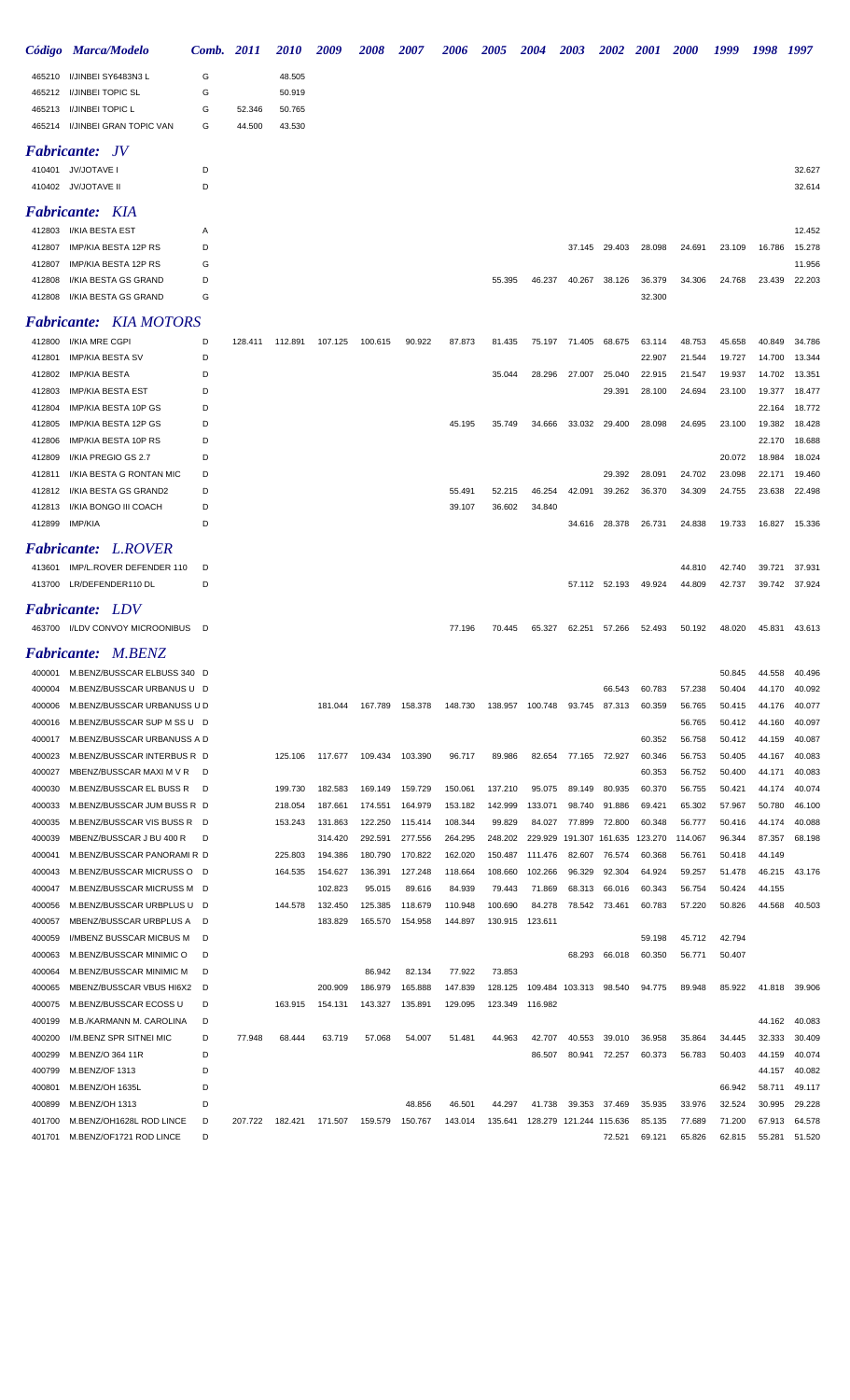|                  | Código Marca/Modelo                       | Comb.  | <b>2011</b> | <i>2010</i> | 2009    | <i><b>2008</b></i>        | 2007            | 2006    | <b>2005</b> | <b>2004</b>      | <b>2003</b>                             | <b>2002</b>   | <b>2001</b>     | <i>2000</i> | 1999             | 1998             | 1997             |
|------------------|-------------------------------------------|--------|-------------|-------------|---------|---------------------------|-----------------|---------|-------------|------------------|-----------------------------------------|---------------|-----------------|-------------|------------------|------------------|------------------|
|                  | 401702 M.BENZ/MOTOR TRAILER BR            | D      |             |             |         |                           |                 |         |             |                  |                                         |               |                 | 56.753      | 50.399           | 44.157           |                  |
| 401703           | M.BENZ/1720A HOMETUR O                    | D      |             |             |         |                           |                 | 178.993 |             | 170.891  161.367 |                                         |               |                 |             |                  |                  |                  |
| 401704           | M.BENZ/ONIBUS                             | D      |             |             |         |                           |                 |         |             |                  |                                         |               |                 |             |                  | 58.004           |                  |
| 401799           | <b>MERCEDES BENZ</b>                      | D      |             |             |         |                           |                 |         |             |                  |                                         | 66.027        | 60.339          | 56.779      | 50.395           | 44.160           | 40.077           |
| 401900           | M.BENZ/L 608D MICROBUS                    | D      |             |             |         |                           |                 |         |             |                  |                                         | 61.173        | 58.729          | 56.553      | 54.618           | 47.261           | 45.075           |
| 401999           | M.BENZ/608                                | D      |             |             |         |                           | 85.175          | 80.426  | 75.764      | 71.749           | 69.065                                  | 65.980        | 62.695          | 59.680      | 57.036           | 54.144           | 51.594           |
| 403002           | M.BENZ/O 370 U                            | D      |             |             |         |                           |                 |         |             |                  |                                         |               |                 |             |                  |                  | 37.990           |
| 403200           | M.BENZ/LO 712 WALKBUS L28                 | D      |             | 133.919     | 126.269 | 117.024                   | 111.465         | 106.009 | 100.834     | 95.586           |                                         |               |                 |             |                  |                  |                  |
| 403201           | M.BENZ/LO812 WALKBUS L32                  | D      |             | 132.882     | 125.356 | 116.106                   | 111.478         | 106.016 | 100.833     | 95.579           | 90.567                                  | 86.615        | 82.799          | 79.059      | 75.621           | 72.131           | 68.567           |
| 403202<br>404399 | M.BENZ/LO915 WALKBUS L20<br>M.B./VIAGGIO  | D<br>D |             | 129.186     | 118.395 | 107.176                   | 99.045          | 95.958  | 91.359      | 85.240           |                                         |               |                 |             | 50.414           | 44.168           | 40.097           |
| 404602           | M.BENZ/LO 814                             | D      |             |             |         |                           |                 |         |             |                  | 62.806                                  | 59.938        | 55.342          | 51.700      | 48.735           | 45.507           | 43.083           |
| 404603           | M.BENZ/TRAILCAR COMAN TR                  | D      |             |             |         |                           |                 |         |             |                  |                                         |               | 121.563 116.307 | 111.326     |                  |                  |                  |
| 404604           | M.BENZ/TRAILCAR COMAN SE                  | D      |             |             |         |                           |                 | 96.362  | 89.726      | 82.351           | 76.933                                  | 72.539        | 60.347          |             |                  |                  |                  |
| 404605           | M.BENZ/LO 814 GIZAK ON                    | D      |             |             |         |                           |                 |         |             | 71.801           | 67.136                                  | 61.627        | 58.450          | 55.875      | 53.447           | 50.975           | 48.456           |
| 404606           | M.BENZ/LO 814 TRAMELA.ON                  | D      |             |             |         |                           |                 |         |             |                  |                                         |               |                 |             |                  |                  | 49.511           |
| 404606           | M.BENZ/LO 814 TRAMELA.ON                  | G      |             |             |         |                           |                 |         |             |                  |                                         |               |                 |             |                  |                  | 45.987           |
| 404699           | M.BENZ/LO 708                             | D      |             |             |         |                           |                 |         |             |                  |                                         | 65.478        | 60.571          | 56.051      | 52.031           | 48.228           | 44.645           |
| 404801           | M.BENZ/O 371 R                            | D      |             |             |         |                           |                 |         |             |                  |                                         |               |                 |             |                  |                  | 44.473           |
| 404802           | M.BENZ/O 371 RS                           | D      |             |             |         |                           |                 |         |             |                  |                                         |               |                 |             |                  | 51.118           | 47.271           |
| 404803           | M.BENZ/O 371 RSD                          | D      |             |             |         |                           |                 |         |             |                  |                                         |               |                 |             |                  | 72.742           | 62.562           |
| 404809           | M.BENZ/O 371 UL                           | D      |             |             |         |                           |                 |         |             |                  |                                         |               |                 |             |                  |                  | 37.753           |
| 405299           | M.BENZ/OF 1315                            | D      |             |             |         | 95.083                    | 89.845          | 85.219  | 80.792      | 74.631           |                                         | 67.791 61.395 | 56.934          | 51.808      | 47.539           | 43.232           | 37.325           |
| 405399           | M.BENZ/OF 1317                            | D      |             |             |         |                           |                 |         |             |                  |                                         |               |                 |             | 50.421           | 44.171           | 40.090           |
| 405499           | M.BENZ/OH 1315                            | D      |             |             |         |                           |                 |         |             |                  |                                         |               |                 |             | 46.589           | 42.911           | 37.078           |
| 406164           | I/M.BENZ 313 MARIMAR PAS                  | D      |             | 80.047      |         |                           |                 |         |             |                  |                                         |               |                 |             |                  |                  |                  |
| 406200<br>406299 | M.BENZ/OF 1318<br>M.BENZ/OF 1318          | D<br>D |             |             |         |                           | 71.713          | 67.264  | 64.027      | 60.391           |                                         | 57.222 54.791 | 52.315          | 49.603      | 47.483<br>46.869 | 43.319<br>43.328 | 37.265<br>37.487 |
| 406399           | M.BENZ/OH 1314                            | D      |             |             |         |                           |                 |         |             |                  |                                         |               |                 |             | 45.920           | 42.941           | 36.835           |
| 406499           | M.BENZ/OH 1318                            | D      |             |             |         |                           |                 |         |             |                  |                                         |               |                 |             | 46.298           | 42.825           | 36.999           |
| 406599           | M.BENZ/OH 1420                            | D      |             |             |         |                           |                 |         |             |                  |                                         |               |                 | 47.778      | 43.812           | 38.973           | 37.012           |
| 406600           | M.BENZ/OH1518 NEOBUS MEG D                |        |             |             |         | 175.301                   | 165.682         | 157.539 |             |                  |                                         |               |                 |             |                  |                  |                  |
| 406601           | M.BENZ/OH1518 NEOBUS SPC                  | - D    | 182.990     | 168.671     | 158.661 | 147.612                   | 137.554         | 130.496 | 124.079     |                  |                                         |               |                 |             |                  |                  |                  |
| 406602           | M.BENZ/OH1622 NEOBUSMEGA D                |        |             |             | 160.027 | 148.829                   | 141.016         |         |             |                  |                                         |               |                 |             |                  |                  |                  |
| 406603           | M.BENZ/OH1622 NEOBUS SPR                  | - D    |             |             | 164.698 | 153.150                   | 145.156         |         |             |                  |                                         |               |                 |             |                  |                  |                  |
| 406699           | M.BENZ/OH 1518                            | D      |             |             |         |                           |                 |         |             |                  |                                         |               |                 |             |                  | 35.176           | 33.357           |
| 407500           | M.BENZ/LO 610                             | D      |             |             |         |                           |                 |         |             |                  |                                         | 100.493       | 88.331          | 83.693      | 80.349           |                  |                  |
| 407599           | M.BENZ/LO 610                             | D      |             |             |         |                           |                 |         |             |                  |                                         | 79.242 72.869 | 60.372          | 56.755      | 50.410           | 44.167           | 40.076           |
| 408999           | M.BENZ/LO 812                             | D      |             |             |         |                           |                 |         |             |                  |                                         |               |                 |             |                  | 47.177           | 43.134           |
| 409301           | M.BENZ/OH 1520                            | D      |             |             |         |                           |                 |         |             |                  |                                         |               |                 |             | 39.635           | 37.015           | 34.513           |
| 409302           | M.BENZ/TECNOBUS M-33                      | D      |             |             |         |                           |                 |         |             |                  |                                         |               |                 |             |                  | 69.773           | 61.570           |
| 409303<br>410501 | M.BENZ/TURISCAR RIVIERA<br>M.BENZ/OF 809  | D<br>D |             |             |         |                           |                 |         |             |                  |                                         |               |                 |             | 50.416           | 44.152           | 40.087<br>43.551 |
| 410502           | M.BENZ/OF 812                             | D      |             |             |         |                           |                 |         |             |                  |                                         |               |                 |             |                  |                  | 45.990           |
| 410503           | M.BENZ/OF 814                             | D      |             |             |         |                           |                 |         |             |                  |                                         |               |                 |             |                  |                  | 50.030           |
| 410801           | M.BENZ/OF 1618                            | D      |             |             |         |                           |                 |         |             |                  |                                         |               |                 |             |                  |                  | 38.124           |
| 410802           | M.BENZ/OF 1620                            | D      |             |             |         |                           |                 |         |             |                  |                                         | 56.210        | 51.895          | 48.416      | 44.919           | 41.190           | 37.797           |
| 411306           | M.BENZ/COMIL VERSATILE I                  | D      | 177.766     | 150.068     | 137.305 | 127.181                   | 120.039         | 112.809 | 105.451     | 84.113           | 77.996                                  | 73.320        | 60.356          | 56.755      | 50.415           | 44.156           | 40.078           |
| 411309           | M.BENZ/COMIL CAMP HD R                    | D      | 234.493     | 201.891     | 121.380 | 112.133                   | 105.758         | 100.231 | 93.750      | 88.234           | 83.490                                  | 79.025        | 60.370          | 56.754      | 50.403           |                  |                  |
| 411310           | M.BENZ/COMIL PIA M                        | D      | 131.824     | 114.613     | 102.864 | 95.067                    | 89.648          | 84.908  | 79.436      | 71.876           | 68.297                                  | 66.021        | 60.342          | 56.778      | 50.421           | 44.171           | 40.097           |
|                  | 411312 M.BENZ/COMIL DOPPIO A              | D      |             | 144.624     | 132.620 | 122.971                   | 116.074         | 108.935 | 101.813     | 94.053           | 89.261                                  | 72.670        | 60.372          | 56.760      | 50.407           |                  |                  |
| 411316           | M.BENZ/COMIL SVELTO U                     | D      | 176.272     | 148.821     | 136.153 | 126.222                   | 119.089         | 111.913 | 104.579     | 84.015           | 77.891                                  | 73.120        | 60.346          | 56.759      | 50.400           | 44.174           | 40.085           |
| 411318           | M.BENZ/COMIL CAMPIONE R                   | D      | 234.984     | 198.353     | 181.462 | 168.117                   | 158.642         | 149.131 | 139.319     | 102.198          | 95.854                                  | 87.251        | 60.353          | 56.778      | 50.401           | 44.164           | 40.080           |
| 411325           | I/M.BENZ COMIL BELLA M                    | D      |             |             |         |                           |                 |         |             |                  |                                         |               | 60.357          | 56.758      | 50.412           | 44.160           |                  |
| 411328           | M.BENZ/COMIL BELLO M                      | D      |             |             |         |                           |                 |         | 87.983      | 80.859           | 76.390                                  | 72.776        | 60.368          | 56.759      | 50.395           |                  |                  |
| 411332           | M.BENZ/COMIL BELLO O                      | D      |             |             |         |                           |                 |         | 88.185      | 81.022           |                                         | 76.517 73.102 | 60.349          | 56.780      | 50.408           |                  |                  |
| 411334           | M.BENZ/COMIL PIA O                        | D      | 152.640     | 128.860     |         | 119.118  110.486  104.348 |                 | 97.638  | 91.181      | 82.365           | 75.428                                  | 73.128        | 60.340          | 56.781      | 50.416           | 44.163           |                  |
| 411338           | I/M.BENZ COMIL BELLA O                    | D      |             |             |         |                           |                 |         |             |                  |                                         |               | 60.367          | 56.768      | 50.411           |                  |                  |
| 411340<br>411348 | M.BENZ/COMIL TH UM<br>M.BENZ/COMIL SVELTO | D<br>D | 200.131     | 175.768     | 165.650 |                           | 154.527 146.412 | 139.232 | 132.359     | 80.581           | 125.526 118.922 113.728 108.732 103.840 | 74.824 72.413 |                 |             | 99.291           | 94.710           | 90.047           |
| 411349           | M.BENZ/COMIL VERSATILE R                  | D      | 255.700     |             |         |                           |                 |         |             |                  |                                         |               |                 |             |                  |                  |                  |
| 412201           | IMP/M.BENZ OF 1318                        | D      |             |             |         |                           |                 |         |             |                  |                                         |               |                 |             | 49.233           | 45.401           | 39.156           |
| 412202           | IMP/M.BENZ MB 180D                        | D      |             |             |         |                           |                 |         |             |                  |                                         |               | 24.673          | 22.992      | 21.583           | 19.972           | 18.421           |
| 412203           | IMP/M.BENZ OF 1620                        | D      |             |             |         |                           |                 |         |             |                  |                                         |               |                 |             | 45.430           | 43.234           | 39.288           |
| 412204           | IMP/M.BENZ 310D SPRINTERM                 | D      |             |             |         | 71.226                    | 67.324          | 63.838  | 60.541      | 49.175           | 45.846                                  | 43.591        | 42.468          | 40.954      | 35.835           | 33.883           | 31.363           |
|                  |                                           |        |             |             |         |                           |                 |         |             |                  |                                         |               |                 |             |                  |                  |                  |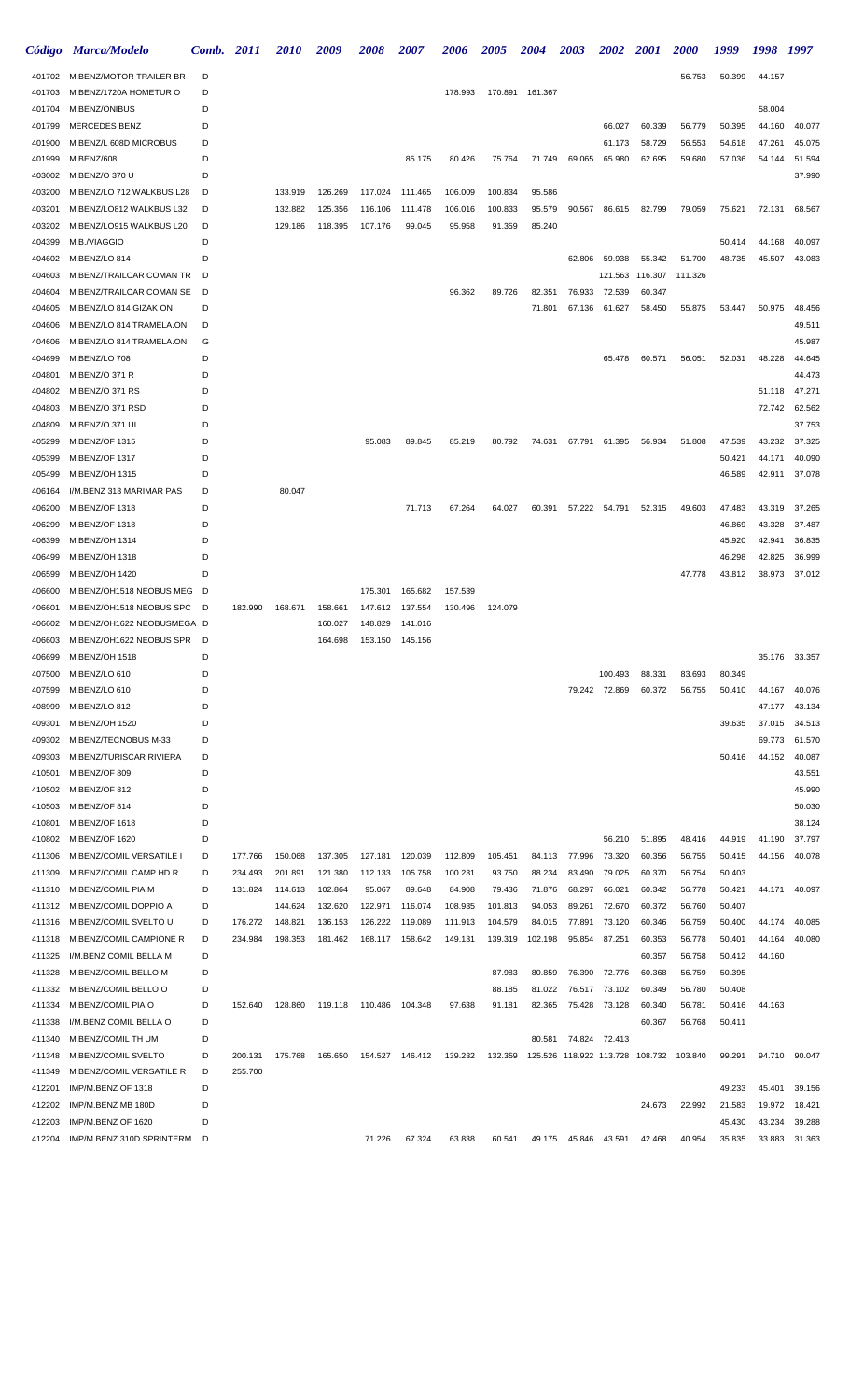| Código           | <b>Marca/Modelo</b>                                  | Comb.  | 2011             | <i>2010</i>      | 2009             | <i><b>2008</b></i> | <i><b>2007</b></i> | <i><b>2006</b></i> | 2005             | <b>2004</b>      | 2003             | <b>2002</b>             | <b>2001</b>      | <i><b>2000</b></i>              | 1999             | 1998             | 1997             |
|------------------|------------------------------------------------------|--------|------------------|------------------|------------------|--------------------|--------------------|--------------------|------------------|------------------|------------------|-------------------------|------------------|---------------------------------|------------------|------------------|------------------|
| 412205           | IMP/MBENZ RONTAN 310D                                | D      |                  |                  |                  |                    |                    |                    |                  |                  |                  |                         |                  |                                 | 28.769           | 26.969           | 25.227           |
| 412206           | I/MBENZ 310DS FFORMA M05                             | D      |                  |                  |                  |                    |                    |                    |                  |                  |                  |                         |                  | 31.516                          | 28.770           | 26.975           | 25.241           |
| 412207           | I/MBENZ CCAP SPRINTER M                              | D      |                  |                  |                  | 54.464             | 52.058             | 49.032             | 47.041           | 42.578           | 40.764           | 37.341                  | 33.314           | 31.725                          | 28.825           | 27.073           | 26.158           |
| 412208           | I/M.BENZ 312D SPRINTER M                             | D      |                  |                  |                  |                    | 61.839             | 58.638             | 55.595           | 52.584           | 48.654           | 47.110                  | 44.835           | 43.394                          | 35.840           | 33.882           | 31.351           |
| 412209           | I/MBENZ 312D SPRINM CCAP                             | D      |                  |                  |                  |                    |                    |                    |                  |                  |                  | 38.462                  | 29.807           | 26.894                          | 23.765           | 21.385           | 18.969           |
| 412210           | I/MBENZ 312DS FFORMA M10                             | D      |                  |                  |                  |                    | 59.191             | 56.135             | 52.105           | 48.240           | 44.617           | 42.853                  | 38.287           | 35.827                          | 32.316           | 29.209           |                  |
| 412211           | I/MBENZ 312DS CIRILO M01                             | D      |                  |                  |                  |                    |                    |                    |                  |                  |                  | 38.465                  | 29.809           | 26.885                          | 23.763           | 21.382           | 18.970           |
| 412212           | I/M.BENZ SPRINTER NIKS16                             | D      | 64.505           | 56.645           | 53.264           | 49.537             | 46.816             | 44.408             | 42.116           | 37.791           | 34.957           | 32.656                  | 30.670           | 27.669                          | 24.444           | 22.001           | 19.513           |
| 412213           | I/M.BENZ SPRINTER 311                                | D      |                  |                  |                  |                    |                    |                    | 48.048           | 45.448           | 42.708           | 39.811                  | 29.801           | 26.896                          | 23.772           | 21.386           | 18.966           |
| 412214           | I/M.BENZ SPRINTER 313<br>I/M.BENZ SPRINTER 316       | D<br>D |                  |                  |                  | 84.467             | 76.640             | 70.119             | 67.279           | 61.798           | 57.149           | 54.751                  | 30.673           | 27.665<br>27.659                | 24.454           |                  |                  |
| 412215<br>412216 | I/MBENZ 312D REVESCAP16                              | D      |                  |                  |                  |                    |                    |                    |                  |                  |                  | 49.981                  | 30.661<br>46.167 | 43.376                          | 24.448<br>35.644 | 34.139           |                  |
| 412217           | I/M.BENZ 312D VIATURE M                              | D      |                  |                  |                  |                    |                    |                    |                  |                  |                  | 49.978                  | 36.358           | 34.812                          | 29.820           |                  |                  |
| 412218           | I/MB S312 FFORMA ESCOLAR                             | D      |                  |                  |                  |                    |                    |                    |                  |                  |                  |                         | 38.281           | 35.828                          | 32.801           | 31.303           |                  |
| 412219           | I/M.BENZ 312D JAEDI SPRT                             | D      |                  |                  |                  |                    |                    |                    |                  |                  |                  | 49.979                  | 36.341           | 34.814                          | 30.597           |                  |                  |
| 412221           | I/M.BENZ313CDI SPRINTERM                             | D      | 105.994          | 97.802           | 91.274           | 80.578             | 76.628             | 70.109             | 66.379           | 53.175           | 49.431           | 47.056                  | 44.958           | 42.344                          | 39.777           | 37.944           | 36.075           |
| 412222           | I/M.BENZ311CDI SPRINTERM                             | D      | 76.122           | 70.179           | 65.976           | 61.412             | 58.036             | 55.037             | 52.206           | 46.803           | 42.707           | 39.807                  | 36.732           | 33.988                          | 32.515           | 31.013           | 29.482           |
| 412223           | I/M.BENZ 310D JAEDI SPRT                             | D      |                  |                  |                  |                    |                    |                    |                  |                  |                  |                         |                  | 31.512                          | 28.764           | 26.971           | 25.239           |
| 412224           | I/MBENZ 312SF REFAMMIC16                             | D      |                  |                  |                  |                    |                    |                    |                  |                  |                  |                         | 49.369           | 46.377                          | 44.175           | 40.550           |                  |
| 412225           | I/M.BENZ SPRINT VIATUREM                             | D      |                  |                  |                  |                    |                    |                    |                  |                  | 46.425           | 44.682                  | 43.190           | 39.624                          | 37.925           | 36.157           | 34.387           |
| 412226           | I/MBENZ 311 SPR CIRILO 8                             | D      |                  | 74.666           | 70.196           | 65.290             | 61.705             | 58.550             | 56.281           | 49.738           | 46.415           | 44.673                  | 43.196           | 39.407                          | 37.692           | 35.957           | 34.183           |
| 412227           | I/M.BENZ SPRINT VIATUREX                             | D      |                  |                  |                  |                    |                    |                    |                  | 52.841           | 48.639           | 46.773                  | 42.266           | 40.887                          | 31.368           | 28.959           | 27.228           |
| 412228           | I/M.BENZ311CDI REVESCAP                              | D      |                  |                  |                  |                    |                    |                    | 56.484           | 49.753           | 46.426           | 44.660                  | 43.192           | 39.453                          |                  |                  |                  |
| 412229           | I/M.BENZ CDI JAEDI SPRT                              | D      | 89.113           | 78.235           | 70.347           | 64.275             | 59.506             | 55.932             | 52.274           | 48.495           | 43.902           | 40.278                  | 38.347           | 37.030                          |                  |                  |                  |
| 412230           | I/M.BENZ 311 CDI FFBM 27                             | D      | 91.974           | 80.744           | 75.956           | 71.527             | 66.787             | 62.711             | 58.619           | 51.956           | 49.876           | 47.449                  | 45.773           | 43.315                          |                  |                  |                  |
| 412231           | I/M.BENZ 313 CDI FFBM 28                             | D      | 84.796           | 74.479           | 68.276           | 60.202             | 57.305             | 50.964             | 46.983           | 43.693           | 39.359           | 36.680                  | 34.310           | 30.473                          | 29.143           |                  |                  |
| 412232           | I/M.BENZ313CDI REVESCAP                              | D      |                  | 92.356           | 84.302           | 76.723             | 71.469             | 68.218             | 62.607           | 55.096           | 51.233           | 48.157                  | 46.030           | 43.938                          | 42.030           | 40.086           |                  |
| 412233           | I/M.BENZ413CDI REVESCAPM                             | D      | 77.949           | 68.447           | 63.707           | 57.079             | 54.001             | 51.470             | 44.982           | 42.716           | 40.561           | 39.011                  |                  |                                 |                  |                  |                  |
| 412234<br>412235 | I/M.BENZ413CDI CIRILO A4<br>I/M.BENZ413CDI SPRINTERM | D<br>D | 95.534<br>93.961 | 83.899<br>83.910 | 76.804<br>75.891 | 71.871<br>69.908   | 67.454<br>66.588   | 62.929<br>61.674   | 58.867<br>57.813 | 53.118<br>53.126 | 49.248           | 46.524<br>46.950        | 44.862           | 42.841                          |                  |                  |                  |
| 412236           | I/M.BENZ SPRINTER THTUR1                             | D      |                  | 72.973           | 68.596           | 63.837             | 60.305             | 57.215             | 53.100           | 49.177           | 49.220<br>45.496 | 42.493                  | 39.654           | 36.959                          | 40.988<br>34.260 | 31.888           | 30.040           |
| 412237           | I/M.BENZ313CDI CIRILO A5                             | D      | 70.016           | 59.267           | 54.440           | 50.694             | 43.892             | 41.061             | 36.776           | 34.747           | 32.955           | 29.966                  | 28.504           | 27.210                          | 26.026           | 24.830           |                  |
| 412238           | I/M.BENZ313C EMBRAFI 16                              | D      | 67.228           | 61.996           | 58.283           | 54.258             | 51.100             | 48.102             | 46.056           | 43.778           |                  |                         |                  |                                 |                  |                  |                  |
| 412239           | I/M.BENZ413C EMBRAFI 19                              | D      |                  | 68.448           | 63.686           | 57.073             | 54.000             | 51.483             | 44.982           | 42.719           | 40.566           | 39.018                  | 35.227           | 33.625                          | 25.118           | 22.539           | 20.259           |
| 412241           | I/M.BENZ 313 MARTICAR 16                             | D      | 96.770           | 84.995           | 81.004           | 75.360             | 71.230             | 65.195             | 60.175           | 57.055           | 53.110           | 50.098                  | 47.892           | 45.718                          | 43.720           |                  |                  |
| 412242           | I/M.BENZ413CDI CIRILO A5                             | D      |                  | 87.742           | 80.332           | 75.165             | 70.567             | 65.832             | 61.593           | 55.577           | 51.509           | 48.805                  |                  |                                 |                  |                  |                  |
| 412243           | I/M.BENZ SPTR TECFORM TP                             | D      |                  |                  |                  |                    |                    |                    |                  |                  |                  |                         |                  |                                 |                  |                  | 35.815 33.143    |
| 412244           | I/M.BENZ SPRT SITNEI LU                              | D      | 85.784           | 80.759           | 75.962           | 71.523             | 66.804             | 61.475             | 58.605           | 55.586           |                  |                         |                  |                                 |                  |                  |                  |
| 412245           | I/M.BENZ NIKS MIC 20                                 | D      |                  | 99.750           | 93.820           | 87.239             | 81.549             | 76.130             | 70.392           | 66.775           |                  | 63.235 60.506           |                  |                                 |                  |                  |                  |
| 412246           | I/M.BENZ GUERRA MIC 20                               | D      | 103.317          | 90.702           | 85.291           | 74.322             | 70.739             | 66.545             | 60.521           | 57.262           |                  | 54.252 51.907           |                  |                                 |                  |                  |                  |
| 412247           | I/M.BENZ GUERRA MIC 16                               | D      | 90.030           | 79.029           | 74.356           | 66.106             | 59.989             | 55.446             | 52.874           | 50.008           | 47.624           | 45.423                  | 43.262           | 41.702                          | 39.860           |                  |                  |
| 412248           | I/M.BENZ313CDI GRIFVAN M                             | D      | 84.898           | 74.538           | 70.115           | 65.210             | 61.292             | 58.487             | 55.599           | 52.716           |                  |                         |                  |                                 |                  |                  |                  |
| 412250           | I/M.BENZ413CDI GRIFVAN M                             | D      | 79.769           | 73.535           | 69.155           | 64.611             | 60.895             | 57.685             | 55.307           | 52.413           |                  |                         |                  |                                 |                  |                  |                  |
| 412251           | I/M.BENZ CDI SPR TCA MIC                             | D      | 76.744           | 67.377           | 61.899           | 57.796             | 52.593             | 49.531             | 46.724           | 42.614           | 40.356           | 38.609                  | 36.904           | 33.244                          | 30.350           |                  | 28.443 26.614    |
| 412252           | I/M.BENZ 412D M SCHEIDC                              | D      |                  |                  |                  |                    |                    |                    |                  |                  |                  |                         | 39.140           | 37.546                          | 35.468           |                  |                  |
| 412253           | I/M.BENZSPRINT GCASAMIC1                             | D      |                  | 92.633           | 86.029           | 78.757             | 73.417             | 67.186             |                  |                  |                  |                         |                  |                                 |                  |                  |                  |
| 412254           | I/M.BENZ313CDI BOATA MI                              | D      |                  | 80.234           | 72.539           | 65.290             | 59.860             | 57.247             | 52.882           | 50.625           | 47.940           | 45.862                  | 43.852           | 41.847                          | 40.036           | 38.190           | 36.305           |
| 412255<br>412256 | I/M.BENZ TRANSFORM MICRO<br>I/M.BENZ SPRI RIBEIRO MI | D<br>D | 90.516           | 98.832<br>79.499 | 92.950<br>71.852 | 86.480<br>67.018   | 81.702<br>61.948   | 77.539<br>58.539   | 73.531<br>53.623 | 69.542<br>50.936 | 65.699<br>48.256 | 62.697<br>46.155        | 59.772<br>44.108 | 56.915<br>42.125                | 54.300<br>40.289 | 51.658<br>38.442 | 48.976<br>36.528 |
| 412257           | I/M.BENZ SPRI RIBEIRO M2                             | D      | 108.656          | 95.433           | 88.618           | 81.154             | 75.603             | 69.207             | 64.092           | 60.775           | 57.589           | 55.073                  |                  |                                 |                  |                  |                  |
| 412258           | I/MBENZ MARCO M.BUS DJ                               | D      |                  |                  |                  |                    |                    |                    |                  |                  |                  |                         |                  |                                 | 60.171           | 57.242           | 54.413           |
| 412259           | I/M.BENZ 314 SPRINTER                                | D      |                  |                  |                  |                    |                    |                    |                  |                  |                  |                         |                  | 57.993                          | 55.430           |                  |                  |
| 412260           | I/M.BENZ413CDI CIRILO A6                             | D      | 83.865           | 73.654           | 68.532           | 61.405             |                    |                    |                  |                  |                  |                         |                  |                                 |                  |                  |                  |
| 412262           | I/M.BENZ311 RIBEIRO MO18                             | D      | 78.688           | 69.095           | 66.052           | 59.299             |                    |                    |                  |                  |                  |                         |                  |                                 |                  |                  |                  |
| 412263           | I/M.BENZ SPRINTER FFORMA                             | D      | 119.396          | 104.833          | 97.850           | 86.417             |                    |                    |                  |                  |                  |                         |                  |                                 |                  |                  |                  |
| 412266           | I/M.BENZ 413CDI MARTI ON                             | D      | 82.131           |                  |                  |                    |                    |                    |                  |                  |                  |                         |                  |                                 |                  |                  |                  |
| 412502           | M.BENZ/ITAPOA ITA900                                 | D      |                  |                  |                  |                    |                    |                    |                  |                  |                  |                         |                  | 47.608                          |                  |                  |                  |
| 412503           | I/MBENZ 0305G                                        | D      |                  |                  |                  |                    |                    |                    |                  |                  |                  |                         |                  |                                 | 51.880           | 50.074           | 47.634           |
| 412601           | M.BENZ/O 400 R                                       | D      |                  |                  |                  |                    |                    |                    |                  |                  |                  |                         |                  |                                 |                  |                  | 68.081           |
| 412602           | M.BENZ/O 400 RS                                      | D      |                  |                  |                  |                    |                    |                    |                  |                  |                  | 118.281 109.592 101.604 |                  | 94.747                          | 87.303           | 81.534           | 73.772           |
| 412603           | M.BENZ/O 400 RSL                                     | D      |                  |                  |                  |                    |                    |                    |                  |                  |                  |                         |                  |                                 |                  | 75.568           | 65.716           |
| 412604           | M.BENZ/O 400 RSE PL                                  | D      |                  |                  |                  |                    |                    |                    |                  |                  |                  |                         |                  | 161.852 124.003 114.530         | 96.044           | 87.262           | 76.293           |
| 412607           | M.BENZ/O 400 UP PL                                   | D      |                  |                  |                  |                    |                    |                    |                  |                  |                  |                         |                  |                                 |                  |                  | 52.072           |
| 412609           | M.BENZ/O 400 RSD PL                                  | D      |                  |                  |                  |                    |                    |                    |                  |                  |                  |                         |                  | 142.205 131.637 122.149         | 111.448          | 97.176           | 88.122           |
|                  | 412610 M.BENZ/O 400 RSD                              | D      |                  |                  |                  |                    |                    |                    |                  |                  |                  |                         |                  | 141.131 131.778 121.041 112.536 |                  | 96.929           | 88.042           |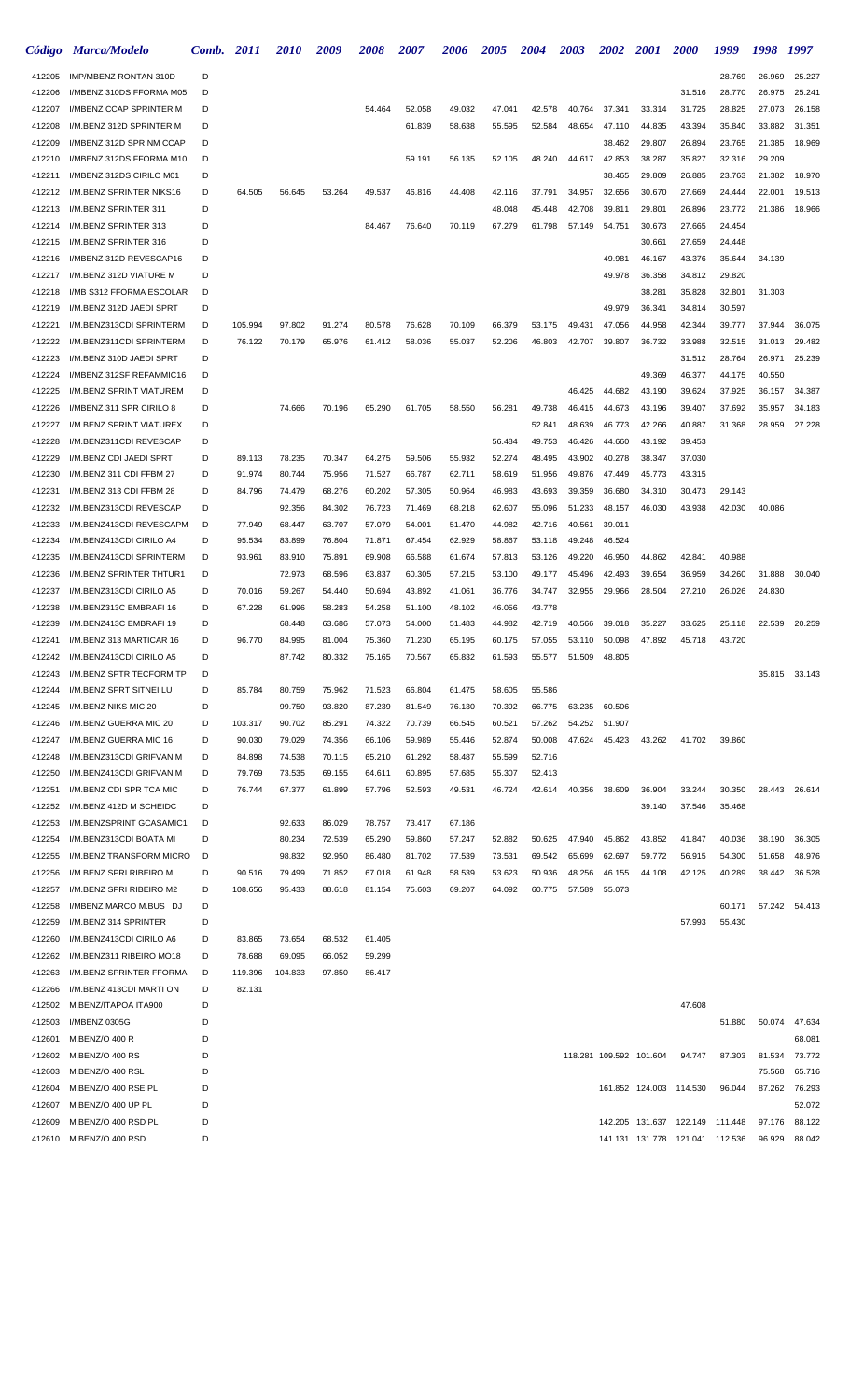| <i><b>Código</b></i> | <b>Marca/Modelo</b>                                    | <b>Comb.</b> 2011 |         | <i>2010</i> | 2009               | 2008               | <i><b>2007</b></i> | 2006    | <i><b>2005</b></i> | 2004    | <b>2003</b>                     | <b>2002</b> | <i>2001</i> | <b>2000</b> | 1999             | 1998             | 1997             |
|----------------------|--------------------------------------------------------|-------------------|---------|-------------|--------------------|--------------------|--------------------|---------|--------------------|---------|---------------------------------|-------------|-------------|-------------|------------------|------------------|------------------|
| 412611               | M.BENZ/O 400 UPA PL                                    | D                 |         |             |                    |                    |                    |         |                    |         |                                 |             |             |             |                  | 53.961           | 51.747           |
| 412612               | M.BENZ/O 400 UPA PL E                                  | D                 |         |             |                    |                    |                    |         |                    |         |                                 |             |             |             |                  |                  | 55.581           |
| 412917               | M.BENZ/BUSSCAR VBUSS ELE                               | D                 |         |             |                    |                    |                    |         |                    |         |                                 |             |             |             | 84.709           | 80.584           | 76.615           |
| 415202               | MBENZ/VITORIA SUPREMA 16                               | D                 |         |             |                    |                    |                    |         | 90.867             | 83.426  | 76.881                          | 72.489      | 60.369      |             |                  |                  |                  |
| 415206               | MBENZ/VITORIA REGIA 318                                | D                 |         |             |                    |                    |                    |         |                    |         |                                 |             |             |             |                  |                  | 40.074           |
| 415209               | M.BENZ/VITORIA REGIA 621                               | D                 |         |             |                    |                    |                    |         |                    | 83.369  | 77.870                          | 72.757      | 60.345      | 56.781      | 50.400           | 44.161           | 40.086           |
| 415214               | M.BENZ/VITORIA ELITE 914                               | D                 |         |             |                    |                    |                    |         |                    |         | 78.707                          | 68.352      | 66.232      | 63.956      | 61.704           | 58.754           |                  |
| 415217               | M.BENZ/VITORIA STAR 812                                | D                 |         |             |                    |                    |                    |         |                    |         |                                 | 71.637      | 66.673      | 60.817      | 54.879           | 50.276           | 45.835           |
| 415219               | MBENZ/VITORIA STAR 914                                 | D                 |         |             |                    |                    |                    |         |                    | 72.290  | 69.544                          | 64.115      | 62.080      |             |                  |                  |                  |
| 415402               | M.BENZ/CIFERAL AGILIS O                                | D                 |         |             |                    |                    |                    |         |                    |         |                                 |             |             | 56.775      | 50.395           | 44.152           | 40.075           |
| 415404               | M.BENZ/CIFERAL AGILIS M                                | D                 |         |             |                    |                    |                    |         |                    |         |                                 |             |             |             | 50.407           | 44.149           | 40.076           |
| 415410               | M.BENZ/CIFERAL PCID A                                  | D                 |         |             |                    |                    |                    |         |                    |         |                                 |             |             |             | 50.417           | 44.175           | 40.080           |
| 415411               | M.BENZ/CIFERAL PCID U                                  | D                 |         |             |                    |                    |                    |         |                    |         |                                 | 72.949      | 60.355      | 56.757      | 50.398           | 44.153           | 40.084           |
| 415416<br>415417     | M.BENZ/CIFERAL PCIDII A                                | D<br>D            |         |             |                    |                    |                    |         |                    |         |                                 |             |             |             | 50.418           | 44.163<br>44.173 | 40.075<br>40.093 |
| 415421               | M.BENZ/CIFERAL PCIDII U<br>M.BENZ/CIFERAL GLS BUS U    | D                 |         |             |                    |                    |                    |         |                    |         |                                 |             |             | 56.779      | 50.413<br>42.258 | 37.590           | 32.046           |
| 415422               | M.BENZ/CIFERAL PCID U                                  | D                 |         |             |                    |                    |                    |         |                    |         |                                 |             |             | 56.785      | 50.412           | 44.151           | 40.091           |
| 415425               | M.BENZ/CIFERAL TURQUESA U                              | - D               |         |             |                    |                    |                    |         |                    |         | 77.499                          | 72.764      | 60.358      | 56.766      | 50.407           | 44.157           | 40.075           |
| 415427               | M.BENZ/CIFERAL CITMAX U                                | D                 |         |             | 154.684            | 136.385            | 127.241            | 118.649 | 108.639            | 102.265 | 96.368                          | 92.260      | 84.771      | 79.498      |                  |                  |                  |
| 415429               | M.BENZ/CIFERAL MINIMAXON                               | D                 |         |             |                    |                    | 127.230            | 118.658 | 108.634            | 102.279 | 96.364                          | 92.295      | 89.280      | 85.277      | 81.555           | 77.777           | 73.946           |
| 415430               | M.BENZ/CIFERAL MINIMAXMO                               | D                 |         |             |                    |                    | 127.213            | 118.620 | 108.649            | 102.281 | 96.351                          |             |             |             |                  |                  |                  |
| 415505               | M.BENZ/MAXIBUS MCO814                                  | D                 |         |             |                    |                    |                    |         |                    |         |                                 | 60.647      | 56.568      | 53.053      | 50.208           | 47.092           | 44.339           |
| 415506               | M.BENZ/MAXIBUS URB1318                                 | D                 |         |             |                    |                    |                    |         |                    |         |                                 |             |             |             |                  | 45.598           | 39.506           |
| 415507               | M.BENZ/MAXIBUS URB1417                                 | D                 |         |             |                    |                    |                    | 94.584  | 87.517             | 81.538  | 75.285                          | 70.186      | 65.942      | 59.385      | 56.758           | 53.155           | 49.844           |
| 415508               | M.BENZ/MAXIBUS URB1721                                 | D                 |         |             |                    |                    |                    |         |                    |         |                                 | 84.918      | 70.616      | 65.794      | 62.735           | 55.044           | 51.328           |
| 415510               | M.BENZ/MAXIBUS URB1621L                                | D                 |         |             |                    |                    |                    |         |                    |         |                                 | 71.205      | 62.138      | 58.442      | 55.405           | 53.643           |                  |
| 415512               | M.BENZ/LO610 MC MAXIBUS                                | D                 |         |             |                    |                    |                    |         |                    |         |                                 | 87.278      | 84.599      | 81.549      |                  |                  |                  |
| 415518               | M.BENZ/OF1418 MAXIBUS UR                               | D                 | 198.120 |             | 156.023            | 129.831            | 123.011            |         |                    |         |                                 |             |             |             |                  |                  |                  |
| 415519               | M.BENZ/LO712 MAXIBUS MC                                | D                 |         | 107.561     | 99.227             | 91.533             | 83.371             |         |                    |         |                                 |             |             |             |                  |                  |                  |
| 415520               | M.BENZ/OF1722 MAXIBUS UR                               | D                 | 200.466 | 184.804     | 173.832            | 144.633            | 137.103            | 130.386 | 123.980            |         | 117.535 111.348 106.519 101.797 |             |             | 97.210      | 92.985           | 88.686           | 84.317           |
| 415521               | M.BENZ/LO915 MAXIBUS MC                                | D                 | 122.532 | 107.581     | 96.369             | 90.590             | 83.119             | 78.640  | 72.365             |         |                                 |             |             |             |                  |                  | 42.268           |
| 415701               | M.BENZ/NEOBUS MEGA OF                                  | D                 |         |             |                    | 139.085            | 131.403            | 124.645 | 117.987            | 90.833  | 82.950                          | 76.720      | 60.362      | 56.765      | 50.423           | 44.163           | 40.091           |
| 415704               | M.BENZ/NEOBUS THUNDER LO D                             |                   |         |             |                    |                    | 89.648             | 84.912  | 79.410             | 71.876  | 68.313                          | 66.029      | 60.367      | 56.763      | 50.422           | 44.161           |                  |
| 415708               | M.BENZ/OH1621 NEOBUS EVO                               | D                 |         |             |                    |                    |                    |         | 122.211            |         | 113.346 105.855                 | 93.392      | 69.738      | 64.070      | 57.110           | 50.013           | 44.205           |
| 415711               | M.BENZ/OH 1621 L HOBBY M                               | D                 |         |             |                    |                    |                    |         |                    |         |                                 | 66.145      | 63.039      | 60.025      | 57.281           | 50.057           | 43.655           |
| 415712               | MBENZ/OH1421 NEOBUS MEGA D                             |                   |         |             |                    |                    |                    |         |                    |         |                                 |             |             | 73.635      | 62.700           | 58.724           |                  |
| 415713               | MBENZ/OH1420 NEOBUS MEGA D                             |                   |         |             |                    |                    |                    |         |                    |         |                                 |             |             | 47.341      | 44.034           | 39.011           |                  |
| 415714               | M.BENZ/OH1628 NEOBUS MEGA D                            |                   |         |             |                    |                    |                    | 157.343 | 148.906            |         | 138.011 130.975 115.333         |             | 85.164      | 77.635      | 71.473           |                  |                  |
| 415720               | M.BENZ/610 NEOBUS TBOYMIC D                            |                   |         |             |                    |                    |                    |         |                    |         | 68.316                          | 66.023      | 60.351      | 56.765      | 50.420           | 44.153           | 40.093           |
| 415727               | M.BENZ/1417 NEOBUS SPECTR D                            |                   |         |             |                    |                    |                    |         | 120.976            |         | 83.452 77.407 72.946            |             | 66.093      |             |                  |                  |                  |
| 415729               | M.BENZ/1621 NEOBUS SPECT D                             |                   |         |             |                    |                    |                    |         |                    |         |                                 |             |             |             | 55.352           | 52.551           | 49.525           |
| 415730               | M.BENZ/1721 NEOBUS SPECTR D                            |                   |         |             |                    |                    |                    |         | 104.150            | 97.435  | 91.091                          | 86.084      | 77.955      | 74.430      | 70.924           | 67.646           | 64.288           |
| 415737               | M.BENZ/O500 NEOBUS MEGA                                | D                 | 241.913 | 223.070     | 209.658            | 195.085            | 184.347            | 148.797 | 142.657            |         |                                 |             |             |             |                  |                  |                  |
| 415738               | MBENZ/OF1418 NEOBUS MEGA D                             |                   | 154.508 | 138.705     | 124.017            | 108.988            | 94.875             | 83.161  | 73.555             | 67.543  | 63.312                          |             |             |             |                  |                  |                  |
| 415739               | MBENZ/OF1418 NEOBUS SPEC D                             |                   | 171.685 | 154.139     | 137.826            | 121.104            | 105.414            | 92.392  | 81.727             | 75.079  | 70.338                          |             |             |             |                  |                  |                  |
| 415740               | M.BENZ/915 INDUST STAR                                 | D                 |         |             |                    | 91.887             | 84.161             | 79.390  | 73.912             | 70.366  | 66.651                          |             |             |             |                  |                  |                  |
| 415745               | M.BENZ/LO812 NEOBUS WAY                                | D                 | 160.235 | 144.041     | 128.918            | 112.137            | 100.105            | 89.518  | 79.832             | 73.992  | 69.454                          |             |             |             |                  |                  |                  |
| 415746               | M.BENZ/OH1418 NOBUS SPE                                | D                 |         |             |                    |                    | 105.630            | 98.597  | 92.096             | 86.531  | 81.350                          |             |             |             |                  |                  |                  |
| 415747               | M.BENZ/OH1418 NEOBUS MEG D                             |                   |         |             |                    |                    | 108.518            | 102.733 | 97.938             |         |                                 |             |             |             |                  |                  |                  |
| 415749               | M.BENZ/OF1722M NEOBUS SP D                             |                   | 160.234 | 144.011     | 128.878            | 112.164            | 100.133            | 89.522  | 79.847             |         | 74.015 69.434                   |             |             |             |                  |                  |                  |
| 415750               | M.BENZ/OF1722M NEOBUS MA D                             |                   |         | 146.855     | 138.055            | 128.769            |                    |         |                    |         |                                 |             |             |             |                  |                  |                  |
| 415751               | M.BENZ/OF1722M NEOBUS MG D                             |                   | 160.234 | 144.032     | 128.904            | 112.156            | 100.099            | 89.542  | 79.828             | 73.993  | 69.447                          |             |             |             |                  |                  |                  |
| 415755               | M.BENZ/1418 INDUST ELITE                               | D                 |         |             |                    |                    |                    |         | 154.991            |         | 145.300 136.967                 |             |             |             |                  |                  |                  |
| 415764               | M.BENZ/0500M INDUST SUP                                | D                 |         |             |                    |                    |                    | 155.935 | 147.366            |         | 139.697 133.116                 |             |             |             |                  |                  |                  |
| 415773               | M.BENZ/LO812 NEOBUS TH                                 | D                 | 172.651 | 155.494     | 142.158            | 127.894            | 118.447            | 110.555 | 104.128            |         |                                 |             |             |             |                  |                  |                  |
| 415777               | M.BENZ/O500R NEOBUS SROD                               | - D               | 245.325 | 226.170     | 212.672            | 197.880            | 186.940            | 151.776 | 144.231            |         |                                 |             |             |             |                  |                  |                  |
| 415790               | M.BENZ/OF1218 NEOBUS SPC                               | D                 | 204.239 | 188.323     | 177.089            | 146.746            | 139.103            |         |                    |         |                                 |             |             |             |                  |                  |                  |
| 415791               | M.BENZ/O500RS NEOBUS SRD<br>M.BENZ/O500M NEOBUS SROD D | D                 | 325.855 | 300.347     | 282.506            | 262.846            | 249.015            |         |                    |         |                                 |             |             |             |                  |                  |                  |
| 415792               |                                                        | D                 | 265.401 | 244.742     | 230.066            | 206.066            | 194.808            | 185.282 |                    |         |                                 |             |             |             |                  |                  |                  |
| 415793<br>416501     | M.BENZ/O500D NEOBUS SPR<br>M.BENZ/MPOLO TORINO GVU     | D                 |         |             | 236.368<br>130.584 | 213.661<br>121.058 | 202.353<br>114.265 | 107.240 | 100.211            | 85.018  | 79.591                          | 72.410      | 60.368      | 56.778      | 50.401           | 44.166           | 40.092           |
| 416506               | M.BENZ/MPOLO ALLEGRO GVR D                             |                   |         |             |                    |                    |                    |         |                    |         |                                 |             | 85.630      | 77.479      | 68.961           | 65.571           | 62.318           |
| 416511               | M.BENZ/MPOLO ANDARE R                                  | D                 |         | 147.199     | 134.823            | 124.979            | 117.980            | 110.785 | 103.515            |         | 84.017 77.904                   | 73.165      | 60.369      | 56.772      | 50.399           | 44.174           | 40.073           |
| 416516               | M.BENZ/MPOLO VIAGGIO GVR                               | D                 |         |             |                    |                    |                    |         |                    |         |                                 |             | 60.358      | 56.759      | 50.396           | 44.162           | 40.094           |
| 416521               | M.BENZ/MPOLO PARAD GVR                                 | D                 |         |             |                    |                    |                    |         |                    |         |                                 |             | 60.359      | 56.780      | 50.419           | 44.168           | 40.088           |
|                      |                                                        |                   |         |             |                    |                    |                    |         |                    |         |                                 |             |             |             |                  |                  |                  |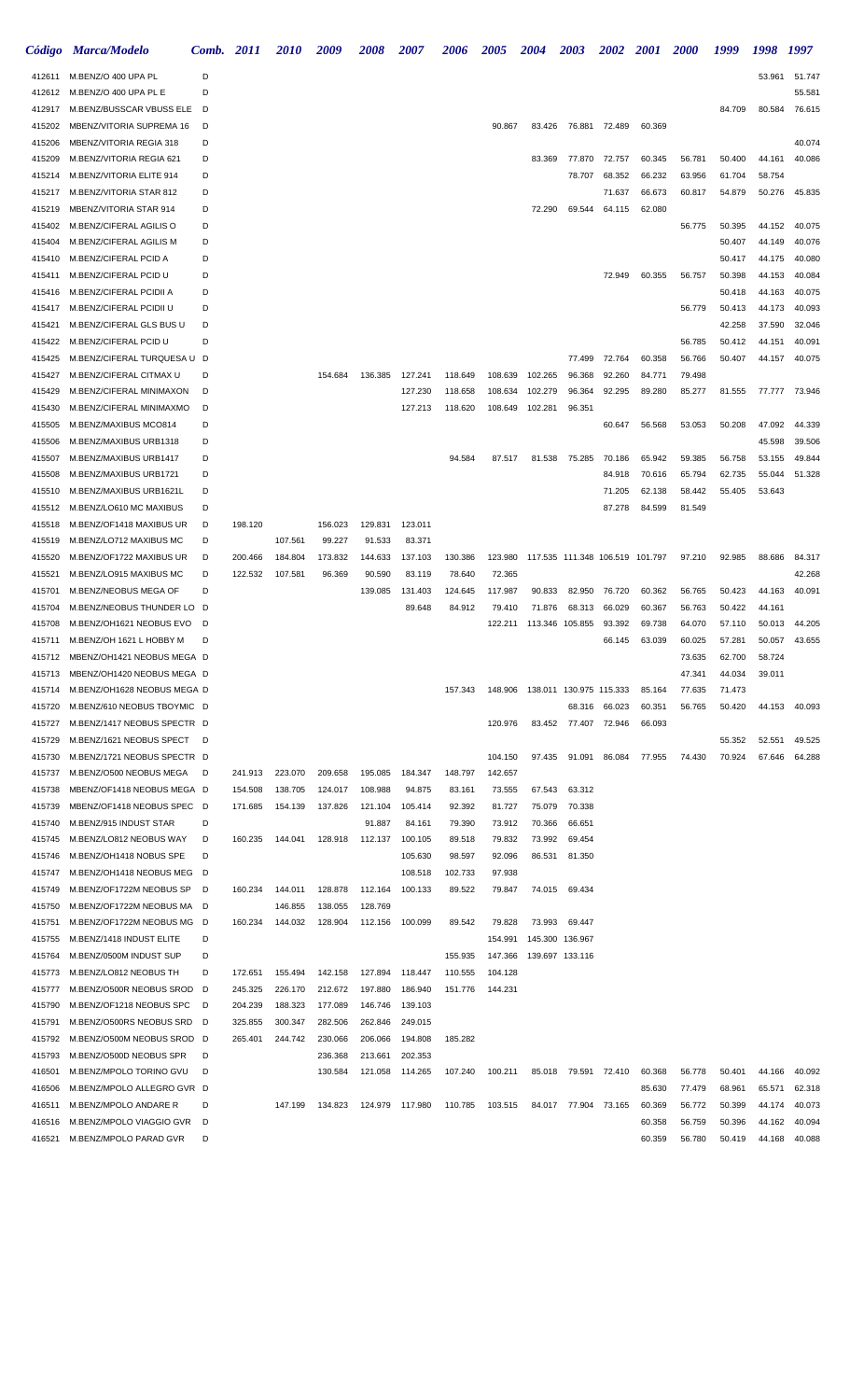|                  | Código Marca/Modelo                                  | Comb.  | <i>2011</i>        | <i>2010</i>        | 2009               | <i><b>2008</b></i> | <i><b>2007</b></i> | <i><b>2006</b></i> | 2005               | <b>2004</b>      | 2003             | 2002             | <i>2001</i>      | <b>2000</b>      | 1999             | 1998             | 1997             |
|------------------|------------------------------------------------------|--------|--------------------|--------------------|--------------------|--------------------|--------------------|--------------------|--------------------|------------------|------------------|------------------|------------------|------------------|------------------|------------------|------------------|
| 416524           | M.BENZ/MPOLO PARAD GVLDR D                           |        |                    |                    |                    |                    |                    |                    |                    |                  |                  |                  | 60.374           | 56.780           | 50.398           | 44.170           | 40.086           |
| 416527           | M.BENZ/MPOLO PARAD GVDDR D                           |        |                    |                    |                    |                    |                    |                    |                    |                  |                  |                  | 60.348           | 56.781           | 50.403           | 44.164           | 40.074           |
| 416532           | M.BENZ/MPOLO TORINO GVA                              | D      |                    |                    |                    |                    |                    |                    |                    | 82.079           | 77.715           | 73.153           | 60.346           | 56.771           | 50.403           | 44.156           | 40.084           |
| 416534           | M.BENZ/MPOLO VIALE U                                 | D      | 173.328            | 146.325            | 134.095            | 124.260            | 117.273            | 109.050            | 100.678            | 84.122           | 77.982           | 72.764           | 60.369           | 56.771           | 50.425           | 44.171           | 40.080           |
| 416539           | M.BENZ/MPOLO VIALE A                                 | D      |                    |                    |                    |                    |                    | 96.556             | 89.838             | 82.516           | 77.055           | 73.099           | 60.370           | 56.758           | 50.395           | 44.165           | 40.087           |
| 416542           | M.BENZ/MPOLO SENIOR GVM                              | D      |                    |                    |                    |                    | 89.645             | 84.926             | 79.445             | 71.858           | 68.315           | 66.006           | 60.357           | 56.785           | 50.396           | 44.153           | 40.080           |
| 416545<br>416551 | M.BENZ/MPOLO SENIOR GVO<br>M.BENZ/MPOLO VIAGGIO R    | D<br>D | 180.529            | 152.333            | 139.252            | 129.030            | 114.981<br>121.757 | 107.966<br>113.536 | 100.852<br>103.841 | 84.424<br>84.022 | 78.573<br>77.823 | 72.261<br>72.720 | 60.368<br>60.359 | 56.770<br>56.777 | 50.398<br>50.398 | 44.164<br>44.158 | 40.074<br>40.096 |
| 416555           | M.BENZ/MPOLO PARADISO R                              | D      | 262.152            | 219.565            | 205.855            | 191.416            | 180.891            | 164.321            | 147.017            | 91.162           | 83.124           | 76.432           | 60.339           | 56.761           | 50.420           | 44.165           |                  |
| 416559           | M.BENZ/MPOLO TORINO ART                              | D      |                    |                    |                    | 90.605             | 83.119             | 78.644             | 72.378             | 66.692           | 62.517           | 58.700           | 56.099           | 53.562           | 51.227           | 48.870           | 46.451           |
| 416561           | M.BENZ/MPOLO ALLEGRO R                               | D      |                    |                    |                    | 183.454            | 173.367            | 154.089            | 137.907            | 111.720          | 82.530           | 77.155           | 60.363           | 56.762           |                  |                  |                  |
| 416569           | M.BENZ/MPOLO PARADISO LDR D                          |        | 253.764            | 216.917            | 203.331            | 189.025            | 178.621            | 163.778            | 145.890            | 90.470           | 82.370           | 75.907           | 60.353           | 56.776           | 50.398           |                  |                  |
| 416570           | M.BENZ/MPOLO FRATELLO MO D                           |        |                    |                    |                    |                    |                    |                    |                    |                  |                  | 73.011           | 60.350           | 56.777           | 50.398           |                  |                  |
| 416571           | M.BENZ/MPOLO FRATELLO ON D                           |        |                    |                    |                    |                    |                    |                    |                    |                  |                  | 73.429           | 60.343           | 56.781           | 50.401           |                  |                  |
| 416573           | M.BENZ/MPOLO PARADISO DDR D                          |        | 356.397            | 299.433            | 270.599            | 197.716            | 171.678            | 162.838            | 151.192            | 93.961           | 85.410           | 79.418           | 61.771           | 58.423           |                  |                  |                  |
| 416576           | M.BENZ/MPOLO VIALE ART                               | D      |                    | 228.442            | 205.208            | 191.287            | 181.703            | 171.040            | 157.027            | 140.779          | 130.935          |                  |                  |                  |                  |                  |                  |
| 416578           | M.BENZ/MPOLO VICINO ON                               | D      |                    |                    |                    | 110.598            | 104.392            | 97.749             | 91.281             | 83.073           |                  | 77.517 72.625    | 60.368           | 56.758           | 50.415           |                  |                  |
| 416579           | MBENZ/MPOLO VICINO ESC                               | D      | 171.087            | 150.273            | 134.482            | 120.929            | 110.179            | 102.841            |                    |                  |                  |                  |                  |                  |                  |                  |                  |
| 416580           | M.BENZ/MPOLO VICINO MO                               | D      |                    |                    |                    |                    | 105.255            | 98.488             | 91.988             | 83.626           | 77.520           | 72.991           | 60.365           | 56.761           | 50.407           |                  |                  |
| 416585<br>416586 | M.BENZ/MPOLO SEN MIDI ON<br>M.BENZ/MPOLO SEN MIDI MO | D<br>D | 206.066            | 180.909            | 170.074            | 150.002<br>159.041 | 140.008<br>150.279 | 130.530<br>142.894 | 119.491<br>135.860 |                  | 112.486 106.012  |                  |                  |                  |                  |                  |                  |
| 416587           | M.BENZ/MPOLO IDEALE R                                | D      | 228.760            | 181.757<br>200.844 | 170.921<br>188.904 | 175.756            | 166.165            | 155.603            | 147.942            |                  | 140.646 132.593  |                  |                  |                  |                  |                  |                  |
| 416598           | M.BENZ/MPOLO SENIOR ON                               | D      | 187.325            | 164.498            | 154.648            | 136.410            | 127.245            | 118.671            | 108.683            | 102.264          |                  |                  |                  |                  |                  |                  |                  |
| 416600           | M.BENZ/MPOLO SENIOR MO                               | D      | 124.119            | 114.464            | 107.615            | 100.124            | 94.250             | 89.287             | 85.298             | 80.877           |                  | 76.626 73.303    | 70.070           | 66.904           | 64.008           | 61.038           | 58.018           |
| 416604           | I/MBENZ MPOLO FRATELLO E                             | D      |                    |                    |                    |                    |                    |                    |                    |                  |                  |                  | 60.362           | 56.772           | 50.422           |                  |                  |
| 416605           | I/MBENZ MPOLO FRATELLO M                             | D      |                    |                    |                    |                    |                    |                    |                    |                  |                  |                  | 60.372           | 56.784           | 50.409           |                  |                  |
| 416606           | I/MBENZ MPOLO FRATELLO O                             | D      |                    |                    |                    |                    |                    |                    |                    |                  |                  |                  | 60.373           | 56.772           | 50.424           |                  |                  |
| 416607           | I/MBENZ MPOLO VICINO ESC                             | D      |                    |                    |                    |                    |                    |                    |                    |                  |                  |                  | 60.354           | 56.761           | 50.412           |                  |                  |
| 416608           | I/MBENZ MPOLO VICINO ON                              | D      |                    |                    |                    |                    |                    |                    |                    |                  |                  | 77.146 73.147    | 60.368           | 56.760           | 50.412           | 44.175           |                  |
| 416609           | I/MBENZ MPOLO VICINO MO                              | D      |                    |                    |                    |                    |                    |                    |                    |                  |                  |                  | 60.368           | 56.761           | 50.415           |                  |                  |
| 416617           | M.BENZ/MPOLO SENIOR ESC                              | D      |                    |                    |                    |                    |                    |                    |                    |                  |                  |                  |                  |                  | 59.617           | 56.705           | 53.908           |
| 416621           | M.BENZ/MPOLO TORINO U                                | D      | 169.355            | 148.666            | 139.815            |                    | 130.107 122.928    | 116.941            |                    | 111.144 105.432  | 99.870           | 95.541           | 91.327           | 87.166           | 83.365           | 44.343           | 40.899           |
| 416632           | M.BENZ/MPOLO TORINO A                                | D<br>D |                    |                    |                    |                    |                    |                    |                    |                  |                  |                  |                  |                  | 52.202           | 49.683           | 47.211           |
| 416636<br>417542 | M.BENZ/MPOLO SITNEI SEN<br>M.BENZ/OF1418 NEOBUS SP1  | D      |                    | 144.022            | 128.908            | 112.110            | 100.126            | 89.539             | 79.820             | 80.824<br>73.989 | 76.401<br>69.428 | 70.168           | 66.898           | 63.866           | 61.090           | 58.264           | 55.409           |
| 417545           | M.BENZ/LO712 NEOBUS TH                               | D      |                    | 110.915            | 104.269            | 97.017             | 91.660             | 87.791             | 79.909             |                  |                  |                  |                  |                  |                  |                  |                  |
| 417546           | M.BENZ/LO712 NEOBUS TWAY                             | D      |                    | 144.009            | 128.896            | 112.128            | 100.088            | 89.518             | 79.809             | 73.992           |                  |                  |                  |                  |                  |                  |                  |
| 417547           | M.BENZ/LO915 NEOBUS TH                               | D      | 171.680            | 154.125            | 137.823            | 121.092            | 105.402            | 92.417             | 81.722             | 75.053           |                  |                  |                  |                  |                  |                  |                  |
| 417548           | M.BENZ/OF1418NEOBUS SROD D                           |        | 225.600            | 208.040            | 195.594            | 181.905            | 170.592            | 163.073            | 153.581            |                  |                  |                  |                  |                  |                  |                  |                  |
| 417550           | M.BENZ/OF1722NEOBUS SROD D                           |        | 247.512            | 228.258            | 214.643            | 199.680            | 188.487            | 172.717            | 164.456            |                  |                  |                  |                  |                  |                  |                  |                  |
| 417557           | M.BENZ/NEOBUS MEGABRT A                              | D      | 594.750            | 505.537            |                    |                    |                    |                    |                    |                  |                  |                  |                  |                  |                  |                  |                  |
| 443007           | MBENZ/GUARARAPES ALFA 8                              | D      |                    |                    |                    |                    |                    |                    |                    |                  |                  |                  |                  | 56.755           | 50.407           | 44.172           | 40.090           |
| 443008           | MBENZ/GUARARAPES ALFA 12 D                           |        |                    |                    |                    |                    |                    |                    |                    |                  |                  |                  | 59.490           | 52.087           | 49.369           | 43.715           | 36.194           |
| 462003           | M.BENZ/IRIZAR CENTURY E                              | D      |                    |                    | 195.887            | 172.366            | 162.894            | 151.422            |                    | 141.286 107.594  | 75.595           | 69.819           | 60.375           | 56.764           | 50.400           | 44.165           | 40.081           |
| 462005           | M.BENZ/IRIZAR CENTURY S                              | D      | 257.508            | 216.537            | 203.019            |                    | 188.835 178.425    | 165.971            |                    | 154.791 126.703  | 83.125           | 76.894           | 60.362           | 56.783           | 50.405           | 44.153           |                  |
| 462012<br>462013 | M.BENZ/0500 RS IRIZAR PB<br>M.BENZ/0500 IRIZAR PB    | D<br>D | 325.375<br>282.554 | 299.989<br>248.180 | 282.766<br>233.263 | 216.126            |                    |                    |                    |                  |                  |                  |                  |                  |                  |                  |                  |
| 462020           | M.BENZ/IRIZAR PB R                                   | D      | 324.840            | 276.782            |                    |                    |                    |                    |                    |                  |                  |                  |                  |                  |                  |                  |                  |
| 463001           | M.BENZ/CAIO ALPHA OF1721                             | D      |                    |                    |                    |                    |                    |                    |                    |                  |                  | 72.377           | 68.999           | 65.710           | 63.299           | 55.019           | 46.762           |
| 463004           | M.BENZ/CAIO CAROLV LO814                             | D      |                    |                    |                    |                    |                    | 81.662             | 75.133             | 69.802           | 64.413           | 60.074           | 57.129           | 53.440           | 50.480           | 47.172           | 44.409           |
| 463005           | M.BENZ/CAIO PICCOLO O                                | D      |                    |                    |                    |                    |                    |                    |                    | 71.851           | 68.280           | 66.007           | 60.361           | 56.772           | 50.420           | 44.167           | 40.085           |
| 463007           | M.BENZ/CAIO MILLENNIUM U                             | D      | 189.728            | 160.103            | 137.870            | 127.704 120.562    |                    | 111.642            | 103.089            | 84.211           |                  | 78.256 72.520    | 60.369           | 56.765           | 50.396           | 44.173           | 40.097           |
| 463010           | M.BENZ/CAIO ALPHA OF1318                             | D      |                    |                    |                    |                    |                    |                    |                    |                  |                  |                  |                  |                  | 46.424           | 43.034           | 37.084           |
| 463011           | M.BENZ/CAIO ALPHA OF1620                             | D      |                    |                    |                    |                    |                    |                    |                    |                  |                  |                  |                  |                  |                  | 40.659           | 37.596           |
| 463013           | M.BENZ/CAIO ALPHA OF1417                             | D      |                    | 195.297            | 183.679            |                    | 157.196 136.645    | 119.298            | 104.107            | 90.602           | 78.746           | 69.130           | 62.562           | 59.652           | 56.602           | 53.343           | 48.545           |
| 463014           | M.BENZ/CAIO ALPHA U                                  | D      |                    |                    |                    |                    |                    |                    |                    |                  |                  |                  |                  | 56.784           | 50.417           | 44.160           | 40.076           |
| 463015           | M.BENZ/CAIO ALPHA OH1421                             | D      |                    |                    |                    |                    |                    |                    |                    |                  |                  |                  | 85.548           | 78.740           | 66.849           |                  |                  |
| 463016<br>463027 | M.BENZ/CAIO ALPHA OH1621<br>M.BENZ/CAIO INTER OF1620 | D<br>D |                    |                    |                    |                    |                    |                    |                    |                  |                  |                  |                  | 46.107           | 56.939<br>42.853 | 50.545<br>40.775 | 44.304<br>38.772 |
| 463028           | M.BENZ/CAIO INTER OF1721                             | D      |                    |                    |                    |                    |                    |                    |                    |                  |                  |                  |                  | 66.273           | 63.218           | 55.425           | 51.319           |
| 463029           | M.BENZ/CAIO INTER OF1417                             | D      |                    |                    |                    |                    |                    |                    |                    |                  |                  |                  | 70.084           | 63.577           | 60.943           | 56.524           |                  |
| 463031           | M.BENZ/CAIO INTER OH1421                             | D      |                    |                    |                    |                    |                    |                    |                    |                  |                  |                  | 85.140           | 77.860           | 66.959           |                  |                  |
| 463032           | M.BENZ/CAIO INTER OH1621                             | D      |                    |                    |                    |                    |                    |                    |                    |                  |                  |                  |                  |                  | 56.827           | 50.430           | 43.849           |
| 463040           | M.BENZ/CAIO ALPHA O400                               | D      |                    |                    |                    |                    |                    |                    |                    |                  |                  |                  | 172.101 131.655  | 122.699          | 101.972          | 92.874           | 55.565           |
| 463041           | M.BENZ/CAIO ALPHA A                                  | D      |                    |                    |                    |                    |                    |                    |                    |                  |                  |                  |                  |                  | 50.409           | 44.170           | 40.086           |
|                  |                                                      |        |                    |                    |                    |                    |                    |                    |                    |                  |                  |                  |                  |                  |                  |                  |                  |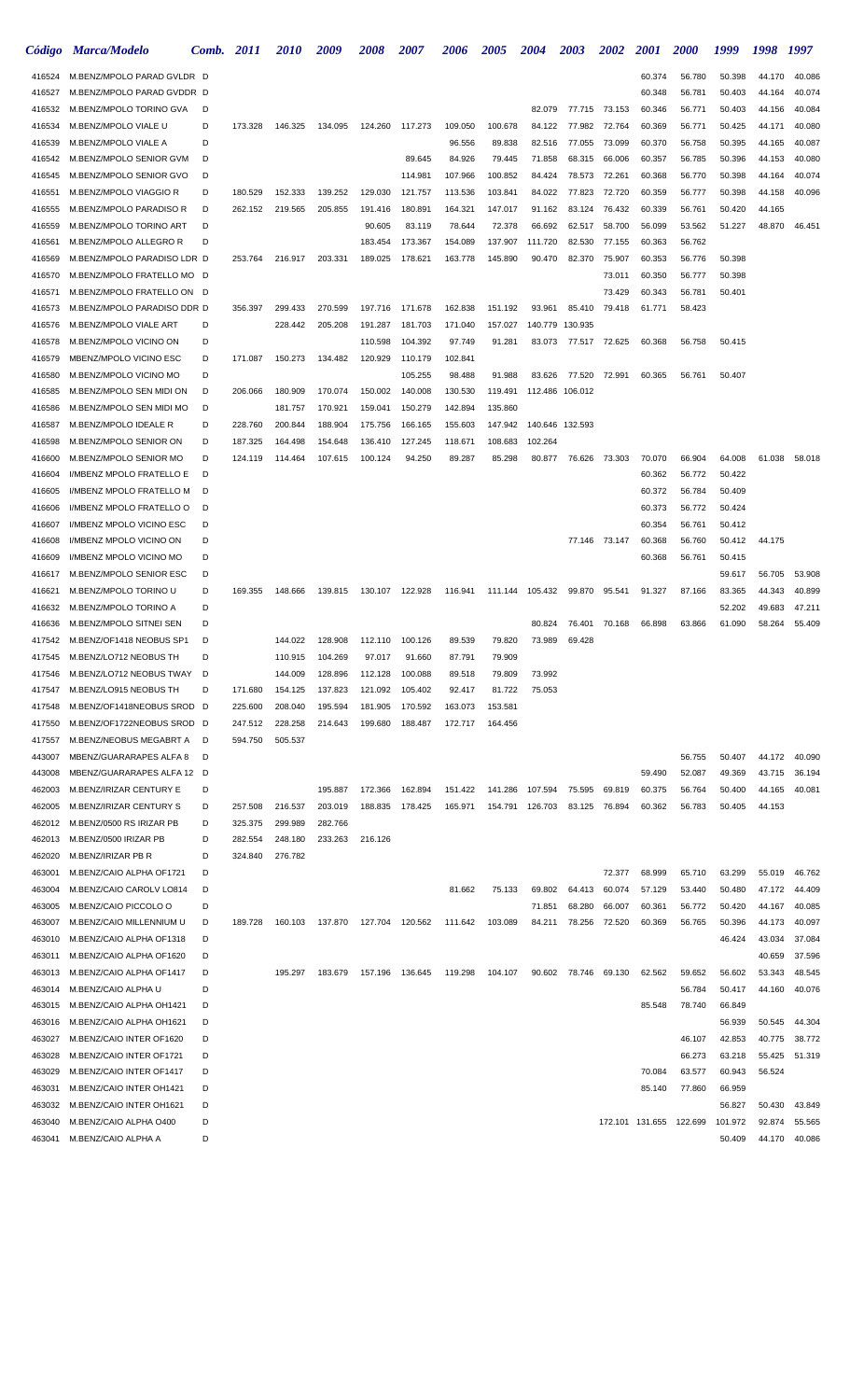|                  | Código Marca/Modelo                                      | Comb. | <i>2011</i> | <i><b>2010</b></i> | 2009    | 2008    | 2007            | <i><b>2006</b></i> | <b>2005</b> | 2004    | <i><b>2003</b></i>              | 2002                    | <b>2001</b>     | <b>2000</b>                             | 1999   | 1998   | 1997          |
|------------------|----------------------------------------------------------|-------|-------------|--------------------|---------|---------|-----------------|--------------------|-------------|---------|---------------------------------|-------------------------|-----------------|-----------------------------------------|--------|--------|---------------|
| 463055           | M.BENZ/CAIO APACHES21 U                                  | D     |             |                    |         |         |                 | 96.765             | 91.299      | 83.813  | 78.584                          | 73.242                  | 60.342          | 56.785                                  | 50.397 | 44.159 | 40.089        |
| 463059           | M.BENZ/CAIO APACHES21 A                                  | D     |             |                    |         |         |                 |                    |             |         | 77.248                          | 73.103                  | 60.369          | 56.772                                  | 50.401 | 44.168 |               |
| 463064           | M.BENZ/CAIO PICCOLINO O                                  | D     |             |                    |         |         |                 |                    |             | 71.859  | 68.310                          | 66.006                  | 60.348          | 56.769                                  |        |        |               |
| 463100           | M.BENZ/INDUSCAR MILLEN U                                 | D     | 133.580     | 117.344            | 106.372 | 99.267  | 94.588          | 89.660             | 84.752      | 76.649  | 72.832                          | 70.409                  | 64.372          | 60.534                                  | 53.757 | 47.093 | 42.758        |
| 463101           | M.BENZ/INDUSCAR APACHE U                                 | D     | 131.821     | 116.208            | 109.459 | 101.675 | 96.004          | 91.064             | 83.624      | 75.662  | 71.884                          | 69.501                  | 60.358          | 56.755                                  |        |        |               |
| 463102           | M.BENZ/INDUSCAR INTERC R                                 | D     | 133.581     | 117.334            | 106.374 | 99.292  | 94.601          | 89.647             | 84.744      | 76.666  | 72.846                          | 70.427                  | 64.386          | 60.569                                  | 53.759 | 47.107 | 42.756        |
| 463106           | M.BENZ/INDUSCAR APACHE A                                 | D     |             |                    | 134.389 | 124.492 | 117.529         | 110.428            | 103.140     | 83.496  | 77.066                          | 72.929                  | 60.353          | 56.771                                  | 50.398 | 44.162 | 40.084        |
| 463109           | M.BENZ/INDUSCAR PICCOL O                                 | D     |             |                    |         | 136.397 | 127.242         | 118.656            | 108.686     | 102.228 | 96.352                          | 92.292                  | 80.264          | 71.235                                  | 66.907 |        |               |
| 463120           | M.BENZ/INDUSCAR PICCO O                                  | D     |             |                    |         |         | 106.064         | 99.135             | 92.887      | 83.645  | 77.400                          | 72.739                  | 60.360          | 56.773                                  |        |        |               |
| 463133           | M.BENZ/INDUSCAR GIR 141                                  | D     |             |                    |         | 148.824 | 140.194         | 133.348            | 126.927     | 116.054 | 108.807                         |                         |                 |                                         |        |        |               |
| 463134           | M.BENZ/INDUSCAR GIR 147                                  | D     |             |                    |         |         |                 |                    | 156.405     |         | 148.244 140.137 133.848         |                         |                 |                                         |        |        |               |
| 463135           | M.BENZ/INDUSCAR GIR 161                                  | D     |             |                    |         |         |                 |                    |             |         | 67.573                          | 65.176                  | 61.860          |                                         |        |        |               |
| 463136           | M.BENZ/INDUSCAR GIR 168                                  | D     |             |                    |         |         |                 |                    | 101.768     | 80.700  |                                 | 74.962 71.738           |                 |                                         |        |        |               |
| 463137           | M.BENZ/INDUSCAR GIR 171                                  | D     |             | 109.000            | 101.141 | 91.872  | 84.178          | 79.394             | 73.910      | 70.387  | 66.628                          | 63.718                  | 61.566          |                                         |        |        |               |
| 463138           | M.BENZ/INDUSCAR GIR 400                                  | D     |             |                    |         |         |                 | 165.248            | 151.582     | 127.320 | 121.458 116.325                 |                         |                 |                                         |        |        |               |
| 463139           | M.BENZ/INDUSCAR GIR 500                                  | D     |             | 158.989            | 136.821 | 126.779 | 119.814         | 111.804            | 105.001     | 82.323  |                                 | 75.842 73.068           |                 |                                         |        |        |               |
| 463143           | M.BENZ/INDUSCAR FOZ O LO                                 | D     | 143.350     | 129.058            | 115.005 | 102.615 | 90.962          | 85.535             | 76.889      | 69.215  | 65.113                          | 62.664                  |                 |                                         |        |        |               |
| 463145           | M.BENZ/INDUSCAR MONDEG A                                 | D     | 450.407     | 415.223            | 357.516 | 332.624 | 316.068         | 261.857            | 247.115     |         |                                 |                         |                 |                                         |        |        |               |
| 463146           | M.BENZ/INDUSCAR ATILIS O                                 | D     | 172.027     | 151.086            | 135.034 | 118.660 | 108.617         | 101.068            | 92.042      | 86.269  |                                 |                         |                 |                                         |        |        |               |
| 463150           | M.BENZ/INDUSCAR FOZ U                                    | D     | 113.219     | 99.403             | 91.663  | 84.553  | 77.049          |                    |             |         |                                 |                         |                 |                                         |        |        |               |
| 463152           | M.BENZ/INDUSCAR PICCOL U                                 | D     |             |                    |         |         | 97.358          |                    |             |         | 69.708                          |                         |                 |                                         |        |        |               |
| 463155           | M.BENZ/INDUSCAR MILLEN U                                 | D     |             |                    |         |         | 144.838         | 134.434            | 126.863     |         | 120.337 113.952 108.997 104.246 |                         |                 | 99.526                                  | 95.201 |        | 90.812 86.337 |
| 463161           | M.BENZ/INDUSCAR SOLAR R                                  | D     |             | 249.160            |         |         |                 |                    |             |         |                                 |                         |                 |                                         |        |        |               |
| 463301           | MBENZ/KM ALFA 12000                                      | D     |             |                    |         |         |                 | 105.144            | 99.024      | 86.530  |                                 | 77.446 73.257           | 60.347          | 56.753                                  |        |        |               |
| 463303           | M.BENZ/KM ALFA 8000                                      | D     |             |                    |         |         |                 |                    |             | 77.498  | 71.821                          | 66.280                  | 57.825          | 45.801                                  |        |        |               |
| 463403           | M.BENZ/OH1421L HOBBY MON                                 | D     |             |                    |         |         |                 |                    |             |         |                                 |                         | 80.150          | 73.643                                  | 62.514 | 58.857 | 54.316        |
| 463406           | M.BENZ/LO914 HOBBY PRINC                                 | D     |             |                    |         |         |                 |                    |             |         |                                 |                         | 62.208          | 58.565                                  | 54.053 |        |               |
| 463407<br>463408 | M.BENZ/O400RSE HOBBY MON D<br>M.BENZ/O500R HOBBY MONAR D |       |             |                    |         |         |                 |                    |             |         |                                 | 206.484 198.412 189.620 | 161.094 122.573 | 114.766                                 |        |        |               |
| 463409           | M.BENZ/OH 1628 L HOBBY M                                 | D     |             |                    |         |         |                 |                    |             |         | 184.048 173.428 166.142         |                         |                 |                                         |        |        |               |
| 463501           | I/M.BENZ TAKO SPRINM 16                                  | D     | 70.913      | 65.366             | 61.476  | 56.859  | 54.261          | 49.213             | 43.310      | 40.915  | 38.987                          | 37.255                  | 35.682          | 33.842                                  | 32.724 | 31.139 | 29.659        |
| 463901           | M.BENZ/LUHRS TROLLYBUS                                   | D     |             |                    |         |         |                 |                    |             |         | 78.070                          | 72.836                  | 60.349          | 56.782                                  | 50.422 | 44.176 | 40.083        |
| 464200           | M.BENZ/ANCAR PRINCIPALLE                                 | D     |             |                    |         |         |                 |                    |             |         | 179.822 166.469 157.025 128.935 |                         |                 | 116.351                                 |        |        |               |
| 464304           | M.BENZ/OH1418 VETTURA GR                                 | D     |             |                    |         |         |                 | 130.704            | 124.039     | 116.960 |                                 |                         |                 |                                         |        |        |               |
| 464305           | M.BENZ/LO915 VETTURA MED                                 | D     |             |                    |         |         |                 |                    | 170.281     |         | 153.711 145.852                 |                         |                 |                                         |        |        |               |
| 464306           | M.BENZ/LO812 VETTURA MED                                 | D     |             |                    |         |         | 157.688         | 150.743            | 142.942     |         |                                 |                         |                 |                                         |        |        |               |
| 464406           | M.BENZ/MASCA GRANMINI M                                  | D     |             | 114.638            | 102.846 | 95.047  | 89.632          | 84.924             | 79.416      | 71.868  | 68.297                          | 66.007                  | 60.353          | 56.776                                  | 50.419 |        |               |
| 464407           | M.BENZ/MASCA GRANMINI O                                  | D     |             |                    | 102.868 | 95.067  | 89.613          | 84.898             | 79.420      | 71.834  | 68.310                          | 66.026                  |                 |                                         |        |        |               |
| 464408           | M.BENZ/MASCA GRANMICRO O D                               |       |             | 129.086            | 115.022 | 106.351 | 98.719          | 93.479             | 86.732      | 80.428  | 75.052                          | 72.321                  | 57.691          | 55.075                                  | 52.696 | 50.269 | 47.773        |
| 464411           | M.BENZ/MASC GRANMINI O                                   | D     | 116.523     | 102.295            | 94.367  | 87.037  | 79.269          | 75.856             | 70.130      | 64.834  | 61.461                          |                         |                 |                                         |        |        |               |
| 464414           | M.BENZ/MASCA GRAVIA O                                    | D     | 147.004     | 129.047            | 115.032 | 106.364 | 98.735          | 93.457             | 86.742      | 80.435  | 75.028                          | 72.306                  | 65.156          | 62.228                                  | 59.848 |        | 57.735 54.912 |
| 464415           | M.BENZ/MASCA GRANVIA LO                                  | D     |             |                    |         |         | 118.826         | 110.532            | 100.712     | 94.385  |                                 |                         |                 |                                         |        |        |               |
| 464422           | M.BENZ/MASCA GRANMIDI O                                  | D     | 186.653     | 163.939            | 149.842 | 136.288 | 124.899         | 116.541            | 109.771     | 102.708 |                                 |                         |                 |                                         |        |        |               |
| 464423           | M.BENZ/MASCA GRANFLEX O                                  | D     |             | 174.223            | 163.823 | 152.373 | 144.619         | 135.651            | 129.867     |         |                                 |                         |                 | 122.540 116.693 110.799 106.443 102.291 | 96.821 | 92.654 | 88.120        |
| 464425           | M.BENZ/MASCA GRANMIDI M                                  | D     | 201.955     | 177.393            | 167.207 |         |                 |                    |             |         |                                 |                         |                 |                                         |        |        |               |
| 464434           | M.BENZ/MASCA ROMA 350R O                                 | D     | 263.058     | 230.924            | 217.146 | 202.084 | 190.911         | 181.556            |             |         |                                 |                         |                 |                                         |        |        |               |
| 464437           | M.BENZ/MASCA GRANFLEX EO D                               |       |             | 199.684            | 187.788 | 175.162 |                 |                    |             |         |                                 |                         |                 |                                         |        |        |               |
| 464443           | M.BENZ/MASCA VMIDI 1418O                                 | D     |             | 160.540            | 150.971 | 140.791 |                 |                    |             |         |                                 |                         |                 |                                         |        |        |               |
| 464445           | M.BENZ/MASCA VMIDI 1722O                                 | D     | 233.086     | 211.002            | 200.450 |         |                 |                    |             |         |                                 |                         |                 |                                         |        |        |               |
| 464448           | M.BENZ/MASCA ROMAMD1722O D                               |       | 267.117     | 234.564            | 221.109 |         |                 |                    |             |         |                                 |                         |                 |                                         |        |        |               |
|                  | <i>M.BENZX</i>                                           |       |             |                    |         |         |                 |                    |             |         |                                 |                         |                 |                                         |        |        |               |
| Fabricante:      |                                                          |       |             |                    |         |         |                 |                    |             |         |                                 |                         |                 |                                         |        |        |               |
|                  | 464435 M.BENZX/M MODIFICAR TP                            | D     |             |                    |         |         | 124.553 116.726 | 109.295            | 103.906     | 98.333  | 93.185                          | 89.115                  | 85.180          | 81.334                                  | 77.784 |        | 74.230 70.577 |
|                  | <b>Fabricante: MAFERSA</b>                               |       |             |                    |         |         |                 |                    |             |         |                                 |                         |                 |                                         |        |        |               |
|                  | 408102 MAFERSA/M210                                      | D     |             |                    |         |         |                 |                    |             |         |                                 |                         |                 |                                         |        | 34.139 | 28.465        |
|                  | 408105 MAFERSA/M240P                                     | D     |             |                    |         |         |                 |                    |             |         |                                 |                         |                 |                                         |        |        | 45.972 37.003 |
|                  |                                                          |       |             |                    |         |         |                 |                    |             |         |                                 |                         |                 |                                         |        |        |               |
|                  | <b>Fabricante: MARCOPOLO</b>                             |       |             |                    |         |         |                 |                    |             |         |                                 |                         |                 |                                         |        |        |               |
| 400100           | MARCOPOLO/VOLARE ESCOLARD                                |       |             |                    |         |         | 75.103          | 70.877             | 63.500      | 58.948  | 55.846                          | 51.780                  | 49.453          | 46.928                                  | 43.191 | 40.222 | 37.768        |
| 400101<br>38.786 | MARCOPOLO/VOLARE LOTACAO                                 |       |             |                    |         | D       |                 |                    |             | 92.036  | 58.932                          | 55.866                  | 51.803          | 50.425                                  | 47.841 | 44.028 | 41.003        |
| 400102           | MARCOPOLO/VOLARE                                         | D     |             |                    |         |         |                 |                    |             | 58.927  | 55.841                          | 51.782                  | 50.063          | 48.240                                  | 46.006 | 44.393 | 40.840        |
| 400103           | MARCOPOLO/VOLARE A8 ESC                                  | D     |             |                    |         |         |                 |                    | 77.744      | 69.947  | 66.130                          | 63.413                  | 54.686          | 52.818                                  |        |        |               |
| 400104           | MARCOPOLO/VOLARE A8 MO                                   | D     |             |                    |         |         |                 | 88.622             | 77.722      | 69.982  | 66.114                          | 63.429                  | 53.878          | 51.213                                  | 48.978 | 45.866 |               |
| 400105           | MARCOPOLO/VOLARE A8 ON                                   | D     |             |                    |         |         |                 | 88.599             | 77.747      | 69.974  | 66.120                          | 63.435                  | 54.012          | 51.323                                  | 49.069 | 45.964 |               |
| 400106           | MARCOPOLO/VOLARE A5 ESON D                               |       |             |                    |         |         |                 | 70.874             | 63.491      | 58.942  | 55.837                          | 51.786                  | 48.101          |                                         |        |        |               |
|                  |                                                          |       |             |                    |         |         |                 |                    |             |         |                                 |                         |                 |                                         |        |        |               |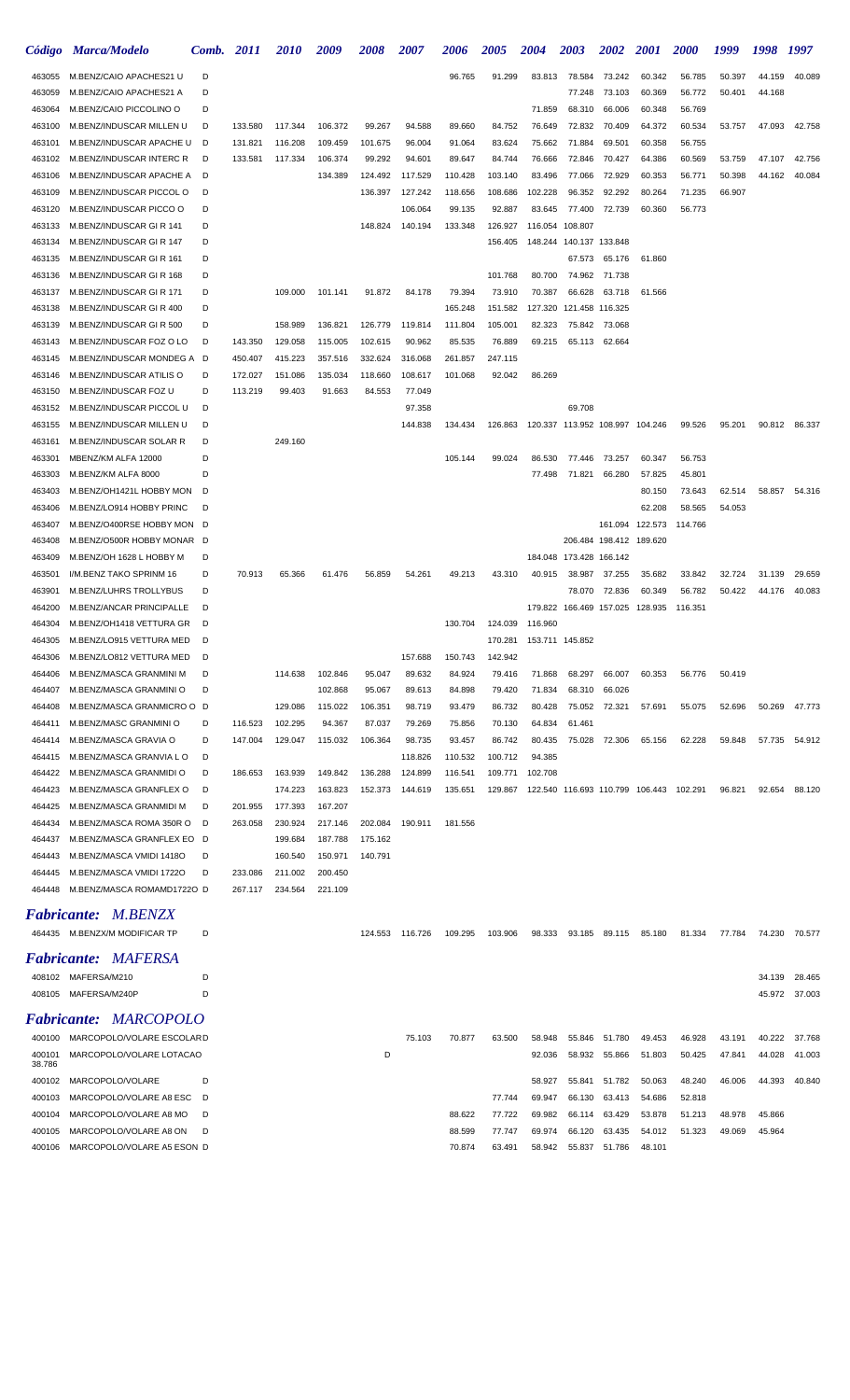|                  | Código Marca/Modelo                                      | Comb.  | <i>2011</i> | <i>2010</i> | 2009    | <i><b>2008</b></i> | 2007    | 2006    | <i><b>2005</b></i> | 2004             | 2003             | 2002             | <i>2001</i>      | <b>2000</b>      | 1999   | 1998   | 1997          |
|------------------|----------------------------------------------------------|--------|-------------|-------------|---------|--------------------|---------|---------|--------------------|------------------|------------------|------------------|------------------|------------------|--------|--------|---------------|
| 400107           | MARCOPOLO/VOLARE A5 ESMO D                               |        |             |             |         |                    |         |         | 63.513             | 58.952           | 55.842           | 51.799           | 48.393           | 45.295           |        |        |               |
| 400108           | MARCOPOLO/VOLARE A5 MO                                   | D      |             |             |         |                    |         | 70.878  | 63.517             | 58.939           | 55.852           | 51.806           | 47.528           | 44.491           |        |        |               |
| 400109           | MARCOPOLO/VOLARE A5 ON                                   | D      |             |             |         |                    |         |         | 63.516             | 58.930           | 55.834           | 51.808           | 50.434           |                  |        |        |               |
| 400111           | MARCOPOLO/VOLARE W8 ESC D                                |        | 143.349     | 130.643     | 115.949 | 104.166            | 94.062  | 88.599  | 77.755             | 69.950           | 66.115           | 63.438           |                  |                  |        |        |               |
| 400112           | MARCOPOLO/VOLARE W8 ON                                   | - D    | 143.345     | 130.644     | 115.944 | 104.202            | 94.088  | 88.583  | 77.762             | 69.988           | 66.130           | 63.410           | 59.728           |                  |        |        |               |
| 400113           | MARCOPOLO/VOLARE W8 MO                                   | D      | 143.343     | 130.641     | 115.935 | 104.215            | 94.064  | 88.621  | 77.746             | 69.980           | 66.145           | 63.422           |                  |                  |        |        |               |
| 400114           | MARCOPOLO/VOLARE A6 ON                                   | D      |             |             | 99.012  | 89.035             | 77.532  | 72.607  | 64.962             | 61.839           | 58.097           | 55.465           |                  |                  |        |        |               |
| 400115           | MARCOPOLO/VOLARE A6 MO                                   | D      |             |             |         |                    | 77.543  | 72.614  | 64.937             | 61.844           | 58.107           | 55.454           |                  |                  |        |        |               |
| 400116           | MARCOPOLO/VOLARE A6 ESC D                                |        |             |             |         |                    |         | 72.607  | 64.943             | 61.844           | 58.110           | 55.436           |                  |                  |        |        |               |
| 400117           | MARCOPOLO/VOLARE A5HD ON D                               |        |             |             |         |                    |         | 70.850  | 63.491             | 58.926           | 55.849           | 51.788           | 49.732           |                  |        |        |               |
| 400118<br>400119 | MARCOPOLO/VOLARE A5HD MO D                               |        |             |             |         |                    |         |         | 63.506             | 58.920           | 55.854           | 51.808<br>51.782 | 49.552           |                  |        |        |               |
| 400120           | MARCOPOLO/VOLARE A5HD EO D<br>MARCOPOLO/VOLARE A5HD EM D |        |             |             |         |                    |         |         | 63.516<br>63.493   | 58.952<br>58.928 | 55.844<br>55.863 | 51.802           | 50.264<br>49.392 |                  |        |        |               |
| 400121           | MARCOPOLO/VOLARE V8 MO                                   | D      | 118.653     | 110.298     | 101.959 | 93.289             | 82.503  | 77.005  | 67.554             | 63.654           |                  |                  |                  |                  |        |        |               |
| 400122           | MARCOPOLO/VOLARE V8 ON                                   | D      | 118.654     | 110.322     | 101.954 | 93.300             | 82.482  | 76.991  | 67.580             | 63.626           |                  |                  |                  |                  |        |        |               |
| 400123           | MARCOPOLO/VOLARE V8 ESC D                                |        | 118.658     | 110.291     | 101.937 | 93.255             | 82.501  | 76.974  | 67.591             | 63.652           |                  |                  |                  |                  |        |        |               |
| 400124           | MARCOPOLO/VOLARE V5HD MO D                               |        | 113.016     | 103.548     | 95.117  | 85.493             | 75.113  | 70.888  | 63.497             | 58.930           |                  |                  |                  |                  |        |        |               |
| 400125           | MARCOPOLO/VOLARE V5HD EO D                               |        |             | 103.539     | 95.116  | 85.491             | 75.081  | 70.870  | 63.498             | 58.952           |                  |                  |                  |                  |        |        |               |
| 400126           | MARCOPOLO/VOLARE V5HD ON D                               |        |             | 103.578     | 95.110  | 85.481             | 75.113  | 70.884  | 63.514             | 58.922           |                  |                  |                  |                  |        |        |               |
| 400129           | MARCOPOLO/VOLARE V6 ON                                   | - D    | 115.171     | 107.433     | 99.037  | 88.994             | 77.539  | 72.615  | 64.962             | 61.834           |                  |                  |                  |                  |        |        |               |
| 400131           | MARCOPOLO/VOLARE V5HD EM D                               |        | 113.014     | 103.548     | 95.118  | 85.479             | 75.105  | 70.852  | 63.489             | 58.949           |                  |                  |                  |                  |        |        |               |
| 400132           | MARCOPOLO/VOLARE V6 ESC D                                |        | 115.172     | 107.449     | 99.014  | 89.001             | 77.578  | 72.619  | 64.940             | 61.844           |                  |                  |                  |                  |        |        |               |
| 400133           | MARCOPOLO/VOLARE V6 MO                                   | D      | 115.167     | 107.455     | 99.040  | 89.010             | 77.539  | 72.593  | 64.935             | 61.826           |                  |                  |                  |                  |        |        |               |
| 400135           | MARCOPOLO/VOLARE TH UM                                   | D      |             |             |         |                    | 75.115  | 70.850  | 63.500             |                  |                  |                  |                  |                  |        |        |               |
| 400136           | MARCOPOLO/VOLARE W9 ON                                   | D      | 149.879     | 135.826     | 119.995 | 108.490            | 99.655  | 91.927  | 84.835             |                  |                  |                  |                  |                  |        |        |               |
| 400137           | MARCOPOLO/VOLARE W9 ESC D                                |        | 149.884     | 135.836     | 119.979 | 108.503            | 99.625  | 91.968  | 85.204             |                  |                  |                  |                  |                  |        |        |               |
| 400138           | MARCOPOLO/VOLARE W9 MO                                   | - D    | 149.879     | 135.841     | 119.962 | 108.508            | 99.646  | 91.955  | 85.361             |                  |                  |                  |                  |                  |        |        |               |
| 400139           | MARCOPOLO/VOL UNIVIDA MC D                               |        |             |             |         | 111.323            | 104.349 | 100.197 |                    |                  |                  |                  |                  |                  |        |        |               |
| 400140           | MARCOPOLO/VOLARE DELTA M D                               |        |             |             | 112.134 | 102.593            | 90.752  | 84.683  |                    |                  |                  |                  |                  |                  |        |        |               |
| 400141           | MARCOPOLO/VO TRANSFORM A D                               |        |             |             |         |                    |         |         |                    |                  |                  |                  |                  |                  | 60.847 |        | 57.485 48.572 |
| 400143           | MARCOPOLO/VOLARE W12 ON D                                |        |             | 137.967     | 121.911 | 110.166            | 101.191 |         |                    |                  |                  |                  |                  |                  |        |        |               |
| 400147           | MARCOPOLO/VOLARE DW9 ON D                                |        | 174.393     | 170.556     |         |                    |         |         |                    |                  |                  |                  |                  |                  |        |        |               |
| 400148           | MPOLO/VOLARE V8 TFTEC TP                                 | D      |             | 124.560     |         |                    |         |         |                    |                  |                  |                  |                  |                  |        |        |               |
| 416583           | TBUS/MPOLO PARADISO R                                    | D      |             |             |         |                    |         | 196.545 |                    | 178.928 165.824  |                  |                  |                  |                  |        |        |               |
| 416611           | I/IVECO MPOLO SENIOR GVO<br>416614 VW/MPOLO SENIOR ON    | D<br>D | 128.869     | 114.561     | 106.655 | 99.420             | 93.170  | 89.429  | 81.031             |                  | 73.421           | 75.687<br>69.406 | 67.871<br>66.232 | 62.985<br>63.974 | 60.832 | 57.929 | 55.844        |
| 416618           | IVECO/MPOLO VIALE U                                      | D      |             |             | 165.949 | 157.581            | 149.410 | 133.509 | 125.891            | 76.717           |                  |                  |                  |                  |        |        |               |
| 416630           | MARCOPOLO/VOLARE V8L 0N                                  | D      | 122.487     | 114.527     | 106.658 | 99.392             | 91.324  |         |                    |                  |                  |                  |                  |                  |        |        |               |
| 416631           | MARCOPOLO/VOLARE V8L ESC D                               |        | 122.486     | 114.532     | 106.617 | 99.436             | 91.354  |         |                    |                  |                  |                  |                  |                  |        |        |               |
|                  |                                                          |        |             |             |         |                    |         |         |                    |                  |                  |                  |                  |                  |        |        |               |
|                  | <b>Fabricante: MERCEDES BENZ</b>                         |        |             |             |         |                    |         |         |                    |                  |                  |                  |                  |                  |        |        |               |
|                  | 412267 I/M.BENZ413SPRI TRANS MO                          | D      |             | 72.295      |         |                    |         |         |                    |                  |                  |                  |                  |                  |        |        |               |
|                  | <b>Fabricante: MITSUBISHI</b>                            |        |             |             |         |                    |         |         |                    |                  |                  |                  |                  |                  |        |        |               |
|                  | 413101 IMP/MMC L300                                      | D      |             |             |         |                    |         |         |                    |                  |                  |                  |                  | 23.230           | 20.323 | 18.587 | 18.023        |
|                  | 413102 I/MMC PAJERO GLS-B 10L                            | G      |             |             |         |                    |         |         |                    |                  |                  |                  | 40.106           | 27.493           | 26.121 | 25.005 | 23.009        |
|                  | 413102 I/MMC PAJERO GLS-B 10L                            | D      |             |             |         |                    |         |         |                    |                  |                  |                  | 44.706           | 38.000           | 36.264 | 33.077 | 31.404        |
|                  |                                                          |        |             |             |         |                    |         |         |                    |                  |                  |                  |                  |                  |        |        |               |
|                  | <b>Fabricante: MON</b>                                   |        |             |             |         |                    |         |         |                    |                  |                  |                  |                  |                  |        |        |               |
|                  | 499999 MON/PROTOTIPO                                     | D      |             |             | 103.641 | 96.320             | 86.145  | 83.249  | 76.374             | 70.532           | 66.946           | 64.376           | 59.175           | 45.728           | 42.793 | 38.308 | 32.628        |
|                  | Fabricante: MULTIEIXO                                    |        |             |             |         |                    |         |         |                    |                  |                  |                  |                  |                  |        |        |               |
|                  | 464800 MULTIEIXO/ELETRA MB LE12                          | D      |             |             |         |                    |         | 201.385 |                    | 190.479 179.423  |                  |                  |                  |                  |        |        |               |
|                  | <b>Fabricante: PEUGEOT</b>                               |        |             |             |         |                    |         |         |                    |                  |                  |                  |                  |                  |        |        |               |
|                  | 414702 IMP/PEUGEOT BOXER 320MMO D                        |        |             |             |         |                    |         |         |                    |                  |                  |                  |                  | 25.472           | 24.352 | 22.166 | 20.415        |
| 414704           | IMP/PEUGEOT BOXER 320MCO D                               |        |             |             |         |                    |         |         |                    |                  |                  |                  |                  |                  | 24.353 | 23.007 | 21.892        |
| 414706           | IMP/PEUGEOT BOXER 320MCT D                               |        |             | 63.709      | 61.577  | 57.478             | 54.646  | 52.280  | 47.586             | 44.870           | 32.651           | 31.091           | 29.747           | 27.715           | 25.977 |        |               |
| 414708           | IMP/PEUGEOT BOXER 320MMT D                               |        |             | 63.698      | 61.573  | 57.452             | 54.630  | 52.278  | 47.580             | 44.870           | 32.661           | 31.081           | 29.733           | 27.724           | 25.978 |        |               |
| 414709           | I/PEUGEOT BOXER 320M 28                                  | D      |             |             |         |                    | 51.759  | 49.510  | 42.018             | 39.327           | 29.660           | 28.329           | 27.082           | 25.476           | 24.351 | 20.070 | 18.404        |
| 414710           | I/PEUGEOT BOXER 310COMBI                                 | D      |             |             |         |                    |         |         |                    |                  |                  |                  |                  |                  |        | 22.888 | 20.361        |
| 414711           | I/PEUGEOT BOXER 16LUG                                    | D      |             |             |         | 54.990             | 51.765  | 49.532  | 44.607             | 42.071           |                  |                  |                  |                  |        |        |               |
| 414712           | I/PEUGEOT BOXER 10LUG                                    | D      |             |             |         |                    |         |         |                    |                  | 32.658           | 31.092           | 29.739           | 28.498           | 26.788 |        |               |
| 414713           | I/PEUGEOT BOXER 15LUG                                    | D      |             | 63.711      | 61.601  | 57.473             | 54.619  | 52.267  | 47.586             | 44.883           | 41.185           | 35.381           | 33.155           | 31.640           | 28.228 |        |               |
| 414714           | PEUGEOT/BOXER EMBRAFI 16                                 | - D    | 68.081      | 62.226      | 57.021  | 54.265             | 51.767  | 49.536  | 42.015             | 39.316           | 36.075           |                  |                  |                  |        |        |               |
| 414715           | PEUGEOT/BOXER C320M HDI                                  | D      |             |             |         |                    |         |         |                    |                  |                  | 33.175           | 31.073           | 29.674           |        |        |               |
|                  | 414717 PEUGEOT/BOXER M350L HDI                           | D      |             |             | 97.333  | 90.773             | 83.143  | 79.644  | 72.064             | 67.788           |                  |                  |                  |                  |        |        |               |
|                  |                                                          |        |             |             |         |                    |         |         |                    |                  |                  |                  |                  |                  |        |        |               |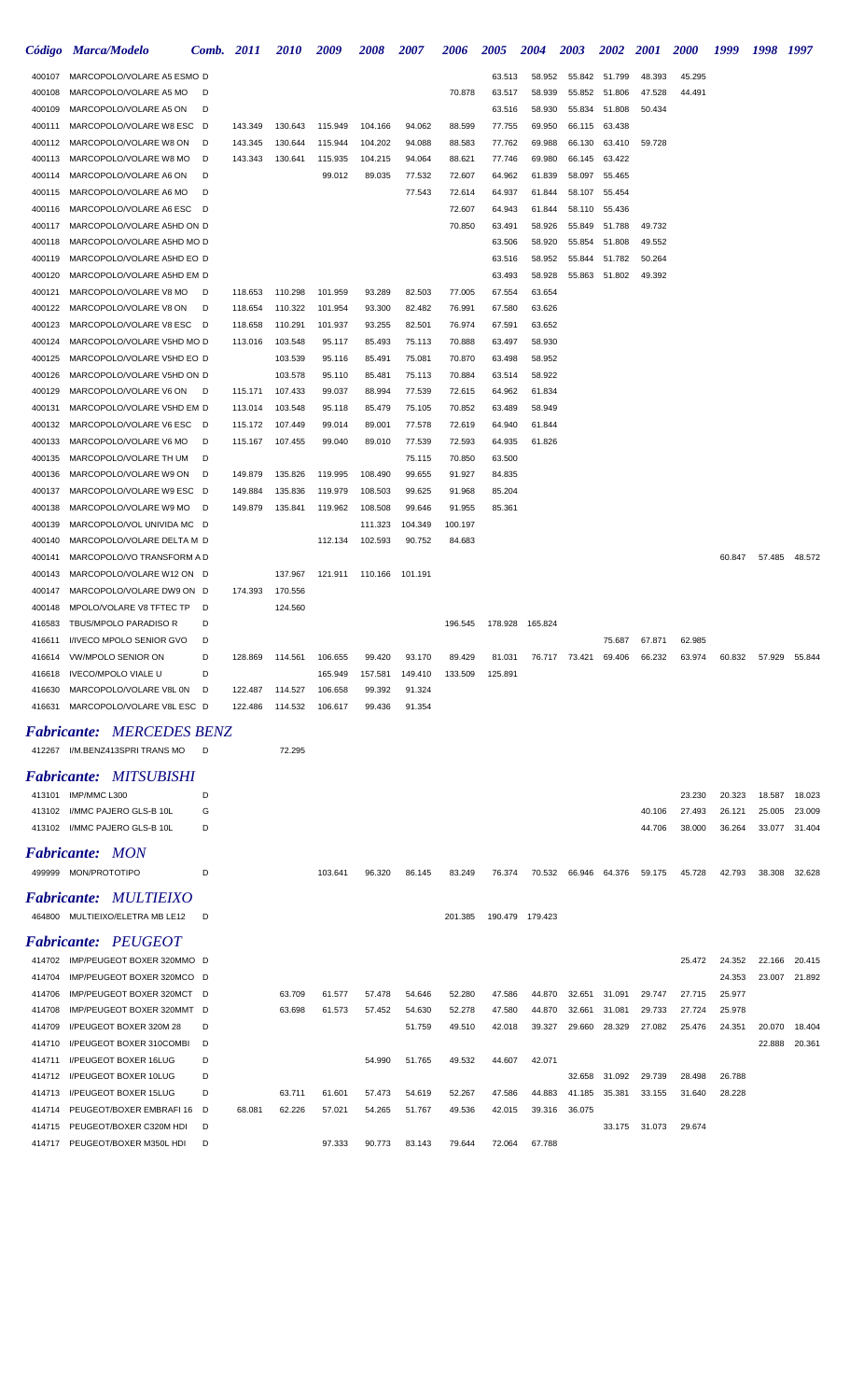|        | Código Marca/Modelo             | Comb. | 2011   | 2010   | 2009   | 2008   | 2007   | 2006   | <b>2005</b> | <b>2004</b> | 2003   | <i><b>2002</b></i> | <b>2001</b> | <b>2000</b> | 1999   | 1998   | 1997          |
|--------|---------------------------------|-------|--------|--------|--------|--------|--------|--------|-------------|-------------|--------|--------------------|-------------|-------------|--------|--------|---------------|
| 414721 | PEUGEOT/BOXER HDI TCA MC D      |       | 62.349 | 56.998 | 53.565 | 50.893 | 48.235 | 45.988 | 43.143      |             |        |                    |             |             |        |        |               |
| 414724 | PEUGEOT/BOXER TRANS ESC         | - D   | 77.265 | 74.862 |        |        |        |        |             |             |        |                    |             |             |        |        |               |
| 414725 | PEUGEOT/BOXER EUROLAF E         | - D   |        | 62.633 |        |        |        |        |             |             |        |                    |             |             |        |        |               |
| 416114 | PEUGEOT/BOXER M330M 23S         | D     | 69.017 | 63.314 | 59.672 | 50.677 |        |        |             |             |        |                    |             |             |        |        |               |
| 416200 | PEUGEOT/BOXER 10 LUG            | D     |        |        |        |        |        |        | 37.436      | 34.794      | 30.608 | 29.145             | 27.880      | 26.708      | 25.108 | 20.353 |               |
| 416201 | PEUGEOT/BOXER 15 LUG            | D     |        |        |        |        |        |        |             |             |        | 31.938             | 30.172      | 28.904      |        |        |               |
| 416202 | PEUGEOT/BOXER 16 LUG            | D     |        | 62.234 | 57.030 | 54.254 | 51.745 | 49.512 | 42.021      | 39.319      | 36.095 | 31.941             | 30.168      | 28.906      | 26.468 | 22.291 |               |
| 416203 | PEUGEOT/BOXER FFBM 32           | D     | 68.081 | 62.244 | 57.039 | 54.241 | 51.769 | 49.508 | 42.005      | 39.323      | 36.085 | 31.934             | 30.165      | 28.890      |        |        |               |
| 416204 | PEUGEOT/BOXER NIKS 16           | D     | 68.081 | 62.218 | 57.004 | 54.241 | 51.766 | 49.520 | 42.023      | 39.328      | 36.080 |                    |             |             |        |        |               |
| 416205 | PEUGEOT/BOXER C320M D           | D     |        |        |        |        |        |        | 38.861      | 36.846      | 35.126 |                    |             |             |        |        |               |
| 416208 | PEUGEOT/BOXER M330M HDI         | D     |        | 62.246 | 57.032 | 54.259 | 51.744 | 49.520 | 42.006      | 39.336      |        |                    |             |             |        |        |               |
| 416209 | PEUGEOT/BOXER REVESCAP17 D      |       | 68.080 | 62.217 | 57.009 | 54.256 | 51.749 | 49.526 | 41.999      | 39.319      |        |                    |             |             |        |        |               |
| 416210 | PEUGEOT/BOXER JAEDI TUR         | D     | 73.169 | 63.678 | 59.581 | 55.006 | 51.755 | 49.531 | 44.599      | 42.067      |        |                    |             |             |        |        |               |
| 416211 | PEUGEOT/BOX GREENCAR MO2 D      |       | 73.170 | 63.707 | 59.562 | 54.997 | 51.744 | 49.515 | 44.612      | 42.059      |        |                    |             |             |        |        |               |
| 416213 | PEUGEOT/BOXER THB MICRO         | D     |        | 61.795 | 59.547 | 55.010 | 51.768 | 49.526 | 44.610      | 42.057      |        |                    |             |             |        |        |               |
| 416214 | PEUGEOT/BOXER SITNEI MIC        | D     | 77.303 | 67.298 | 62.915 | 58.103 | 54.677 | 52.334 | 47.126      | 44.435      |        |                    |             |             |        |        |               |
| 416215 | PEUGEOT/TRANSFORM MICRO D       |       | 66.536 | 60.822 | 57.161 | 54.308 | 51.462 | 49.063 | 46.047      | 43.808      |        |                    |             |             |        |        |               |
| 416216 | PEUGEOT/BOXER MARTICAR16 D      |       | 68.082 | 62.236 | 57.016 | 54.268 | 51.754 | 49.524 | 42.011      | 39.324      | 36.096 |                    |             |             |        |        |               |
| 416217 | PEUGEOT/BOX GUERRA MIC20 D      |       | 78.336 | 68.195 | 65.281 | 60.268 | 56.704 | 54.274 | 48.869      | 46.096      | 39.541 | 34.994             | 33.072      | 31.659      |        |        |               |
| 416218 | PEUGEOT/BOXER CIRILO M          | D     |        |        | 57.479 | 54.615 | 51.757 | 49.371 | 46.309      | 44.074      |        |                    |             |             |        |        |               |
| 416219 | PEUGEOT/BOXER GCASA MIC1 D      |       |        |        | 58.014 | 55.149 | 47.896 |        |             |             |        |                    |             |             |        |        |               |
| 416220 | PEUGEOT/BOX MODIFICAR TP D      |       |        |        | 59.582 | 56.677 | 54.085 | 51.742 |             |             |        |                    |             |             |        |        |               |
| 416221 | PEUGEOT/BOXER ALLTECH MI D      |       |        |        |        | 54.608 | 51.668 | 48.891 |             |             |        |                    |             |             |        |        |               |
| 416222 | PEUGEOT/BOXER NIKS MO20         | D     | 79.118 | 68.875 | 64.388 | 59.484 | 55.982 |        |             |             |        |                    |             |             |        |        |               |
| 416223 | PEUGEOT/BOXER TECFORM           | D     |        |        | 57.753 |        |        |        |             |             |        |                    |             |             |        |        |               |
| 416225 | PEUGEOT/BOXER CLASSY VAN D      |       | 75.230 | 65.470 | 61.775 | 56.230 |        |        |             |             |        |                    |             |             |        |        |               |
| 416227 | PEUGEOT/BOX MARIMAR PASS D      |       | 77.391 | 67.350 | 61.723 | 58.733 |        |        |             |             |        |                    |             |             |        |        |               |
|        | <b>Fabricante: POWERTRONICS</b> |       |        |        |        |        |        |        |             |             |        |                    |             |             |        |        |               |
| 414301 | POWERTRONICS/G5R MP2E           | D     |        |        |        |        |        |        |             |             |        |                    |             |             |        |        | 32.625        |
| 414302 | POWERTRONICS/G5N MP2E           | D     |        |        |        |        |        |        |             |             |        |                    |             |             |        |        | 32.618        |
|        | 414303 POWERTRONICS/G6N MP3E    | D     |        |        |        |        |        |        |             |             |        |                    |             |             | 42.810 | 38.292 | 32.619        |
|        | <b>Fabricante: RENAULT</b>      |       |        |        |        |        |        |        |             |             |        |                    |             |             |        |        |               |
|        | 415301 IMP/RENAULT TRAFC CIOATO | G     |        |        |        |        |        |        |             |             |        |                    | 21.213      | 20.154      | 18.374 |        | 16.293 15.225 |

| 415302 | <b>I/RENAULT TF RONTAN MIC</b>  | G   |        |         |         |         |         |         | 26.089 | 24.767                          | 23.521 | 22.328 | 21.267 | 20.281 | 19.350 | 18.126 | 16.743 |
|--------|---------------------------------|-----|--------|---------|---------|---------|---------|---------|--------|---------------------------------|--------|--------|--------|--------|--------|--------|--------|
| 415303 | <b>I/RENAULT TF ENGESIG PAS</b> | G   |        |         |         |         |         |         |        |                                 | 25.046 | 22.195 | 21.215 | 20.155 | 19.468 | 18.126 | 16.178 |
| 463800 | RENAULT/MASTER MINIBUS16 D      |     |        |         | 66.642  | 63.330  | 60.022  | 57.088  | 53.415 | 50.099                          | 46.833 | 44.476 | 41.846 | 39.285 |        |        |        |
| 463801 | RENAULT/MASTER JAEDI TUR D      |     | 86.281 | 75.105  | 70.597  | 67.060  | 63.540  | 59.188  | 54.219 | 50.086                          | 46.814 | 43.120 | 40.981 |        |        |        |        |
| 463802 | RENAULT/MASTER RONTANESC D      |     |        |         |         |         |         | 57.714  | 52.871 | 50.108                          | 46.816 | 44.429 |        |        |        |        |        |
| 463803 | RENAULT/MASTER BUS16 DTI D      |     | 80.803 | 73.844  | 69.416  | 65.954  | 62.490  | 58.203  | 53.586 | 50.103                          | 46.823 | 44.420 | 42.907 |        |        |        |        |
| 463804 | RENAULT/MASTER BUS12 DCI D      |     |        | 69.097  | 65.336  | 62.546  | 59.564  | 56.401  | 48.944 | 45.736                          |        |        |        |        |        |        |        |
| 463805 | RENAULT/MASTER RONTAN TE D      |     |        |         | 66.901  | 62.560  | 59.576  | 56.417  | 51.478 |                                 |        |        |        |        |        |        |        |
| 463806 | <b>RENAULT/M REVESCAP TE</b>    | D   |        |         | 54.139  | 51.633  | 49.231  | 45.901  | 42.138 |                                 |        |        |        |        |        |        |        |
| 463808 | RENAULT/M REVESCAP L3H2         | D   | 72.581 | 65.813  | 62.156  | 59.380  | 56.755  | 52.460  | 49.365 |                                 |        |        |        |        |        |        |        |
| 463809 | RENAULT/MAST MARTICAR 19        | D   | 86.432 | 75.241  | 72.026  | 68.823  | 64.201  | 58.177  | 54.269 | 51.401                          |        |        |        |        |        |        |        |
| 463810 | RENAULT/MASTER ALLTECH          | D   | 89.631 | 78.037  | 74.713  | 71.363  | 66.558  | 60.350  | 56.293 |                                 |        |        |        |        |        |        |        |
| 463811 | <b>RENAULT/MASTER THB VA</b>    | D   | 84.525 | 74.334  | 69.896  | 67.307  | 64.077  | 60.678  | 55.323 | 52.641                          | 50.117 |        |        |        |        |        |        |
| 463813 | RENAULT/MASTER NIKS MO20        | D   | 83.665 | 73.562  | 69.166  | 66.613  | 63.422  | 60.090  | 54.005 |                                 |        |        |        |        |        |        |        |
| 463814 | RENAULT/ALLTECH ESCOLAR         | D   |        | 61.796  |         |         | 69.340  | 62.828  | 58.614 |                                 |        |        |        |        |        |        |        |
| 463815 | RENAULT/MASTER SITNEI MA        | D   | 82.803 | 72.821  | 68.450  | 65.948  | 62.776  | 59.475  | 55.773 |                                 |        |        |        |        |        |        |        |
| 463816 | RENAULT/MASTER TCA MIC          | D   | 78.569 | 69.116  | 64.969  | 62.560  | 59.583  | 56.405  | 50.699 | 48.267                          | 45.965 |        |        |        |        |        |        |
| 463817 | RENAULT/MASTER ALLTECHMC D      |     |        |         | 56.324  | 53.688  | 51.213  |         |        |                                 |        |        |        |        |        |        |        |
| 463818 | RENAULT/MASTER ALLT PASS D      |     | 92.390 | 80.436  | 77.006  |         |         |         |        |                                 |        |        |        |        |        |        |        |
| 463819 | RENAULT/MASTER EUROLAF P D      |     | 73.197 | 66.343  | 62.679  | 59.904  | 57.233  | 52.915  | 49.629 |                                 |        |        |        |        |        |        |        |
| 463820 | RENAULT/MASTER GCASAMIC1 D      |     |        | 96.603  |         |         |         |         |        |                                 |        |        |        |        |        |        |        |
| 463821 | RENAULT/MASTER CLASSYVAN D      |     | 90.918 | 79.158  | 74.001  |         |         |         |        |                                 |        |        |        |        |        |        |        |
| 463822 | RENAULT/MASTER CAVENA400 D      |     | 63.342 | 60.062  |         |         |         |         |        |                                 |        |        |        |        |        |        |        |
| 464303 | RENAULT/MASTER CH VETT          | D   |        |         |         |         |         |         | 54.268 | 41.117                          | 38.802 |        |        |        |        |        |        |
|        | <b>Fabricante: SCANIA</b>       |     |        |         |         |         |         |         |        |                                 |        |        |        |        |        |        |        |
|        | 400002 SCANIA/BUSSCAR JB 400P   | D   |        |         |         |         |         |         |        |                                 |        |        |        |        | 47.699 | 45.993 | 44.030 |
| 400005 | SCANIA/BUSSCAR URBANUSS U D     |     |        |         |         |         |         |         |        |                                 |        |        |        |        | 80.325 | 60.215 | 52.492 |
| 400008 | SCANIA/BUSSCAR JUM BUS R        | - D |        | 309.758 | 278.388 | 263.189 | 252.353 | 234.244 |        | 214.293 187.539 141.649 134.514 |        |        | 96.788 | 87.502 | 80.179 | 60.291 | 52.083 |

 IMP/SCANIA BUSSCAR JB R D 157.910 143.427 134.000 124.640 116.750 96.357 87.162 81.286 60.942 52.837 SCANIA/BUSSCAR URBANUS U D 221.965 209.372 199.284 181.751 166.024 152.548 143.326 97.291 87.562 80.799 60.235 52.012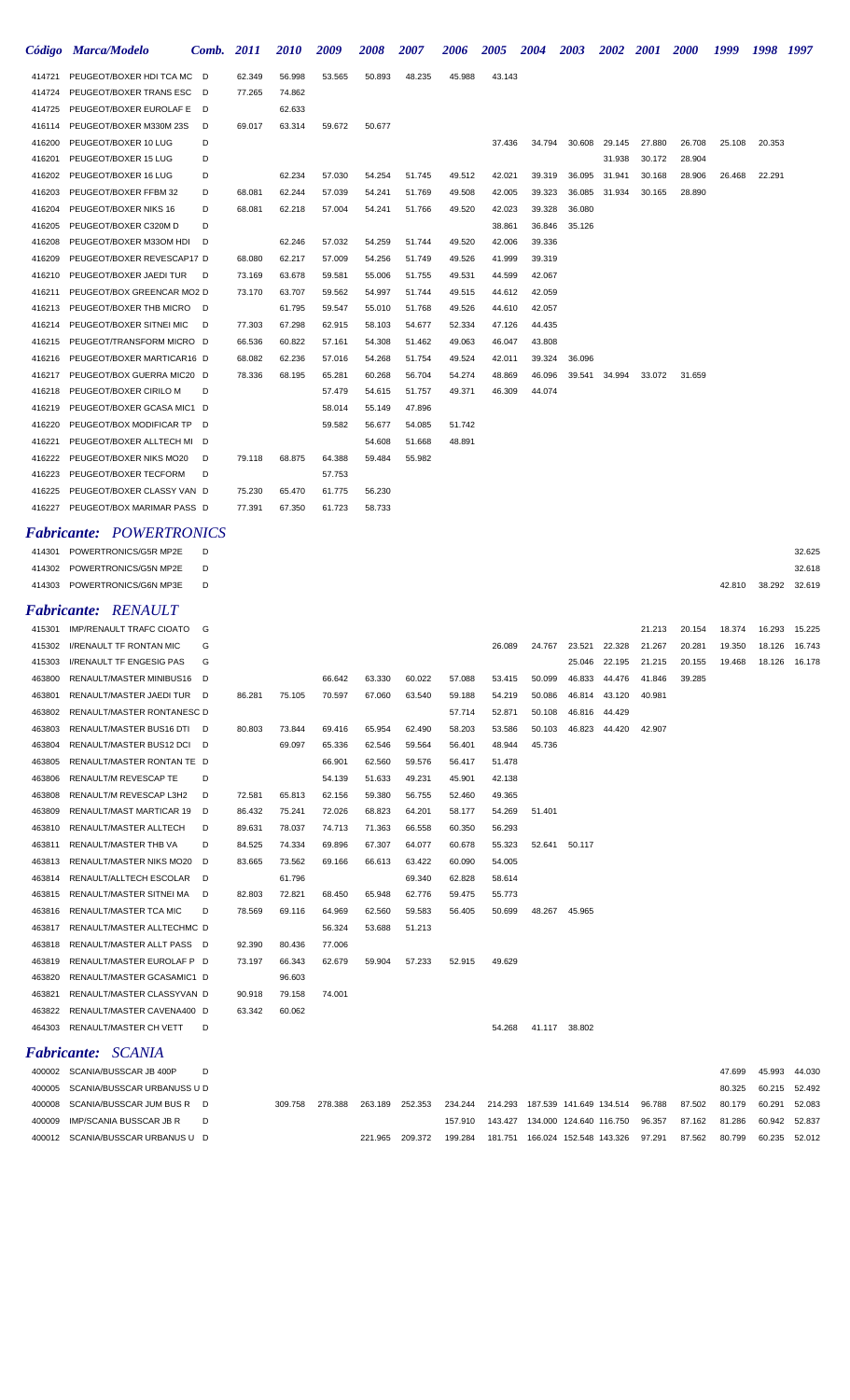|                  | Código Marca/Modelo                                      | Comb.  | <b>2011</b> | <i>2010</i> | 2009    | 2008    | 2007             | <b>2006</b> | <b>2005</b> | <b>2004</b>                        | 2003                            | <b>2002</b> | <b>2001</b>      | <b>2000</b>      | 1999             | 1998             | 1997             |
|------------------|----------------------------------------------------------|--------|-------------|-------------|---------|---------|------------------|-------------|-------------|------------------------------------|---------------------------------|-------------|------------------|------------------|------------------|------------------|------------------|
| 400022           | SCANIA/BUSSCAR INTERBU R                                 | D      |             |             |         |         |                  |             |             |                                    |                                 |             |                  |                  |                  |                  | 44.933           |
| 400031           | SCANIA/BUSSCAR EL BUSS R                                 | D      |             |             | 227.936 | 212.759 | 200.615          | 191.122     | 174.457     |                                    | 155.386 133.519 121.477         |             | 97.291           | 87.550           | 80.809           | 60.239           | 52.037           |
| 400034           | SCANIA/BUSSCAR VI BUSS R                                 | D      | 361.451     | 329.128     | 292.461 | 280.535 | 264.892          | 250.028     | 222.156     |                                    | 203.155 148.270 135.584         |             | 97.265           | 87.531           | 80.809           | 60.228           | 52.009           |
| 400037           | SCANIA/BUSSCAR J B 400 R                                 | D      |             |             |         |         |                  |             |             |                                    |                                 |             | 97.269           | 87.562           | 80.819           | 60.227           | 52.012           |
| 400040           | SCANIA/BUSSCAR PANORAM R D                               |        |             | 237.564     | 216.285 | 202.561 | 189.586          | 179.794     | 164.425     | 143.678 129.211 118.743            |                                 |             | 96.888           | 87.011           | 80.665           | 60.408           | 52.135           |
| 400055           | SCANIA/BUSSCAR URBPLUS U D                               |        |             | 184.856     | 158.515 | 152.238 | 144.109          | 136.728     | 123.613     |                                    | 117.444 109.942 104.251         |             | 97.296           | 87.567           | 80.786           | 60.222           | 52.018           |
| 400070<br>401202 | SCANIA/BUSSCAR URBANUS A D<br>SCANIA/K124 HOBBY MONARC D |        |             |             | 160.430 | 145.517 | 135.132          | 126.819     | 114.991     |                                    | 109.215 103.751                 | 99.063      | 116.735          | 109.802          | 104.705          |                  |                  |
| 401203           | SCANIA/K 310 HOBBY MONAR                                 | D      |             |             |         |         |                  | 316.934     |             | 299.722 284.941                    |                                 |             |                  |                  |                  |                  |                  |
| 401204           | SCANIA/K310 VETTURA GRAN                                 | D      |             |             |         |         | 252.511          | 241.681     | 227.508     |                                    |                                 |             |                  |                  |                  |                  |                  |
| 401302           | SCANIA/MASCA ROMA 350R O                                 | D      |             | 266.961     | 250.788 | 239.965 | 225.746          | 216.025     | 203.436     | 194.562                            |                                 |             |                  |                  |                  |                  |                  |
| 401699           | <b>SCANIA</b>                                            | D      |             |             |         |         |                  |             |             |                                    |                                 |             | 97.298           | 87.547           | 80.789           | 60.244           | 52.037           |
| 402202           | SCANIA/BR 116                                            | D      |             |             |         |         |                  |             |             |                                    |                                 |             |                  |                  | 55.486           | 52.231           | 49.394           |
| 409100           | SCANIA/CMA FLECHA A.VII                                  | D      |             |             |         |         |                  |             |             |                                    |                                 |             |                  |                  | 80.808           | 60.227           | 52.011           |
| 409101           | SCANIA/CMA FLECHA A.VIII                                 | D      |             |             |         |         |                  |             |             |                                    |                                 |             |                  |                  | 80.813           | 60.223           | 52.026           |
| 409102           | <b>SCANIA/CMA COMETA</b>                                 | D      |             |             |         |         |                  |             |             |                                    |                                 | 119.403     | 97.271           | 87.550           | 80.793           | 60.231           |                  |
| 409801           | SCANIA/F113 HL                                           | D      |             |             |         |         |                  |             |             |                                    |                                 |             |                  |                  |                  | 53.502           | 45.853           |
| 409803           | SCANIA/F113 HL 4X2 310                                   | D      |             |             |         |         |                  |             |             |                                    |                                 |             |                  |                  | 58.632           | 53.848           | 45.987           |
| 409804           | SCANIA/F113 HL 4X2 220                                   | D      |             |             |         |         |                  |             |             |                                    |                                 |             |                  | 62.999           | 58.290           | 53.733           | 46.049           |
| 409901           | SCANIA/K113 CL                                           | D      |             |             |         |         |                  |             |             |                                    |                                 |             |                  |                  | 77.151           | 69.837           | 59.204           |
| 409902           | SCANIA/K113 TL                                           | D<br>D |             |             |         |         |                  |             |             |                                    |                                 |             |                  |                  |                  |                  | 59.268<br>59.410 |
| 409904<br>409907 | SCANIA/K113 CL 320<br>SCANIA/K113 CL 4X2 320             | D      |             |             |         |         |                  |             |             |                                    |                                 |             |                  |                  | 76.546           | 69.322           | 59.324           |
| 409908           | SCANIA/K113 CL 4X2 360                                   | D      |             |             |         |         |                  |             |             |                                    |                                 |             |                  |                  | 77.126           | 69.362           | 59.209           |
| 409910           | SCANIA/K113 TL 6X2 320                                   | D      |             |             |         |         |                  |             |             |                                    |                                 |             |                  |                  |                  | 86.377           | 70.866           |
| 409911           | SCANIA/K113 TL 6X2 360                                   | D      |             |             |         |         |                  |             |             |                                    |                                 |             |                  |                  | 71.963           | 67.766           | 59.728           |
| 410001           | SCANIA/S113 CL                                           | D      |             |             |         |         |                  |             |             |                                    |                                 |             |                  | 78.377           | 73.007           | 65.789           | 56.759           |
| 410006           | SCANIA/S113 AL 6X2 320                                   | D      |             |             |         |         |                  |             |             |                                    |                                 | 143.730     |                  |                  |                  |                  |                  |
| 410203           | SCANIA/L113 CLB                                          | D      |             |             |         |         |                  |             |             |                                    |                                 |             |                  |                  |                  | 70.296           | 60.412           |
| 410204           | SCANIA/L113 CL 4X2 220                                   | D      |             |             |         |         |                  |             |             |                                    |                                 |             |                  |                  | 72.960           | 65.522           | 56.770           |
| 410299           | SCANIA/L113 CL                                           | D      |             |             |         |         |                  |             |             |                                    |                                 |             |                  |                  |                  | 51.068           |                  |
| 411311           | SCANIA/COMIL CAMP HD R                                   | D      |             |             | 185.107 | 178.687 | 163.408          | 153.896     |             | 140.615  127.012  118.903  108.531 |                                 |             | 97.308           | 87.556           | 80.805           | 60.220           | 52.014           |
| 411314           | SCANIA/COMIL SVELTO U                                    | D      |             |             |         | 170.999 | 161.154          | 153.582     | 142.233     |                                    | 135.499 126.618 118.581         |             | 97.310           | 87.559           | 80.817           | 60.219           | 52.028           |
| 411319           | SCANIA/COMIL CAMPIONE R                                  | D      | 238.017     | 208.797     | 193.410 | 180.950 | 169.233          | 158.656     |             | 145.975  137.703  128.952  118.851 |                                 |             | 96.888           | 87.020           | 80.668           | 60.382           | 52.136           |
| 411345           | SCANIA/COMIL DOPPIO A                                    | D      |             |             |         | 317.412 | 298.548          | 285.747     |             |                                    |                                 |             |                  |                  |                  |                  |                  |
| 411400           | I/SCANIA CMA COMETA                                      | D<br>D |             |             |         |         |                  |             |             |                                    |                                 |             |                  |                  | 80.789           | 60.247           | 52.012           |
| 415102<br>415201 | SCANIA/TECNOBUS S.24<br>SCANIA/VITORIA SUPREMA11         | D      |             |             |         |         |                  |             |             |                                    |                                 | 119.312     | 97.310           | 87.554           | 80.786           | 71.541<br>60.248 | 67.316<br>52.021 |
| 415412           | SCANIA/CIFERAL PCIDII U                                  | D      |             |             |         |         |                  |             |             |                                    |                                 |             |                  |                  | 80.776           | 60.246           | 52.033           |
| 415706           | SCANIA/F94 NEOBUS EVOL                                   | D      |             |             |         |         |                  |             |             |                                    |                                 |             | 93.354           | 85.407           | 78.776           | 72.124           | 66.597           |
| 415707           | SCANIA/F94 NEOBUS EVO ST                                 | D      |             |             |         |         |                  |             |             |                                    |                                 |             | 92.681           | 85.727           | 79.561           | 71.728           | 66.797           |
| 415756           | SCANIA/K94 INDUST SUPREM                                 | D      |             |             |         | 243.085 | 228.453          | 216.797     |             | 185.893  158.750  150.224          |                                 |             |                  |                  |                  |                  |                  |
| 415778           | SCANIA/K270 NEOBUS SROAD                                 | D      |             |             |         |         | 194.102          | 185.866     | 173.052     |                                    |                                 |             |                  |                  |                  |                  |                  |
| 415783           | SCANIA/K310 NEOBUS SROAD                                 | D      | 295.851     | 269.640     | 253.413 | 242.382 | 226,570          | 216.728     |             |                                    |                                 |             |                  |                  |                  |                  |                  |
| 415794           | <b>SCANIA/NEOBUS SP</b>                                  | D      |             | 225.176     | 211.505 | 202.993 |                  |             |             |                                    |                                 |             |                  |                  |                  |                  |                  |
| 415797           | <b>SCANIA/NEOBUS MEGA</b>                                | D      |             | 190.833     | 179.255 | 171.986 |                  |             |             |                                    |                                 |             |                  |                  |                  |                  |                  |
| 416505           | SCANIA/MPOLO TORINO GVU                                  | D      |             |             |         |         |                  |             | 148.098     |                                    | 139.296 130.481 119.224         |             | 97.311           | 87.545           | 80.782           | 60.231           | 52.018           |
| 416507           | SCANIA/MPOLO ALLEGRO GVR D                               |        | 227.668     | 189.240     | 163.940 | 159.127 | 152.144          | 144.328     | 131.889     |                                    | 125.254 117.260 111.152 103.773 |             |                  | 93.410           | 86.174           | 64.257           | 55.484           |
| 416512           | SCANIA/MPOLO ANDARE R                                    | D      |             | 378.892     | 345.927 | 296.407 | 252.855          | 219.652     |             | 202.754 152.475 140.304 127.371    |                                 |             | 96.900           | 87.053           | 80.704           | 60.395           | 52.138           |
| 416517<br>416522 | SCANIA/MPOLO VIAGGIO GVR<br>SCANIA/MPOLO PARAD GVR       | D<br>D |             |             |         |         |                  |             |             |                                    |                                 | 104.236     | 56.380<br>97.292 | 54.056<br>87.564 | 50.858<br>80.791 | 47.466<br>60.217 | 44.970<br>52.012 |
| 416525           | SCANIA/MPOLO PARAD GVLDR D                               |        |             |             |         |         |                  |             |             |                                    |                                 |             | 97.274           | 87.576           | 80.777           | 60.240           | 52.011           |
| 416528           | SCANIA/MPOLO PARAD GVDDR D                               |        |             |             |         |         |                  |             |             |                                    |                                 |             | 97.268           | 87.532           | 80.818           | 60.234           | 52.017           |
| 416536           | SCANIA/MPOLO VIALE U                                     | D      |             | 184.905     | 172.201 |         | 167.431  158.272 | 146.430     |             | 132.102 125.227 114.867 109.058    |                                 |             | 97.313           | 87.560           | 80.813           | 60.240           | 52.015           |
| 416547           | SCANIA/MPOLO TORINO GVA                                  | D      |             |             |         |         |                  |             |             |                                    |                                 |             | 97.264           | 87.562           | 80.812           | 60.241           |                  |
| 416552           | SCANIA/MPOLO VIAGGIO R                                   | D      | 244.126     | 214.184     | 197.627 | 184.951 | 173.043          | 162.243     | 149.195     | 138.132 129.401 119.586            |                                 |             | 96.885           | 87.048           | 80.664           | 60.402           | 52.152           |
| 416557           | SCANIA/MPOLO PARADISO R                                  | D      | 238.447     | 209.178     | 193.665 | 181.250 | 169.500          | 158.857     |             | 146.175  137.962  129.247  118.750 |                                 |             | 96.910           | 87.008           | 80.672           | 60.379           | 52.143           |
| 416562           | SCANIA/MPOLO ALLEGRO R                                   | D      | 227.661     | 191.276     | 169.006 | 160.064 | 151.859          | 143.649     | 131.855     | 125.215 117.227 110.978            |                                 |             | 103.346          | 92.852           | 86.050           | 64.434           | 55.619           |
| 416567           | SCANIA/MPOLO PARADIS LDR                                 | D      | 277.122     | 231.243     | 206.834 | 198.358 | 187.276          | 175.191     | 158.536     |                                    | 138.179 129.475 119.168         |             | 97.315           | 87.544           | 80.789           |                  |                  |
| 416575           | SCANIA/MPOLO PARADIS DDR D                               |        | 370.910     | 317.649     | 297.179 | 284.501 | 267.662          | 225.458     | 185.941     |                                    | 149.826 140.514 126.064         |             | 97.270           | 87.536           | 80.780           |                  |                  |
| 416582           | SCANIA/MPOLO VIALE A                                     | D      |             | 166.323     | 151.217 | 137.066 | 129.725          | 123.065     | 114.710     | 109.619 103.359                    |                                 | 97.323      |                  |                  |                  |                  |                  |
| 416626           | SCANIA/MPOLO TORINO U                                    | D      | 206.971     | 179.625     | 168.847 | 161.493 | 152.325          |             |             |                                    |                                 |             |                  |                  |                  |                  |                  |
| 416633<br>462002 | SCANIA/MPOLO TORINO A<br>SCANIA/IRIZAR CENTURY S         | D<br>D | 241.640     | 209.728     | 190.018 | 182.190 | 171.840          | 163.945     | 146.230     |                                    | 137.962 129.233 118.840         |             | 97.273           | 87.552           | 63.457           | 59.762<br>60.226 | 56.608<br>52.016 |
| 462004           | SCANIA/IRIZAR CENTURY E                                  | D      | 263.708     | 220.105     | 198.086 | 189.881 | 179.207          | 170.583     |             | 155.503 137.912 129.131 118.730    |                                 |             | 97.287           | 87.559           | 80.819<br>80.805 | 60.213           | 52.013           |
|                  |                                                          |        |             |             |         |         |                  |             |             |                                    |                                 |             |                  |                  |                  |                  |                  |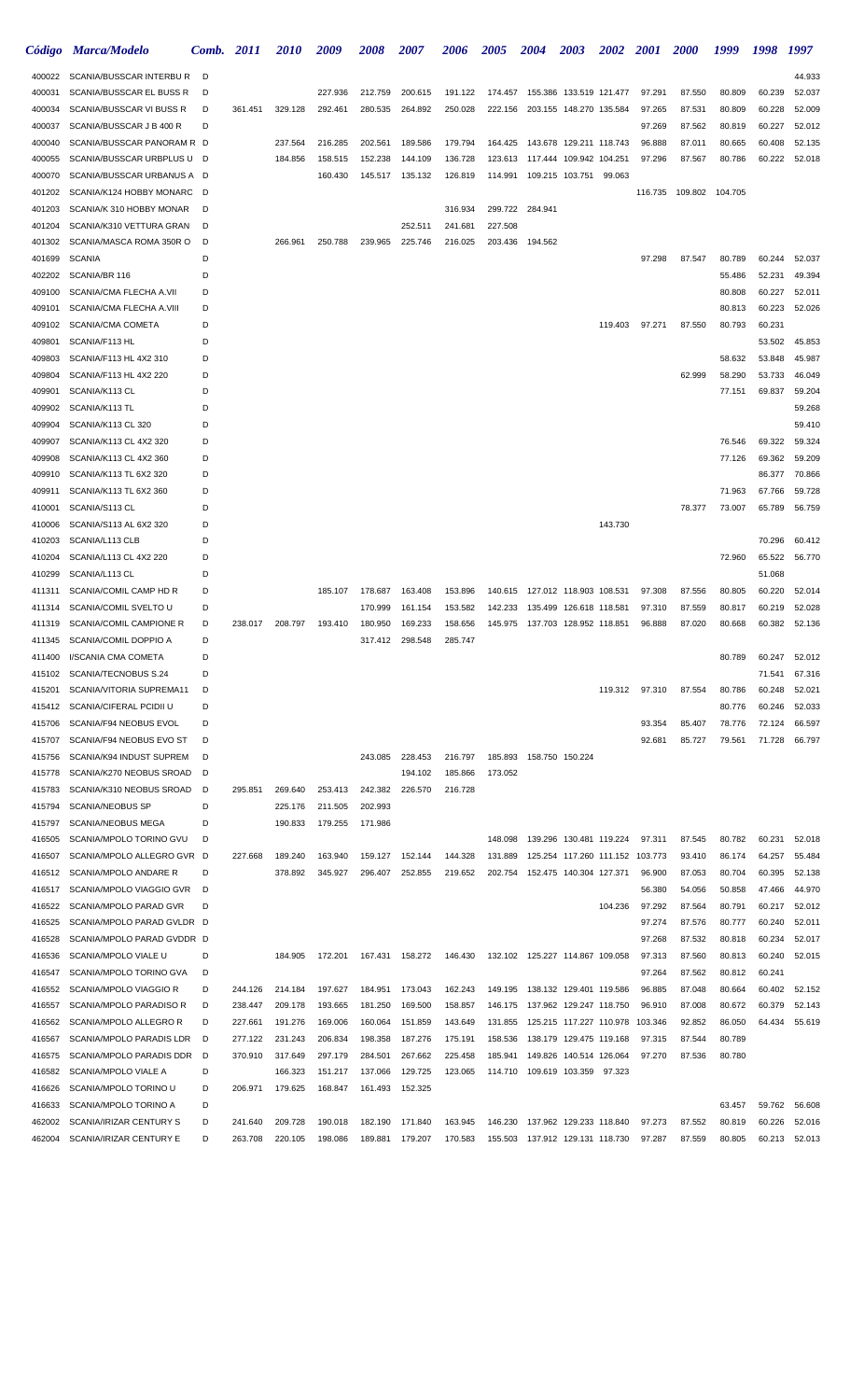|                  | Código Marca/Modelo                                    | Comb.  | <i>2011</i> | <i>2010</i> | 2009    | 2008    | <i><b>2007</b></i> | 2006    | 2005    | <b>2004</b>                        | <b>2003</b>             | <b>2002</b>      | <b>2001</b>      | <b>2000</b>      | 1999              | 1998             | 1997             |
|------------------|--------------------------------------------------------|--------|-------------|-------------|---------|---------|--------------------|---------|---------|------------------------------------|-------------------------|------------------|------------------|------------------|-------------------|------------------|------------------|
| 462010           | SCANIA/K114IB IRIZAR PB                                | D      | 340.965     | 295.946     | 278.825 |         |                    |         |         |                                    |                         |                  |                  |                  |                   |                  |                  |
| 462014           | SCANIA/K 380B IRIZAR PB                                | D      | 315.887     | 274.245     | 257.590 | 246.567 | 232.554            |         |         |                                    |                         |                  |                  |                  |                   |                  |                  |
| 462019           | SCANIA/IRIZAR PB R                                     | D      | 325.192     | 279.665     |         |         |                    |         |         |                                    |                         |                  |                  |                  |                   |                  |                  |
| 462021           | SCANIA/IRIZAR CENTURY R                                | D      | 248.492     |             |         |         |                    |         |         |                                    |                         |                  |                  |                  |                   |                  |                  |
| 463022           | SCANIA/CAIO ALPHA U                                    | D      |             |             |         |         |                    |         |         |                                    |                         |                  |                  |                  | 71.319            | 66.073           | 57.083           |
| 463023           | SCANIA/CAIO ALPHA L113CL                               | D      |             |             |         |         |                    |         |         |                                    |                         |                  |                  |                  |                   | 70.624           | 61.225           |
| 463037           | SCANIA/CAIO INTER L113CL                               | D      |             |             |         |         |                    |         |         |                                    |                         |                  |                  |                  |                   | 70.758           | 61.122           |
| 463042           | SCANIA/CAIO ALPHA L94IB                                | D      |             |             |         |         |                    |         |         |                                    |                         |                  |                  |                  | 75.327            | 64.164           | 59.326           |
| 463043           | SCANIA/CAIO ALPHA L94UB                                | D<br>D |             |             |         |         |                    |         |         |                                    |                         |                  | 100.649          | 91.077           | 82.704            | 75.468           |                  |
| 463044<br>463050 | SCANIA/CAIO ALPHA F94HB<br>SCANIA/CAIO MILLENNIUM U    | D      |             |             |         |         |                    |         |         |                                    |                         |                  |                  | 87.565           | 79.895<br>80.789  | 71.921<br>60.222 | 66.658<br>52.037 |
| 463051           | SCANIA/CAIO MILLE L94UB                                | D      |             |             |         |         |                    |         |         |                                    |                         | 100.905          | 94.838           | 85.376           | 77.087            | 70.574           | 64.538           |
| 463060           | SCANIA/CAIO APACHES21 A                                | D      |             |             |         |         |                    |         |         |                                    |                         | 129.725 118.380  | 97.294           | 87.535           | 80.819            |                  |                  |
| 463121           | SCANIA/INDUSCAR MILLEN U                               | D      | 233.376     | 202.586     | 184.408 | 176.744 | 166.641            | 156.626 | 143.538 |                                    | 134.993 123.185 117.066 |                  | 97.272           |                  |                   |                  |                  |
| 463122           | SCANIA/INDUSCAR APACHE U                               | D      | 224.675     | 194.547     | 179.064 | 172.439 | 163.309            | 155.776 | 144.159 |                                    | 137.333 128.299 118.348 |                  | 97.305           |                  |                   |                  |                  |
| 463129           | SCANIA/INDUSCAR GIR                                    | D      |             |             |         | 164.781 | 153.769            | 146.287 | 137.650 |                                    | 132.561 126.599 120.592 |                  |                  |                  |                   |                  |                  |
| 463130           | SCANIA/INDUSCAR GIR K94                                | D      |             |             |         |         | 178.359            | 169.749 |         | 154.802  138.139  127.302  118.162 |                         |                  | 97.309           |                  |                   |                  |                  |
| 464454           | SCANIA/MASCA ROMA F230ON                               | D      |             | 275.450     |         |         |                    |         |         |                                    |                         |                  |                  |                  |                   |                  |                  |
| 464900           | SCANIA/TRAILCAR COMANDER D                             |        |             |             |         |         |                    |         |         | 105.272 100.104                    | 95.768                  |                  |                  |                  |                   |                  |                  |
| 465100           | I/SCANIA MPOLO PARADIS R                               | D      |             | 291.598     | 279.443 | 261.026 | 243.540            | 233.059 | 222.544 |                                    |                         |                  |                  |                  |                   |                  |                  |
| 465101           | I/SCANIA MPOLO VIALE U                                 | D      |             |             |         | 176.455 | 166.166            | 159.821 |         |                                    |                         |                  |                  |                  |                   |                  |                  |
|                  | <b>Fabricante: SPARTAN</b>                             |        |             |             |         |         |                    |         |         |                                    |                         |                  |                  |                  |                   |                  |                  |
|                  |                                                        | D      |             |             |         |         |                    |         |         |                                    |                         |                  |                  |                  |                   |                  |                  |
|                  | 414501 IMP/SPARTAN EC2242                              |        |             |             |         |         |                    |         |         |                                    |                         |                  |                  |                  |                   | 38.305           | 32.624           |
|                  | Fabricante: SSANGYONG                                  |        |             |             |         |         |                    |         |         |                                    |                         |                  |                  |                  |                   |                  |                  |
|                  | 463200 I/SSANGYONG ISTANA PRIME                        | - D    |             |             |         |         |                    |         |         |                                    |                         | 26.986           | 24.155           | 22.744           | 21.370            |                  |                  |
|                  | <b>Fabricante: TECNOBUS</b>                            |        |             |             |         |         |                    |         |         |                                    |                         |                  |                  |                  |                   |                  |                  |
|                  |                                                        |        |             |             |         |         |                    |         |         |                                    |                         |                  |                  |                  |                   |                  |                  |
| 412904           | TECNOBUS/BUSSCAR VBUSS R D                             |        |             |             |         |         |                    | 242.259 |         | 228.722 217.138                    |                         |                  |                  |                  |                   |                  |                  |
| 414401<br>414402 | TECNOBUS/TRIBUS 4 T.23<br>TECNOBUS/SUPERBUS 4T.12      | D<br>D |             |             |         |         |                    |         |         |                                    |                         |                  |                  |                  | 42.805<br>110.084 | 38.303<br>96.791 | 32.627<br>86.213 |
|                  | 414403 TECNOBUS/SUPERBUS 4T.13                         | D      |             |             |         |         |                    |         |         |                                    |                         |                  |                  |                  | 109.296           | 96.997           | 85.774           |
|                  |                                                        |        |             |             |         |         |                    |         |         |                                    |                         |                  |                  |                  |                   |                  |                  |
|                  | <b>Fabricante: TOYOTA</b>                              |        |             |             |         |         |                    |         |         |                                    |                         |                  |                  |                  |                   |                  |                  |
|                  | 414102 TOYOTA/BAND MAX                                 | D      |             |             |         |         |                    |         |         |                                    |                         |                  | 34.979           | 33.281           | 31.752            | 30.143           | 28.593           |
|                  | <b>Fabricante: TUTTO</b>                               |        |             |             |         |         |                    |         |         |                                    |                         |                  |                  |                  |                   |                  |                  |
| 411800           | TUTTO/M.POLO TORINO GV                                 | D      |             |             |         |         | 86.127             | 83.268  | 76.340  | 70.531                             | 66.942                  | 64.397           | 59.190           | 45.731           | 42.817            | 38.305           | 32.623           |
| 411801           | TUTTO/MPOLO ELETRA HPB15                               | D      |             |             |         |         |                    |         |         | 70.531                             | 66.932                  | 64.369           |                  |                  |                   |                  |                  |
| 411803           | TUTTO/IBRAVA TROLEBUS.ON                               | D      |             | 170.565     | 160.241 | 152.641 |                    |         |         |                                    |                         |                  |                  |                  |                   |                  |                  |
| 411899           | TUTTO/TRASPORTI                                        | D      |             |             |         |         |                    |         |         |                                    |                         |                  |                  |                  | 42.810            | 38.309           | 32.629           |
|                  |                                                        |        |             |             |         |         |                    |         |         |                                    |                         |                  |                  |                  |                   |                  |                  |
| Fabricante:      | <i>VOLKSWAGEN</i>                                      |        |             |             |         |         |                    |         |         |                                    |                         |                  |                  |                  |                   |                  |                  |
| 400007           | VW/BUSSCAR EL BUSS R                                   | D      |             | 205.094     | 190.304 | 180.942 | 170.580            | 159.542 | 145.418 | 122.419                            | 85.286                  | 80.096           | 58.879           | 46.542           | 42.870            | 37.726           | 32.074           |
| 400011           | VW/BUSSCAR URBANUSS U                                  | D      |             |             | 168.686 | 155.599 | 148.932            | 133.710 | 121.117 | 98.823                             | 66.544                  | 61.820           | 58.564           | 41.850           | 38.303            | 33.989           | 28.904           |
| 400015<br>400021 | VW/BUSSCAR SUP M SS U<br><b>VW/BUSSCAR INTERBUS R</b>  | D<br>D |             |             | 114.682 | 107.739 | 103.064            | 93.707  | 85.802  | 81.113                             | 75.338                  | 68.978           | 58.567<br>58.577 | 46.512<br>46.501 | 42.540<br>42.558  | 37.766<br>37.755 | 32.103<br>32.121 |
| 400026           | VOLKS/BUSSCAR MAXI M V R                               | D      |             |             |         |         |                    |         |         |                                    |                         |                  |                  |                  | 42.551            | 37.758           | 32.117           |
| 400045           | <b>VW/BUSSCAR MICRUSS O</b>                            | D      |             | 106.578     | 99.056  | 92.444  | 88.626             | 81.674  | 74.097  | 69.161                             | 64.716                  | 61.852           | 58.558           | 46.513           | 42.558            | 37.759           | 32.116           |
| 400048           | <b>VOLKS/BUSSCAR MINIMIC O</b>                         | D      |             |             |         |         |                    |         |         |                                    |                         | 57.316           | 45.584           | 43.212           |                   |                  |                  |
| 400049           | <b>VW/BUSSCAR MINIMIC M</b>                            | D      |             |             | 102.600 | 94.743  | 90.589             | 84.182  | 77.379  | 71.825                             | 66.842                  | 62.523           | 58.579           | 44.487           | 40.213            | 37.761           |                  |
| 400060           | VW/BUSSCAR URBPLUSS U                                  | D      |             | 140.645     | 130.697 | 123.428 | 117.187            | 109.217 | 99.291  | 80.242                             | 73.241                  | 68.293           | 58.226           | 46.185           | 42.619            | 37.916           | 32.371           |
| 400067           | VW/BUSSCAR VBUS LO4X2                                  | D      |             | 139.779     | 130.998 | 122.822 | 117.596            | 107.360 | 97.319  | 87.476                             | 71.469                  | 66.966           | 58.576           | 46.511           | 42.538            | 37.754           | 32.112           |
| 400076           | VW/BUSSCAR ECOSS U                                     | D      |             | 175.192     | 166.009 | 156.619 | 149.928            | 133.387 | 127.340 |                                    | 120.245 113.877 109.337 |                  | 105.463          | 100.598          | 95.398            | 90.834           | 86.159           |
| 404502           | VW/8.140 CO                                            | D      |             |             |         |         |                    |         |         |                                    |                         | 45.157           | 43.478           | 40.652           | 36.904            | 32.371           | 28.262           |
| 404503           | VW/8.130 CO                                            | D      |             |             |         |         |                    |         |         |                                    |                         |                  | 50.642           | 49.139           | 46.611            | 44.696           | 42.834           |
| 404504           | VW/TRAILCAR COMMANDER TR D                             |        |             |             |         |         |                    |         |         |                                    |                         |                  | 58.555           | 46.511           | 42.558            | 37.773           |                  |
| 404505           | VW/TRAILCAR COMMANDER SE D                             |        |             |             |         | 100.319 | 95.916             | 89.612  | 82.232  | 76.408                             | 71.178                  | 67.084           | 58.561           | 46.492           |                   |                  |                  |
| 404599           | VW/7.90                                                | D      |             |             |         |         |                    |         |         |                                    |                         |                  |                  |                  |                   |                  | 51.293           |
| 408804           | <b>VW/8.140 ONIBUS</b>                                 | D      |             |             |         |         |                    |         |         |                                    |                         |                  |                  |                  | 57.387            |                  |                  |
| 408806           | <b>VW/16.210 ONIBUS</b>                                | D      |             |             |         |         |                    |         |         |                                    |                         |                  |                  |                  | 90.655            |                  |                  |
| 409103           | VW/17240 OT CMA RDV 12.0                               | D      |             |             |         |         |                    |         |         |                                    | 88.875                  | 84.592           | 81.559           |                  |                   |                  |                  |
| 409401           | <b>VW/KOMBI ESCOLAR</b>                                | G      | 45.676      | 40.394      | 33.127  | 30.340  | 28.660             | 21.317  | 20.164  | 18.711                             | 18.092                  | 16.994           | 16.511           | 15.121           | 14.301            | 12.598           | 10.595           |
| 409402           | <b>VW/KOMBI LOTACAO</b>                                | G      | 44.599      | 38.753      | 32.292  | 29.451  | 28.397             | 21.316  | 20.167  | 18.705                             | 18.088                  | 17.000           | 16.508           | 15.116           | 14.296            | 12.602           | 10.600           |
| 409403<br>409404 | <b>VW/KOMBI VIACAR 12</b><br><b>VW/KOMBI VIATURE E</b> | G<br>G |             |             |         |         | 25.713             | 21.317  | 20.162  | 18.710<br>18.703                   | 18.096<br>18.093        | 16.995<br>16.999 | 16.507<br>16.501 | 15.116           | 14.301<br>14.296  | 12.597<br>12.602 | 10.599           |
|                  |                                                        |        |             |             |         |         |                    |         |         |                                    |                         |                  |                  | 15.114           |                   |                  |                  |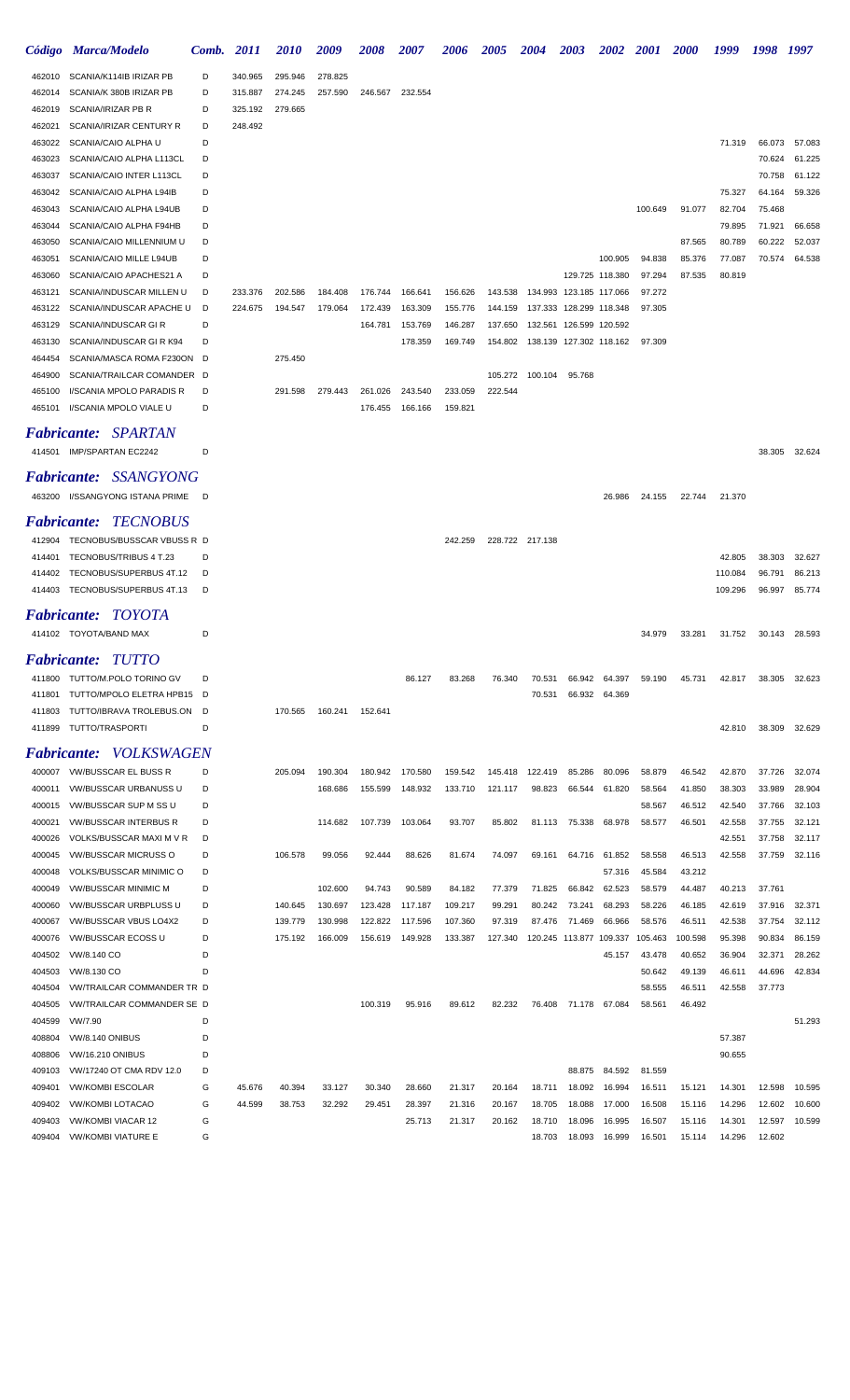|                  | Código Marca/Modelo                                   | Comb.  | <i>2011</i>        | <i>2010</i>        | 2009               | 2008               | 2007            | 2006             | 2005             | <b>2004</b>      | <b>2003</b>      | <b>2002</b>      | <i>2001</i>      | <b>2000</b>      | 1999             | 1998             | 1997          |
|------------------|-------------------------------------------------------|--------|--------------------|--------------------|--------------------|--------------------|-----------------|------------------|------------------|------------------|------------------|------------------|------------------|------------------|------------------|------------------|---------------|
| 409405           | VW/9150 WALK WALKBUS L20                              | D      |                    |                    |                    |                    | 104.009         | 97.522           | 89.925           | 83.519           |                  |                  |                  |                  |                  |                  |               |
| 409406           | VW/915 WALK WALKBUS L32                               | D      |                    |                    | 124.340            | 117.819            | 112.882         | 105.363          | 96.735           | 90.399           | 84.081           |                  |                  |                  |                  |                  |               |
| 409407           | VW/8150 WALK WALKBUS L20                              | D      |                    |                    |                    |                    |                 | 120.014          | 109.171          | 102.889          |                  |                  |                  |                  |                  |                  |               |
| 409408           | VW/8120 WALK WALKBUS L20                              | D      |                    |                    |                    |                    |                 | 92.038           | 85.502           | 79.351           |                  |                  |                  |                  |                  |                  |               |
| 409409           | VW/9.150ODM EL SCHEID DE                              | D      |                    |                    |                    | 88.327             | 79.153          | 73.308           | 66.947           | 62.381           | 58.336           | 54.488           | 52.650           | 50.955           |                  |                  |               |
| 409410           | <b>VW/KOMBI UNIVIDAS LOT</b>                          | G      | 46.943             | 40.785             | 36.089             | 31.003             | 29.891          |                  |                  |                  |                  |                  |                  |                  |                  |                  |               |
| 409411           | VW/15190EOD UNISAUDE ATH                              | D      |                    |                    | 131.584            | 124.117            | 118.594         | 111.749          |                  |                  |                  |                  |                  |                  |                  |                  |               |
| 409412           | VW/9.150ODM VETTURA MEDI                              | D      |                    |                    |                    | 245.497            | 234.428         | 220.980          |                  |                  |                  |                  |                  |                  |                  |                  |               |
| 409416           | VW/MDO 300 URBANO M                                   | D      |                    |                    | 185.879            | 175.385            | 156.961         | 147.943          |                  |                  |                  |                  |                  |                  |                  |                  |               |
| 409417           | VW/9150 ODM CICCOBUS 03                               | D      |                    |                    |                    | 93.477             | 83.258          | 74.885           |                  |                  |                  |                  |                  |                  |                  |                  |               |
| 409420           | VW/9.150 IBRAVA APOLLO                                | D      | 182.223<br>205.100 | 158.148            | 149.851            | 141.362            | 135.424         |                  |                  |                  |                  |                  |                  |                  |                  |                  |               |
| 409421<br>409422 | VW/15.190 EOD ESCOLAR HD<br>VW/15.190 EOD ESC.SUPER   | D<br>D | 142.824            | 171.147<br>123.989 | 148.387<br>117.812 | 140.584<br>111.652 |                 |                  |                  |                  |                  |                  |                  |                  |                  |                  |               |
| 409423           | <b>VW/KOMBI TRANSFORM PAS</b>                         | G      | 34.370             | 31.316             | 28.667             | 26.445             | 25.377          | 23.725           | 22.261           | 20.762           | 19.670           | 18.635           | 17.855           | 16.981           | 15.636           | 14.888           |               |
| 409425           | VW/15.190 EOD E.HD ORE                                | D      | 151.579            | 140.520            |                    |                    |                 |                  |                  |                  |                  |                  |                  |                  |                  |                  |               |
| 409426           | VW/15.190 EOD ESC.POWER                               | D      |                    | 135.700            |                    |                    |                 |                  |                  |                  |                  |                  |                  |                  |                  |                  |               |
| 409499           | <b>VW/VOLKSWAGEN</b>                                  | D      |                    |                    |                    |                    |                 |                  |                  | 69.159           | 63.065           | 60.213           | 56.988           | 46.503           | 42.555           | 37.770           | 32.108        |
| 409526           | VW/15.190 EOD E.S.ORE                                 | D      | 154.410            | 141.700            |                    |                    |                 |                  |                  |                  |                  |                  |                  |                  |                  |                  |               |
| 411001           | VW/16.180 CO                                          | D      |                    |                    |                    |                    |                 |                  |                  |                  |                  | 42.772           | 40.937           | 39.060           | 36.236           | 33.460           | 29.515        |
| 411201           | VW/7.110 S CO                                         | D      |                    |                    |                    |                    |                 |                  |                  |                  |                  |                  |                  |                  |                  |                  | 51.591        |
| 411302           | <b>VW/COMIL CAMPIONE R</b>                            | D      | 213.165            | 159.901            | 148.543            | 138.716            | 132.938         | 122.523          | 111.163          | 91.958           | 86.077           | 82.250           | 58.576           | 49.130           | 45.491           | 39.911           | 34.246        |
| 411303           | <b>VW/COMIL VERSATILE I</b>                           | D      | 164.330            | 137.070            | 128.523            | 120.531            | 115.399         | 106.196          | 97.262           | 80.521           | 73.294           | 68.795           | 58.570           | 46.497           | 42.559           | 37.757           | 32.119        |
| 411308           | <b>VW/COMIL PIA M</b>                                 | D      | 121.779            | 106.586            | 99.041             | 92.464             | 88.651          | 81.648           | 74.132           | 69.147           | 64.713           | 61.843           | 58.572           | 46.511           | 42.540           | 37.764           | 32.103        |
| 411313           | <b>VW/COMIL SVELTO U</b>                              | D      | 157.223            | 131.185            | 123.085            | 115.519            | 110.595         | 101.766          | 93.336           | 79.490           | 73.175           | 68.752           | 58.564           | 46.491           | 42.543           | 37.769           | 32.115        |
| 411326           | <b>VW/COMIL BELLO M</b>                               | D      |                    | 106.577            | 99.047             | 92.452             | 88.652          | 81.670           | 74.115           | 69.175           | 64.698           | 61.821           | 58.566           | 46.502           | 42.557           | 37.763           |               |
| 411329           | <b>VW/COMIL DOPPIO A</b>                              | D      |                    | 123.884            | 107.440            | 101.087            | 96.674          | 88.975           | 81.641           | 75.863           | 70.656           | 67.157           | 58.582           | 46.504           | 42.556           | 37.756           | 32.108        |
| 411330           | VW/COMIL SVELTO U                                     | D      |                    | 132.462            | 124.263            | 116.603            | 111.647         | 103.836          | 94.905           | 79.792           | 72.730           | 68.106           | 58.560           | 46.494           | 42.561           | 37.772           | 32.110        |
| 411333           | <b>VW/COMIL PIA O</b>                                 | D      | 145.846            | 121.690            | 114.452            | 107.544            | 102.846         | 94.695           | 87.043           | 79.638           | 72.832           | 68.655           | 58.561           | 46.507           | 42.553           | 37.770           |               |
| 411337           | VW/COMIL BELLO O                                      | D      |                    | 122.025            | 107.562            | 97.445             | 93.191          | 85.759           | 79.079           | 72.944           | 66.841           | 61.845           | 58.576           | 44.559           | 40.656           |                  |               |
| 411341           | <b>VW/COMIL TH UM</b>                                 | D      |                    |                    |                    |                    | 103.709         | 97.416           | 90.056           | 82.831           | 77.739           | 73.269           | 61.141           | 57.609           | 50.734           | 44.389           | 42.060        |
| 411352           | <b>VW/COMIL PIA SAUDE R</b>                           | D      | 145.561            |                    |                    |                    |                 |                  |                  |                  |                  |                  |                  |                  |                  |                  |               |
| 412912           | <b>VW/BUSSCAR MICRUSS L</b>                           | D      |                    |                    |                    |                    |                 |                  |                  |                  |                  |                  |                  |                  | 60.298           | 57.830           | 54.878        |
| 412913           | <b>VW/BUSSCAR VISSTA HI</b>                           | D      |                    | 295.817            | 280.391            | 264.455            | 253.355         |                  |                  |                  |                  |                  |                  |                  |                  |                  |               |
| 412915           | <b>VW/BUSSCAR ELBUSS340</b>                           | D      |                    |                    |                    |                    |                 |                  |                  |                  |                  | 97.688           | 93.465           | 89.190           | 84.427           | 80.163           | 75.992        |
| 412916           | VW/BUSSCAR ELBUSS320<br><b>VW/BUSSCAR URBPLUSS LE</b> | D<br>D |                    |                    |                    |                    |                 |                  |                  |                  |                  |                  |                  |                  |                  | 39.980<br>47.386 |               |
| 412920<br>414601 | <b>IMP/VW CARAVELLE</b>                               | D      |                    |                    |                    |                    |                 |                  |                  | 44.588           | 41.441           | 38.366           |                  | 52.613           | 49.791           | 24.355           | 22.700        |
| 414602           | <b>IMP/VW EUROVAN</b>                                 | D      |                    |                    |                    |                    |                 |                  |                  |                  |                  |                  | 35.726           | 30.773<br>22.938 | 28.938<br>21.887 | 19.118           | 16.856        |
| 414603           | I/VW CARAVELLE TDI 2.5                                | D      |                    |                    |                    |                    |                 |                  |                  | 51.368           |                  | 48.047 43.853    |                  |                  |                  |                  |               |
| 414605           | I/VW SHUTTLE TDI                                      | D      |                    |                    |                    |                    |                 | 67.659           | 62.274           | 57.052           |                  |                  |                  |                  |                  |                  |               |
| 415401           | <b>VW/CIFERAL AGILIS O</b>                            | D      |                    |                    |                    |                    |                 |                  |                  |                  |                  |                  |                  | 46.508           | 42.550           | 37.774           | 32.103        |
| 415403           | <b>VW/CIFERAL AGILIS M</b>                            | D      |                    |                    |                    |                    |                 |                  |                  |                  |                  |                  |                  |                  | 42.558           | 37.761           | 32.122        |
| 415406           | <b>VW/CIFERAL PCID U</b>                              | D      |                    |                    |                    |                    |                 |                  |                  |                  |                  |                  |                  | 46.487           | 42.551           | 37.771           | 32.120        |
| 415419           | <b>VW/CIFERAL PCIDII U</b>                            | D      |                    |                    |                    |                    |                 |                  |                  |                  |                  |                  |                  | 46.505           | 42.552           | 37.761           | 32.116        |
| 415420           | <b>VW/CIFERAL GLS BUS U</b>                           | D      |                    |                    |                    |                    |                 |                  |                  |                  |                  |                  |                  |                  | 42.548           | 37.770           | 32.122        |
| 415426           | <b>VW/CIFERAL TURQUESA U</b>                          | D      |                    |                    |                    |                    |                 |                  |                  | 91.359           | 74.682           | 68.407           | 58.558           | 46.505           | 42.553           | 37.766           |               |
| 415428           | <b>VW/CIFERAL CITMAX U</b>                            | D      |                    | 162.592            | 154.016            |                    | 137.691 129.910 | 119.977          | 109.193          | 102.894          | 97.410           | 93.120           | 86.219           |                  |                  |                  |               |
| 415432           | <b>VW/CIFERAL MINIMAX ON</b>                          | D      |                    |                    |                    |                    |                 | 80.262           | 74.235           | 70.796           | 67.355           | 64.288           | 62.350           | 60.375           | 57.287           | 54.535           | 51.695        |
| 415433           | <b>VW/CIFERAL MINIMAX MO</b>                          | D      |                    |                    |                    |                    |                 | 80.254           | 74.245           | 70.805           | 67.379           |                  |                  |                  |                  |                  |               |
| 415501           | VW/MAXIBUS URB16210                                   | D      |                    |                    |                    |                    |                 |                  |                  |                  | 72.889           | 67.522           | 65.751           | 55.300           | 49.204           | 41.271           | 34.287        |
| 415504           | VW/MAXIBUS MCO8140                                    | D      |                    |                    |                    |                    |                 |                  |                  |                  |                  |                  | 43.070           | 40.426           | 36.638           | 32.520           | 28.045        |
| 415511           | VW/9.150 MCO MAXIBUS                                  | D      |                    | 115.714            | 106.281            | 96.747             | 92.508          | 86.571           | 77.756           | 72.219           | 66.856           | 62.511           | 58.559           | 44.143           | 40.469           | 37.772           |               |
| 415513           | VW/9150 MAXIBUS MCO MC                                | D      |                    |                    | 112.435            | 106.099            | 101.347         | 95.267           | 88.374           | 82.410           | 77.132           | 73.148           |                  |                  |                  |                  |               |
| 415514           | VW/17.210 MAXIBUS URB                                 | D      | 177.878            | 154.364            | 146.230            | 137.958            | 131.860         | 124.687          | 117.991          | 102.481          | 98.549           | 94.065           | 90.289           | 86.346           | 81.947           |                  | 78.015 73.974 |
| 415515           | VW/15.180 MAXIBUS URB                                 | D      | 190.594            | 165.451            | 156.702            | 147.851            | 141.257         | 132.726          |                  | 122.317 113.610  |                  |                  |                  |                  |                  |                  |               |
| 415702           | VW/NEOBUS MEGA 16210                                  | D<br>D |                    |                    |                    |                    |                 |                  |                  |                  |                  | 61.836           | 58.563           | 46.510           | 42.540           | 37.768           | 32.107        |
| 415705<br>415718 | <b>VW/NEOBUS THUNDER</b><br>VW/8150 NEOBUS TBOY MIC   | D      |                    | 106.607            | 99.057             | 92.457             | 88.639          | 81.692           | 74.097<br>80.229 | 69.150<br>74.459 | 64.714           | 61.840<br>66.125 | 58.549<br>64.126 | 46.501<br>62.055 | 42.544           | 37.767           | 32.115        |
| 415719           | VW/8150NEOBUS THUNDERBOY D                            |        |                    |                    |                    |                    | 102.205         | 90.574<br>90.565 | 80.227           | 74.443           | 70.223<br>70.199 | 66.112           | 64.105           | 62.090           |                  |                  |               |
| 415721           | VW/17210 NEOBUS MEGA                                  | D      |                    |                    |                    |                    | 134.422         | 123.663          | 114.276          | 83.226           | 74.857           | 69.639           | 58.550           | 46.501           | 42.540           | 37.770           | 32.111        |
| 415722           | VW/17240 NEOBUS MEGA                                  | D      |                    |                    |                    |                    |                 |                  |                  | 69.163           | 64.694           | 61.822           | 58.554           | 46.504           |                  |                  |               |
| 415725           | VW/17.210 NEOBUS MEGA MGF D                           |        |                    |                    |                    |                    |                 |                  | 92.218           | 87.565           | 82.747           | 77.206           | 74.239           |                  |                  |                  |               |
| 415726           | VW/9150 NEOBUS TH THF                                 | D      |                    |                    |                    |                    |                 |                  |                  | 82.415           | 77.154           | 73.132           | 61.555           | 55.494           |                  |                  |               |
| 415728           | VW/17240 NEOBUS SPECTRUM D                            |        |                    |                    |                    |                    |                 |                  |                  | 96.767           | 92.332           | 88.365           | 78.595           | 73.841           |                  |                  |               |
| 415731           | VW/17210 NEOBUS SPECTRUM D                            |        |                    |                    |                    |                    | 112.952         | 103.888          | 92.201           | 87.554           | 82.760           | 77.186           | 73.024           |                  |                  |                  |               |
|                  |                                                       |        |                    |                    |                    |                    |                 |                  |                  |                  |                  |                  |                  |                  |                  |                  |               |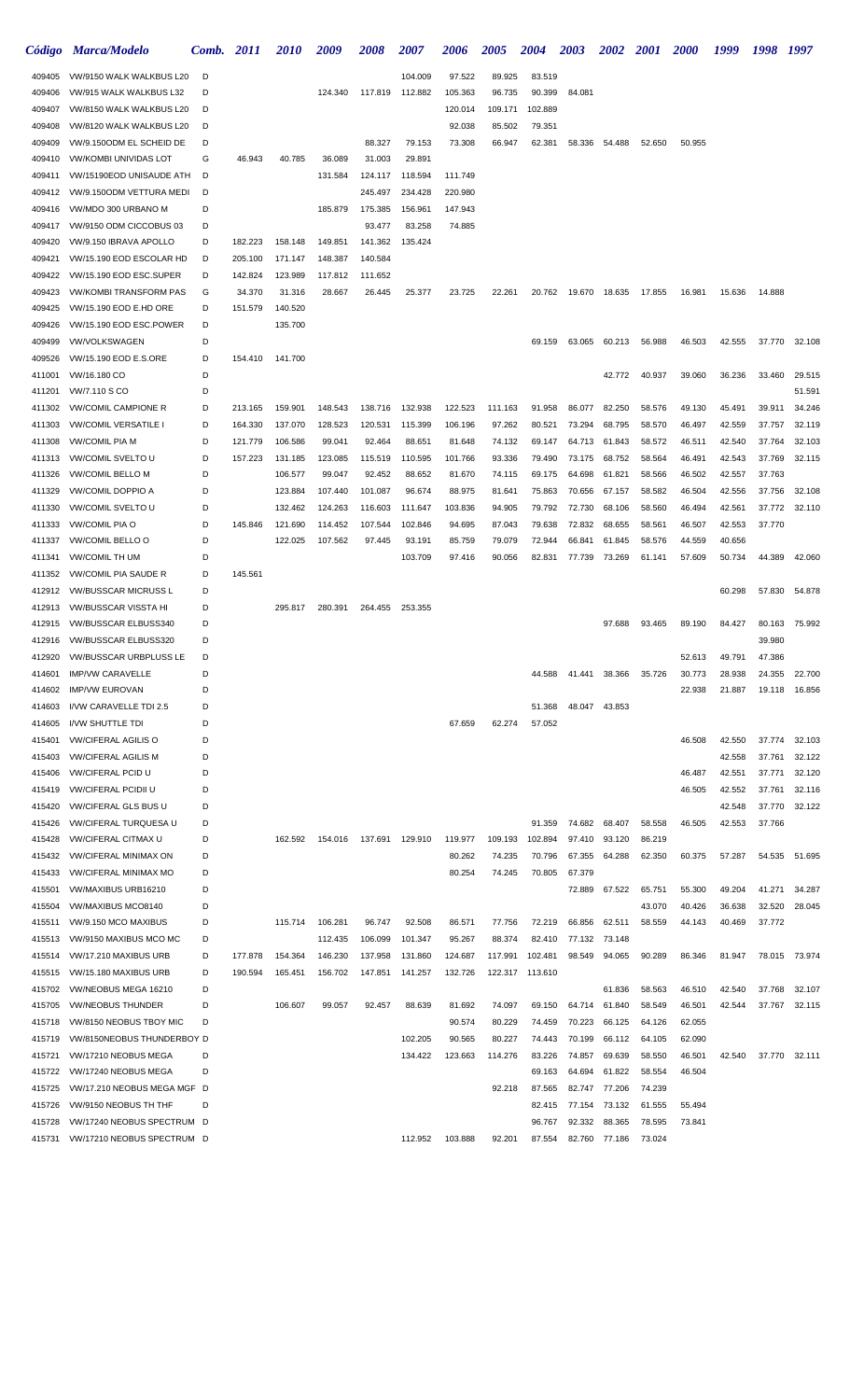|                  | Código Marca/Modelo                                     | Comb. 2011 |                    | <i>2010</i>        | 2009               | 2008               | <i><b>2007</b></i> | 2006               | <i><b>2005</b></i> | 2004              | <b>2003</b>             | <b>2002</b>      | <b>2001</b>      | <b>2000</b> | 1999   | 1998 1997 |               |
|------------------|---------------------------------------------------------|------------|--------------------|--------------------|--------------------|--------------------|--------------------|--------------------|--------------------|-------------------|-------------------------|------------------|------------------|-------------|--------|-----------|---------------|
| 415742           | VW/8150 NEOBUS THUND WAY D                              |            |                    |                    | 128.345            | 113.278            | 102.237            | 90.582             | 80.219             |                   | 74.477 70.200           |                  |                  |             |        |           |               |
| 415743           | VW/9150 NEOBUS THUND WAY                                | D          |                    |                    |                    |                    | 102.229            | 90.568             | 80.213             | 74.465            |                         |                  |                  |             |        |           |               |
| 415753           | VW/8150 UNISAUDE ATHENAS                                | D          |                    |                    |                    | 91.528             | 84.869             | 79.557             | 72.726             | 67.095            | 63.224                  | 59.236           |                  |             |        |           |               |
| 415754           | VW/17260 EOT NEOBUS MEGA                                | D          |                    | 178.826            | 169.428            | 151.515            | 142.893            | 131.983            | 120.078            | 113.149           | 107.185                 |                  |                  |             |        |           |               |
| 415757           | VW/9150 UNISAUDE ATHENAS                                | D          |                    |                    | 95.957             | 91.494             | 84.826             | 79.554             | 72.727             | 67.105            | 63.199                  | 59.246           |                  |             |        |           |               |
| 415759           | VW/15180 EOD NEOBUS SPEC                                | D          |                    |                    |                    |                    | 142.902            | 131.969            | 120.101            |                   | 113.183 107.173         |                  |                  |             |        |           |               |
| 415761           | VW/15180 EOD NEOBUS MEGA                                | D          |                    |                    |                    |                    | 142.921            | 132.010            | 120.118            |                   | 113.151 107.174 102.431 |                  | 89.712           |             |        |           |               |
| 415762           | VW/17260 EOT NEOBUS SPEC                                | D          |                    | 203.209            | 192.456            | 172.144            | 162.433            | 150.017            | 136.479            | 128.600           |                         |                  |                  |             |        |           |               |
| 415765           | <b>VW/NEOBUS TH UM</b>                                  | D          |                    |                    |                    |                    |                    | 90.533             | 80.227             | 74.467            | 70.223                  | 66.125           | 64.111           | 62.075      |        |           |               |
| 415767           | VW/17.260 INDUST REGIA                                  | D          |                    |                    |                    | 167.508            | 160.076            | 147.203            | 138.966            | 131.230           |                         |                  |                  |             |        |           |               |
| 415768           | VW/9150 NEOBUS THUNDER                                  | D          | 160.236            | 142.372            | 128.402            | 113.281            | 102.214            | 90.552             | 80.216             | 74.473            |                         |                  |                  |             |        |           |               |
| 415769           | VW/9150 NEOBUS TH WAY E                                 | D          |                    | 142.374            | 128.378            | 113.251            | 102.202            | 90.547             | 80.221             |                   |                         |                  |                  |             |        |           |               |
| 415774           | VW/17210 NEOBUS SPEE E                                  | D<br>D     |                    |                    |                    |                    | 145.988            | 129.029            | 121.847            |                   |                         |                  |                  |             |        |           |               |
| 415779<br>415780 | VW/17230EOD NEOBUS MEGA<br>VW/15190EOD NEOBUS SPEC      | D          | 222.360<br>189.336 | 202.596<br>172.542 | 191.937<br>163.453 | 181.077<br>154.213 | 173.963<br>146.753 | 164.158<br>128.311 | 121.567            |                   |                         |                  |                  |             |        |           |               |
| 415781           | VW/17230EOD NEOBUS SPEC                                 | D          | 200.310            | 182.606            | 172.978            | 163.179            | 156.351            | 147.853            |                    |                   |                         |                  |                  |             |        |           |               |
| 415782           | VW/17230EOD NEOBUS SROD                                 | D          | 263.754            | 240.390            | 227.721            | 214.878            | 204.868            | 184.735            | 174.951            |                   |                         |                  |                  |             |        |           |               |
| 415784           | VW/15190EOD NEOBUS MEGA                                 | D          |                    | 182.839            | 173.255            | 163.462            | 155.955            | 147.239            |                    |                   |                         |                  |                  |             |        |           |               |
| 416509           | VW/MPOLO ALLEGRO GVR                                    | D          |                    |                    |                    |                    |                    |                    |                    |                   |                         |                  | 58.551           | 46.498      | 42.553 | 37.762    | 32.105        |
| 416514           | <b>VW/MPOLO ANDARE R</b>                                | D          |                    | 205.959            | 182.604            | 163.830            | 156.533            | 144.004            | 127.947            | 99.205            | 68.479                  | 63.519           | 58.549           | 44.564      | 40.557 | 36.112    | 30.364        |
| 416519           | <b>VW/MPOLO VIAGGIO GVR</b>                             | D          |                    |                    |                    |                    |                    |                    |                    |                   |                         |                  | 58.579           | 46.502      | 42.547 | 37.762    | 32.114        |
| 416530           | VW/MPOLO TORINO GVU                                     | D          |                    |                    |                    | 119.207            | 114.131            | 105.090            | 96.244             | 79.854            | 73.082                  | 68.485           | 58.563           | 46.488      | 42.549 | 37.766    | 32.103        |
| 416537           | VW/MPOLO VIALE U                                        | D          |                    | 146.351            | 126.943            | 119.076            | 113.943            | 105.948            | 96.789             | 79.311            | 72.999                  | 68.434           | 58.562           | 46.513      | 42.555 | 37.765    | 32.113        |
| 416543           | VW/MPOLO SENIOR GVM                                     | D          |                    |                    |                    |                    |                    | 81.687             | 74.116             | 69.143            | 64.687                  | 61.834           | 58.550           | 46.493      | 42.557 | 37.771    | 32.112        |
| 416546           | VW/MPOLO SENIOR GVO                                     | D          |                    |                    |                    |                    | 108.300            | 99.713             | 91.437             | 79.693            | 73.359                  | 69.107           | 58.551           | 46.506      | 42.560 | 37.774    | 32.107        |
| 416548           | VW/MPOLO FRATELLO MO                                    | D          |                    |                    |                    |                    |                    | 81.671             | 74.128             | 69.162            | 64.709                  | 61.828           | 58.582           | 46.495      | 42.555 | 37.754    |               |
| 416549           | VW/MPOLO FRATELLO LOT                                   | D          |                    |                    |                    | 111.884            | 107.024            | 99.690             | 91.217             | 79.513            | 72.803                  | 68.326           | 58.568           | 46.492      | 42.541 | 37.774    |               |
| 416550           | VW/MPOLO FRATELLO ESC                                   | D          |                    |                    |                    |                    |                    |                    |                    |                   |                         | 66.972           | 58.577           | 46.502      |        |           |               |
| 416553           | VW/MPOLO VIAGGIO R                                      | D          | 172.168            | 143.676            | 134.472            | 126.039            | 120.639            | 109.166            | 98.934             | 78.753            | 72.273                  | 67.533           | 58.562           | 46.490      | 42.559 |           |               |
| 416558           | VW/MPOLO TORINO A                                       | D          |                    |                    | 132.222            | 121.533            | 115.984            | 108.890            | 101.862            | 82.023            | 77.172                  | 68.142           | 61.116           | 57.632      | 50.752 | 44.380    | 38.343        |
| 416560           | <b>VW/MPOLO ALLEGRO R</b>                               | D          |                    |                    |                    |                    | 121.314            | 109.381            | 97.848             | 78.577            | 71.571                  | 67.096           | 58.556           | 46.489      |        |           |               |
| 416577           | <b>VW/MPOLO VIALE ART</b>                               | D          |                    |                    | 104.413            | 96.151             | 89.798             | 84.121             | 77.296             | 71.792            | 66.797                  | 61.824           | 58.574           | 44.192      |        |           |               |
| 416581           | <b>VW/MPOLO PARADISO R</b>                              | D          | 273.297            | 227.948            | 197.771            | 186.859            | 178.291            | 167.262            | 152.932            |                   | 130.211 122.892 116.885 |                  |                  |             |        |           |               |
| 416591           | VW/MPOLO SEN MIDI ON<br><b>VW/MPOLO SEN MIDI E</b>      | D          | 230.844            | 210.387            | 199.260            | 187.972            | 179.595            | 169.236            |                    |                   |                         |                  |                  |             |        |           |               |
| 416593           | <b>VW/MPOLO IDEALE R</b>                                | D<br>D     | 201.947            |                    | 190.039            | 172.431            | 164.094<br>140.028 |                    |                    |                   |                         |                  |                  |             |        |           |               |
| 416594<br>416615 | <b>VW/MPOLO SENIOR MO</b>                               | D          | 159.663            | 175.282<br>138.552 | 165.979<br>129.454 | 148.486<br>121.202 | 112.824            | 129.350<br>104.182 | 117.653<br>98.685  | 110.938<br>93.717 | 89.209                  | 85.174           | 81.713           | 78.170      | 74.159 | 70.605    | 66.960        |
| 416628           | VW/MPOLO TORINO U                                       | D          | 190.839            | 165.628            | 156.929            | 143.713            | 133.333            | 125.620            |                    |                   |                         |                  |                  |             |        |           | 73.369        |
| 417544           | VW/8150 NEOBUS TH WAY E                                 | D          |                    |                    | 128.341            | 113.248            | 102.216            | 90.549             | 80.223             | 74.480            |                         |                  |                  |             |        |           |               |
| 417549           | VW/17210EOD NEOBUS SROAD D                              |            |                    |                    |                    |                    | 184.971            | 175.367            | 164.542            |                   |                         |                  |                  |             |        |           |               |
| 417551           | VW/18320EOT NEOBUS SROAD D                              |            | 295.086            | 268.992            | 254.764            | 240.286            | 229.636            | 215.803            | 203.816            |                   |                         |                  |                  |             |        |           |               |
| 443010           | <b>VW/GUARARAPES ALFA 12</b>                            | D          |                    |                    |                    |                    |                    |                    |                    |                   |                         |                  |                  |             | 42.554 |           | 37.772 32.118 |
| 443012           | <b>VW/GUARARAPES ALFA 8</b>                             | D          |                    |                    |                    |                    |                    |                    |                    |                   |                         |                  | 58.581           | 46.498      | 42.555 | 37.756    |               |
| 462007           | <b>VW/IRIZAR INTERCENTURY</b>                           | D          |                    |                    | 109.296            | 102.736            | 98.302             | 91.784             | 84.170             | 77.835            | 71.456                  | 66.972           | 58.561           | 46.498      |        |           |               |
| 462008           | <b>VW/IRIZAR CENTURY S1</b>                             | D          | 145.014            | 132.133            | 125.216            | 118.133            | 112.860            | 106.040            | 99.879             | 94.649            | 89.850                  | 85.557           | 82.070           |             |        |           |               |
| 462009           | VW/18.320 EOT IRIZAR PB                                 | D          | 280.721            | 243.699            | 230.814            | 217.730            | 208.599            |                    |                    |                   |                         |                  |                  |             |        |           |               |
| 463024           | <b>VW/CAIO ALPHA U</b>                                  | D          |                    |                    |                    |                    |                    |                    |                    |                   |                         |                  | 67.615           | 56.882      | 50.830 | 42.550    | 35.432        |
| 463038           | <b>VW/CAIO INTERCITY R</b>                              | D          |                    |                    | 218.925            | 206.527            | 197.848            |                    |                    |                   |                         |                  |                  |             |        |           |               |
| 463045           | VW/CAIO ALPHA 16210CO                                   | D          |                    |                    |                    |                    |                    |                    |                    |                   |                         | 61.970           | 59.310           | 56.590      | 50.698 | 34.638    | 30.396        |
| 463048           | VW/CAIO INTER 16210CO                                   | D          |                    |                    |                    |                    |                    |                    |                    |                   |                         | 70.344           | 67.320           | 56.834      | 50.907 | 42.474    | 35.582        |
| 463052           | VW/CAIO CAROLV VW8140                                   | D          |                    |                    |                    |                    |                    |                    |                    |                   |                         |                  |                  | 52.869      | 50.802 | 48.835    | 46.817        |
| 463053           | VW/CAIO PICCO VW8140                                    | D          |                    |                    |                    |                    |                    |                    |                    |                   |                         | 69.237           | 62.673           | 47.575      | 45.735 | 43.954    | 40.305        |
| 463054           | <b>VW/CAIO APACHES21 U</b>                              | D<br>D     |                    |                    |                    |                    |                    |                    |                    | 78.384            | 73.014                  | 68.760           | 58.561           | 46.487      | 42.546 | 37.768    | 32.113        |
| 463063           | <b>VW/CAIO PICCOLINO O</b>                              |            |                    |                    |                    |                    |                    |                    |                    | 78.167            | 72.812                  | 68.380           | 58.568           | 46.496      | 42.549 | 37.762    |               |
| 463066<br>463105 | <b>VW/CAIO PICCOLO O</b><br><b>VW/INDUSCAR APACHE U</b> | D<br>D     | 166.151            | 138.645            | 129.880            | 121.760            | 116.614            | 107.367            | 98.300             | 76.845<br>75.010  | 71.545<br>68.865        | 66.917<br>64.215 | 58.577<br>58.570 | 46.502      | 42.543 | 37.760    | 32.110        |
| 463108           | <b>VW/INDUSCAR PICCO O</b>                              | D          |                    |                    |                    | 137.764            | 129.876            | 120.013            | 109.162            | 102.868           | 97.408                  | 93.121           | 90.443           | 86.505      | 82.091 | 78.163    |               |
| 463113           | <b>VW/INDUSCAR PICCOL O</b>                             | D          |                    |                    | 153.967            | 137.704            | 129.885            | 120.027            | 109.198            | 102.879           | 97.439                  | 93.124           |                  |             |        |           |               |
| 463115           | <b>VW/INDUSCAR INTERC R</b>                             | D          |                    |                    |                    |                    |                    |                    |                    |                   | 81.460                  | 77.493           | 73.911           |             |        |           |               |
| 463119           | <b>VW/INDUSCAR MIL U OT</b>                             | D          |                    | 162.566            | 154.006            | 137.692            | 129.895            | 119.993            | 109.178            | 102.900           | 97.413                  | 93.105           | 81.331           | 76.412      |        |           |               |
| 463124           | <b>VW/INDUSCAR GIR 240</b>                              | D          | 175.535            | 152.343            | 137.278            | 122.281            | 113.215            | 104.290            | 94.358             | 88.574            | 83.946                  | 79.180           | 74.218           |             |        |           |               |
| 463125           | <b>VW/INDUSCAR GIR 210</b>                              | D          |                    |                    | 137.272            | 122.340            | 113.189            | 104.250            | 94.410             | 88.571            | 83.968                  | 79.185           | 75.411           |             |        |           |               |
| 463142           | <b>VW/INDUSCAR FOZ VWOD</b>                             | D          |                    | 127.552            | 114.532            | 107.387            | 100.758            | 94.497             | 87.140             | 80.921            |                         |                  |                  |             |        |           |               |
| 463153           | <b>VW/INDUSCAR FOZ U</b>                                | D          | 185.355            | 160.921            | 149.592            | 141.365            | 136.019            |                    |                    |                   |                         |                  |                  |             |        |           |               |
|                  | 463162 VW/INDUSCAR SOLAR R                              | D          |                    |                    |                    |                    | 176.535            |                    |                    |                   |                         |                  |                  |             |        |           |               |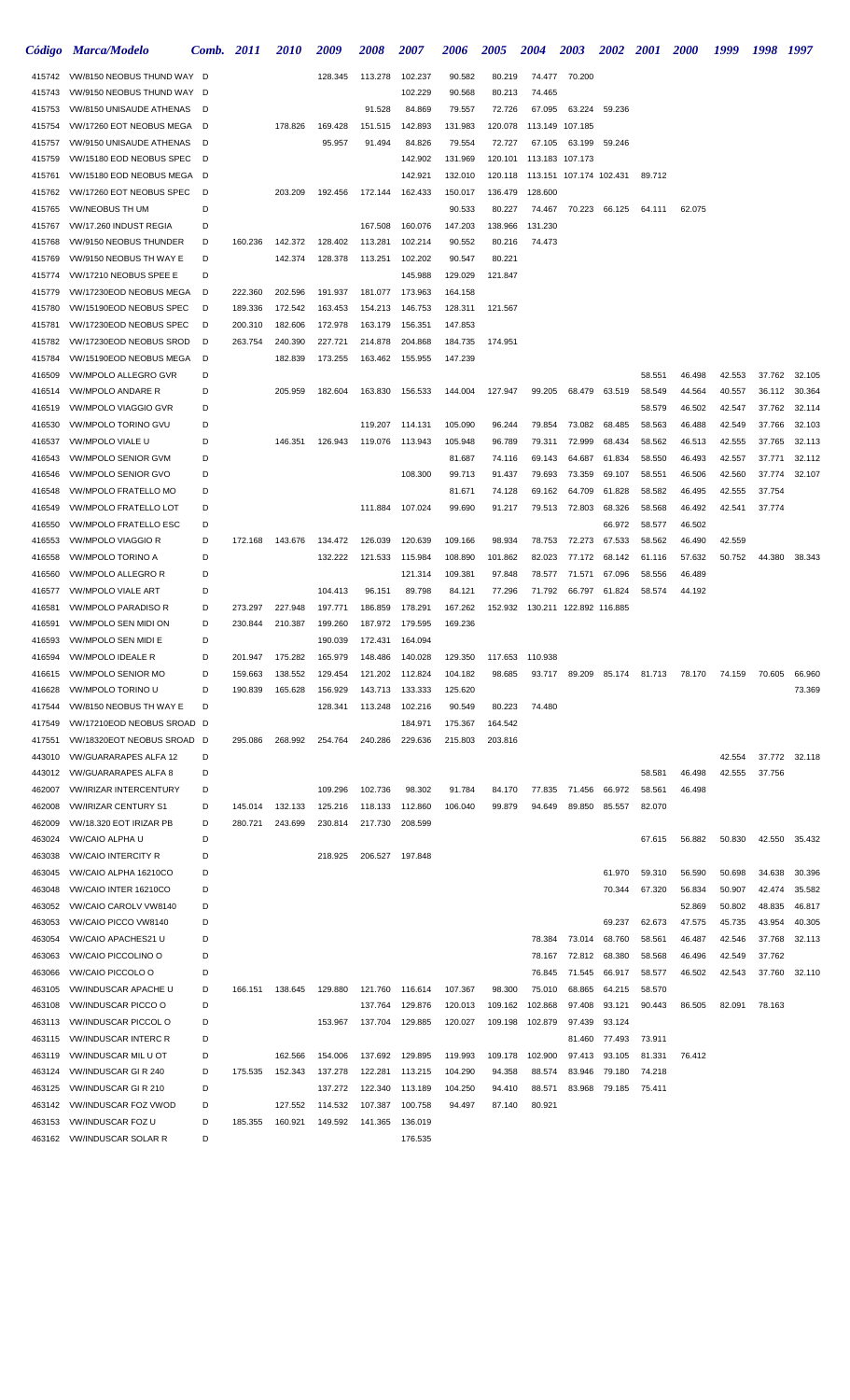|                  | Código Marca/Modelo                                             | Comb.  | 2011               | <i>2010</i>        | 2009               | 2008            | <i><b>2007</b></i> | 2006             | 2005                                                 | <b>2004</b>                                 | 2003                            | <b>2002</b>             | <b>2001</b>                                | <b>2000</b>                     | 1999             | 1998                    | 1997             |
|------------------|-----------------------------------------------------------------|--------|--------------------|--------------------|--------------------|-----------------|--------------------|------------------|------------------------------------------------------|---------------------------------------------|---------------------------------|-------------------------|--------------------------------------------|---------------------------------|------------------|-------------------------|------------------|
| 463300           | VW/KM ALFA 8000                                                 | D      |                    |                    |                    | 104.985         | 100.461            | 93.724           | 85.900                                               | 79.070                                      | 72.829                          | 66.859                  | 58.570                                     | 46.498                          |                  |                         |                  |
| 463302           | <b>VW/KM ALFA 12000</b>                                         | D      |                    |                    |                    |                 | 100.329            | 93.587           | 85.805                                               | 80.002                                      | 73.280                          | 66.878                  | 58.564                                     | 46.500                          |                  |                         |                  |
| 463401           | VW/8150OD HOBBY PRINCIPE                                        | D      |                    |                    |                    |                 |                    | 99.705           | 92.564                                               | 87.090                                      | 82.270                          | 77.086                  | 74.454                                     | 71.677                          |                  |                         |                  |
| 463402           | VW/9150OD HOBBY PRINCIPE                                        | D      |                    |                    |                    |                 | 100.587            | 94.524           | 88.342                                               | 82.396                                      | 77.164                          | 73.136                  | 61.600                                     | 49.832                          |                  |                         |                  |
| 463404           | VW/17240OT HOBBY MONARCA D                                      |        |                    |                    |                    |                 |                    |                  |                                                      |                                             | 92.303                          | 88.402                  | 77.713                                     | 72.996                          |                  |                         |                  |
| 463900           | <b>VW/LUHRS TROLLYBUS</b>                                       | D      |                    |                    |                    |                 |                    |                  |                                                      |                                             |                                 | 73.114                  | 55.329                                     | 50.005                          |                  |                         |                  |
| 464201           | VW/17210OD ANCAR DOMINIO                                        | D      |                    |                    |                    |                 |                    | 216.009          | 196.492                                              | 185.196                                     | 175.391 167.595                 |                         | 158.869                                    | 149.265                         |                  | 139.030                 |                  |
| 464403           | VW/MASCA GRANMICRO O                                            | D      | 128.853            | 111.857            | 105.452            | 99.267          | 94.931             | 87.338           | 80.477                                               | 74.513                                      | 68.622                          | 63.576                  | 58.583                                     |                                 |                  |                         |                  |
| 464404<br>464405 | VW/MASCA GRANMINI O<br>VW/MASCA GRANMINI W120 O                 | D<br>D | 121.783            | 106.583<br>98.024  | 99.021             | 92.473          | 88.615             | 81.692           | 74.096<br>74.254                                     | 69.150<br>70.804                            | 64.706<br>67.374                | 61.847                  |                                            |                                 |                  |                         |                  |
| 464409           | VW/MASCA GRANMINI W120 M                                        | D      | 124.099            | 107.739            | 100.709            | 92.757          | 85.952             | 80.263<br>80.290 | 74.243                                               | 70.795                                      | 67.390                          | 64.305<br>64.299        |                                            |                                 |                  |                         |                  |
| 464410           | VW/MASCA GRANMINI M                                             | D      | 118.653            | 107.703            | 100.681            | 92.796          | 81.429             | 75.143           | 67.114                                               | 63.344                                      | 59.390                          | 56.067                  |                                            |                                 |                  |                         |                  |
| 464412           | VW/MASCA GRANVIA O                                              | D      |                    | 104.938            | 97.863             | 90.592          | 83.615             | 79.201           | 72.094                                               | 67.715                                      | 64.567                          | 61.708                  | 59.470                                     |                                 |                  |                         |                  |
| 464417           | VW/MASCA GRANVIA EOD O                                          | D      |                    |                    |                    |                 | 108.611            | 99.831           | 92.788                                               | 86.994                                      |                                 |                         |                                            |                                 |                  |                         |                  |
| 464418           | <b>VW/MASCA GRANMIDI O</b>                                      | D      |                    |                    |                    | 92.775          | 85.915             | 80.292           | 74.234                                               | 70.804                                      | 67.388                          | 64.304                  | 62.371                                     | 60.368                          | 50.543           | 48.130                  |                  |
| 464420           | VW/MASCA GRANFLEX O                                             | D      | 217.551            | 187.821            | 177.926            | 167.892         | 160.645            | 149.525          | 124.041                                              | 117.727                                     |                                 |                         |                                            |                                 |                  |                         |                  |
| 464426           | <b>VW/MASCA GRANMIDI M</b>                                      | D      |                    |                    | 100.442            | 94.746          | 90.535             | 85.869           | 80.407                                               |                                             |                                 |                         |                                            |                                 |                  |                         |                  |
| 464427           | VW/MASCA TH UM                                                  | D      |                    |                    |                    |                 | 111.967            | 103.530          | 96.070                                               |                                             |                                 |                         |                                            |                                 |                  |                         |                  |
| 464429           | VW/MASCA GRANMIDI EOD O                                         | D      | 164.076            | 142.422            | 128.262            | 114.336         | 105.777            | 97.481           |                                                      |                                             |                                 |                         |                                            |                                 |                  |                         |                  |
| 464431           | <b>VW/MASCA GRANMICRO E O</b>                                   | D      | 171.163            | 148.561            | 138.161            | 130.524         | 125.574            |                  |                                                      |                                             |                                 |                         |                                            |                                 |                  |                         |                  |
| 464432           | <b>VW/MASCA GRANMINI E M</b>                                    | D      |                    |                    | 109.168            | 102.939         | 98.650             |                  |                                                      |                                             |                                 |                         |                                            |                                 |                  |                         |                  |
| 464433           | VW/MASCA GRANVIA E O                                            | D      | 196.709            | 170.682            | 161.862            | 152.695         | 146.243            |                  |                                                      |                                             |                                 |                         |                                            |                                 |                  |                         |                  |
| 464441           | VW/MASCA ROMA 350R O                                            | D      | 290.291            | 251.976            | 238.739            | 225.179         | 215.660            |                  |                                                      |                                             |                                 |                         |                                            |                                 |                  |                         |                  |
| 464449           | VW/MASCA VIAMIDI 17230 O                                        | D      | 205.034            | 177.922            | 163.928            |                 |                    |                  |                                                      |                                             |                                 |                         |                                            |                                 |                  |                         |                  |
| 464450<br>464455 | VW/MASCA VIAMIDI15190 O<br>VW/MASCA GFLEX 17230 ON              | D<br>D | 210.836<br>240.400 | 182.959<br>208.647 | 168.621<br>192.210 |                 |                    |                  |                                                      |                                             |                                 |                         |                                            |                                 |                  |                         |                  |
| 464459           | <b>VW/MASCA ROMA</b>                                            | D      | 325.700            | 276.845            |                    |                 |                    |                  |                                                      |                                             |                                 |                         |                                            |                                 |                  |                         |                  |
| 464600           | VW/9150 FFORMA ONIX UB01                                        | D      |                    |                    |                    |                 |                    | 95.263           | 88.357                                               | 82.424                                      |                                 | 77.124 73.145           |                                            |                                 |                  |                         |                  |
| 464700           | VW/9150 REFAM ATTUALE3                                          | D      |                    |                    |                    | 109.061 104.177 |                    | 93.808           | 88.369                                               | 82.416                                      | 77.129 73.119                   |                         |                                            |                                 |                  |                         |                  |
|                  |                                                                 |        |                    |                    |                    |                 |                    |                  |                                                      |                                             |                                 |                         |                                            |                                 |                  |                         |                  |
|                  | <b>Fabricante:</b> VOLVO                                        |        |                    |                    |                    |                 |                    |                  |                                                      |                                             |                                 |                         |                                            |                                 |                  |                         |                  |
|                  | 400013 VOLVO/BUSSCAR URBANUSS U D<br>VOLVO/BUSSCAR URBANUSS A D |        |                    |                    |                    |                 |                    |                  |                                                      |                                             |                                 |                         | 130.174 107.275<br>133.169 127.855 107.266 | 96.630                          | 90.392           | 56.063<br>56.061        | 46.084           |
| 400018<br>400029 | <b>VOLVO/BUSSCAR EL BUSS R</b>                                  | D      |                    |                    |                    |                 |                    |                  |                                                      |                                             |                                 |                         | 129.883 107.284                            | 96.616<br>96.574                | 90.427<br>90.405 | 56.073                  | 46.096<br>46.100 |
| 400032           | VOLVO/BUSSCAR JUM BUSS R D                                      |        |                    |                    | 196.107            | 186.868         | 177.589            | 166.795          | 151.497                                              |                                             | 141.772 133.022 127.329 107.273 |                         |                                            | 96.617                          | 90.420           | 56.063                  | 46.094           |
| 400036           | VOLVO/BUSSCAR VIS BUSS R                                        | D      |                    |                    | 208.868            | 198.711         | 189.117            | 179.813          |                                                      | 162.951  150.098  132.806  128.788  107.279 |                                 |                         |                                            | 96.607                          | 90.382           | 56.074                  | 46.087           |
|                  | 400038 VOLVO/BUSSCAR J BU 400 R                                 |        |                    | 229.978            | 208.675            |                 | 198.574 188.839    |                  | 177.503  161.439  151.856  135.818  128.880  107.280 |                                             |                                 |                         |                                            | 96.573                          | 90.425           | 56.059                  | 46.094           |
|                  | 400042 VOLVO/BUSSCAR PANORAMIR D                                |        |                    | 384.393            | 359.707            | 344.348         | 326.033            | 292.479          |                                                      | 252.615 217.912 168.232 137.198 109.787     |                                 |                         |                                            | 98.892                          | 92.562           | 57.418                  | 47.198           |
| 400052           | VOLVO/BUSSCAR URBPLUS B D                                       |        |                    |                    |                    |                 | 147.574            | 138.280          | 126.584                                              |                                             |                                 |                         |                                            |                                 |                  |                         |                  |
| 400053           | VOLVO/BUSSCAR URBPLUS U D                                       |        |                    | 208.643            | 191.990            | 181.467         | 172.712            | 163.627          |                                                      | 151.049  143.516  136.786  130.019  107.139 |                                 |                         |                                            | 96.296                          | 89.317           |                         |                  |
| 400054           | VOLVO/BUSSCAR URBPLUS A                                         | D      |                    |                    | 196.690            | 185.856         | 176.964            | 167.580          |                                                      | 152.403  145.049  138.485  130.908  107.124 |                                 |                         |                                            | 96.334                          |                  |                         |                  |
| 401502           | VOLVO/B58 4X2                                                   | D      |                    |                    |                    |                 |                    |                  |                                                      |                                             |                                 |                         |                                            |                                 | 80.877           | 74.650                  | 65.870           |
| 401503           | VOLVO/B58 6X2                                                   | D      |                    |                    |                    |                 |                    |                  |                                                      |                                             |                                 |                         |                                            |                                 |                  |                         | 65.817           |
| 401504           | VOLVO/B58 BIARTICULADO                                          | D      |                    |                    |                    |                 |                    |                  |                                                      |                                             |                                 |                         |                                            |                                 |                  | 43.673                  | 37.140           |
| 401505           | VOLVO/B58 ECO KF 4X2                                            | D      |                    |                    |                    |                 |                    |                  |                                                      |                                             |                                 |                         |                                            |                                 | 54.266           | 44.123                  | 37.138           |
| 401506           | VOLVO/B58 ECO KJ 4X2                                            | D      |                    |                    |                    |                 |                    |                  |                                                      |                                             |                                 |                         |                                            |                                 | 46.223           | 43.993                  | 36.890           |
| 401507<br>401599 | VOLVO/B58 ECO ART<br>VOLVO/B58                                  | D<br>D |                    |                    |                    |                 |                    |                  |                                                      |                                             |                                 |                         |                                            |                                 | 79.965           | 74.554                  | 36.968<br>65.822 |
| 401899           | VOLVO                                                           | D      |                    |                    |                    |                 |                    |                  |                                                      |                                             |                                 | 79.158                  | 75.740                                     | 72.294                          | 70.600           | 44.065                  | 37.309           |
| 407601           | VOLVO/B10M 4X2                                                  | D      |                    |                    |                    |                 |                    |                  |                                                      |                                             |                                 | 151.523 141.549 105.761 |                                            | 95.822                          | 90.744           | 80.095                  | 71.187           |
| 407602           | VOLVO/B10M 6X2                                                  | D      |                    |                    |                    |                 |                    |                  |                                                      |                                             |                                 |                         | 129.496 123.835                            | 109.496                         | 106.300          | 90.266                  | 81.222           |
| 407603           | VOLVO/B10M ECO ART                                              | D      |                    |                    |                    |                 |                    |                  |                                                      |                                             |                                 |                         |                                            |                                 | 109.269          | 89.920                  | 81.125           |
| 407699           | VOLVO/B10M                                                      | D      |                    |                    |                    |                 |                    |                  |                                                      |                                             |                                 |                         |                                            |                                 | 108.287          | 93.198                  | 79.990           |
| 411321           | VOLVO/COMIL SVELTO U                                            | D      |                    |                    |                    |                 |                    |                  |                                                      |                                             |                                 | 132.614 127.173 107.231 |                                            | 96.593                          | 90.392           | 56.075                  | 46.080           |
| 411323           | VOLVO/COMIL CAMPIONE R                                          | D      | 295.695            | 242.935            | 218.763            |                 | 207.934 197.970    | 176.361          |                                                      | 159.914  143.290  133.194  127.289  107.270 |                                 |                         |                                            | 96.596                          | 90.404           | 56.083                  | 46.081           |
| 411342           | VOLVO/COMIL DOPPIO A                                            | D      |                    |                    |                    |                 |                    |                  |                                                      |                                             |                                 |                         | 133.991 129.862 107.243                    |                                 |                  |                         |                  |
| 412301           | IMP/VOLVO B12 360 6X2                                           | D      |                    |                    |                    |                 |                    |                  |                                                      |                                             |                                 |                         |                                            |                                 |                  | 124.390 110.215 103.284 |                  |
| 412302           | IMP/VOLVO B12 360 6X4                                           | D      |                    |                    |                    |                 |                    |                  |                                                      |                                             |                                 |                         |                                            | 163.685 148.066                 | 134.188          |                         | 120.847 106.255  |
|                  | 412701 VOLVO/B12 400 6X2                                        | D      |                    |                    |                    |                 |                    |                  |                                                      |                                             |                                 |                         |                                            | 168.729 131.142 116.792         | 109.058          | 89.596                  | 81.315           |
|                  | 412702 VOLVO/B12 400 4X2                                        | D      |                    |                    |                    |                 |                    |                  |                                                      |                                             |                                 |                         |                                            | 152.858 126.907 117.835 108.291 |                  | 92.700                  | 79.326           |
|                  | 412703 VOLVO/B12 360 4X2                                        | D      |                    |                    |                    |                 |                    |                  |                                                      |                                             |                                 |                         |                                            |                                 |                  |                         | 92.751           |
| 412704           | VOLVO/B12 360 6X2                                               | D      |                    |                    |                    |                 |                    |                  |                                                      |                                             |                                 |                         |                                            |                                 | 112.576          | 101.036                 | 89.497           |
| 415414<br>415423 | VOLVO/CIFERAL PCIDII U<br>VOLVO/CIFERAL GLS BUS U               | D<br>D |                    |                    |                    |                 |                    |                  |                                                      |                                             |                                 |                         |                                            | 96.573                          | 90.402           | 56.078<br>56.055        | 46.088           |
|                  | 415517 VOLVO/B7R MAXIBUS ROD                                    | D      |                    |                    |                    |                 |                    | 108.349          | 94.851                                               | 90.738                                      |                                 |                         |                                            |                                 |                  |                         |                  |
|                  |                                                                 |        |                    |                    |                    |                 |                    |                  |                                                      |                                             |                                 |                         |                                            |                                 |                  |                         |                  |